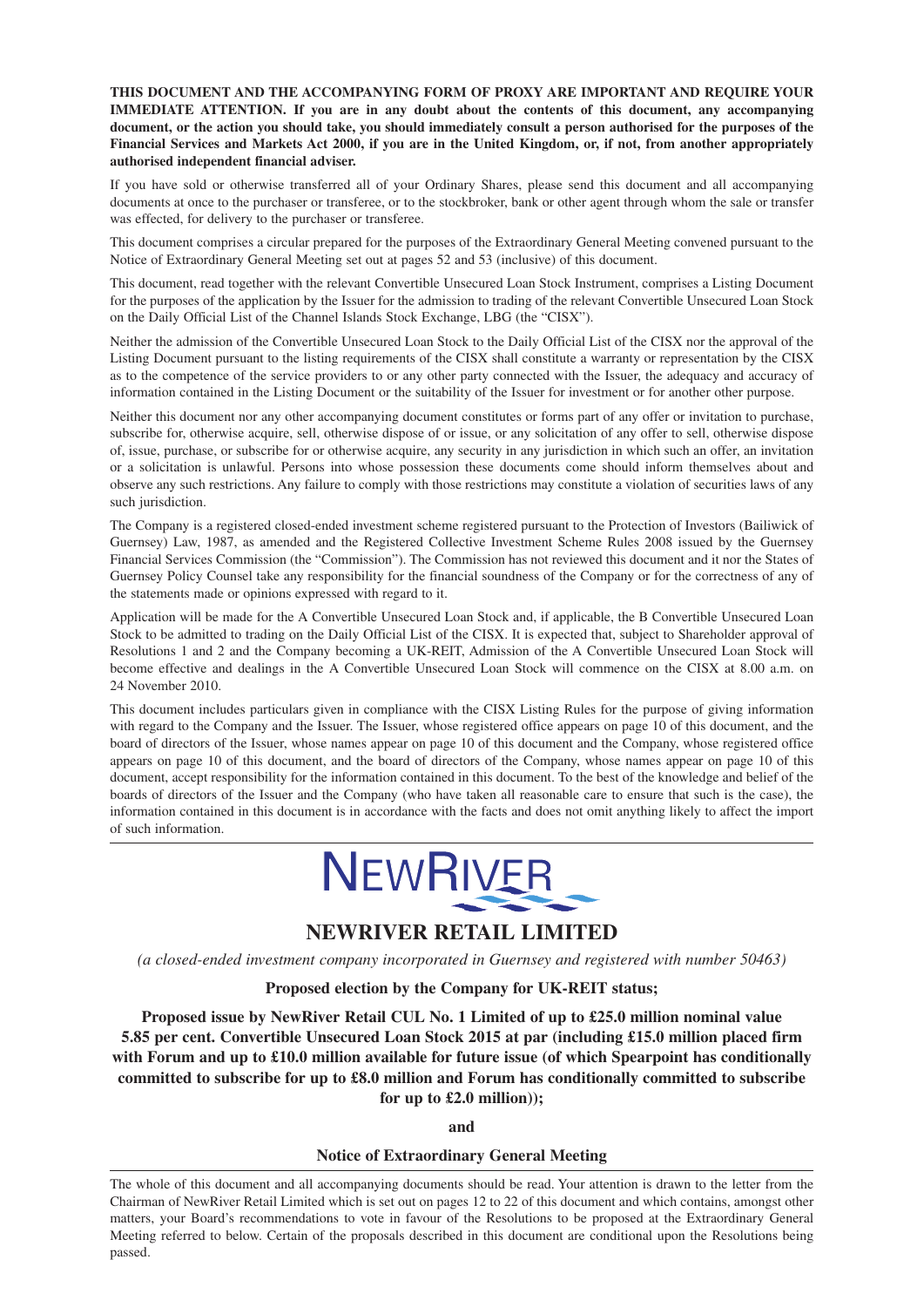A notice convening an Extraordinary General Meeting ("EGM") of the Company to be held at 10.00 a.m. on 19 November 2010 at Isabelle Chambers, Route Isabelle, St. Peter Port, Guernsey, Channel Islands GY1 3TX is set out at the end of this document. A Form of Proxy for use at the EGM is enclosed. Whether or not you intend to attend the EGM in person, please complete, sign and return the accompanying Form of Proxy in accordance with the instructions printed on it as soon as possible but, in any event, so as to be received by the Company's Registrar, Capita Registrars (at PXS, 34 Beckenham Road, Beckenham BR3 4TU) no later than 10.00 a.m. on 17 November 2010, being 48 hours before the time appointed for the holding of the meeting. If you hold your Ordinary Shares in uncertificated form (i.e. in CREST), you may appoint a proxy by completing and transmitting a CREST Proxy Instruction in accordance with the procedures set out in the CREST Manual so that it is received by the Registrar (under CREST participant ID RA10) by no later than 10.00 a.m. on 17 November 2010. The time of receipt will be taken to be the time from which the Registrar is able to retrieve the message by enquiry to CREST in the manner prescribed by CREST.

Completion and posting of the Form of Proxy or completing and transmitting a CREST Proxy Instruction will not prevent you from attending and voting in person at the EGM if you wish to do so.

Cenkos Channel Islands Limited, which is authorised and regulated in Guernsey by the GFSC, is acting as the Company's and the Issuer's CISX Listing Sponsor in connection with the matters described in this document. Persons receiving this document should note that Cenkos Channel Islands Limited will not be responsible to anyone other than the Company and the Issuer for providing the protections afforded to customers of Cenkos Channel Islands Limited or for advising any other person on the arrangements described in this document. Cenkos Channel Islands Limited has not authorised the contents of, or any part of, this document and no liability whatsoever is accepted by Cenkos Channel Islands Limited for the accuracy of any information or opinions contained in this document or for the omission of any information. Cenkos Channel Islands Limited as the Company's and the Issuer's CISX Listing Sponsor, owes certain responsibilities to the CISX which are not owed to the Company, the Issuer or their respective Directors.

All statements in this document other than statements of historical fact are, or may be deemed to be, "forward-looking statements". In some cases, these forward-looking statements may be identified by the use of forward-looking terminology, including the terms "targets", "believes", "estimates", "anticipates", "expects", "intends", "may", "will" or "should" or, in each case, their negative or other variations or comparable terminology. They appear in a number of places throughout the document and include statements regarding the intentions, beliefs or current expectations of the Company and/or Directors concerning, among other things, the trading performance, results of operations, financial condition, liquidity, prospects and dividend policy of the Company. By their nature, forward-looking statements involve risks and uncertainties because they relate to events and depend on circumstances that may or may not occur in the future. Forward-looking statements are not guarantees of future performance. The Company's actual performance, result of operations, financial condition, liquidity, prospects and dividend policy may differ materially from the impression created by the forward-looking statements contained in this document. In addition, in relation to the performance, results of statements contained in this document, those results or developments may not be indicative of results or developments in subsequent periods. Important factors that may cause these differences include, but are not limited to, changes in economic conditions generally; changes in interest rates and currency fluctuations; impairments in the value of the Company's assets; legislative/regulatory changes; changes in taxation regimes; the availability and cost of capital for future expenditure; the availability of suitable financing; the ability of the Group to retain and attract suitably experienced personnel and competition within the industry.

Copies of this document are available free of charge until 24 November 2010 at the offices of Eversheds LLP at One Wood Street, London EC2V 7WS during usual business hours on any weekday (public holidays excepted).

This document is dated 28 October 2010.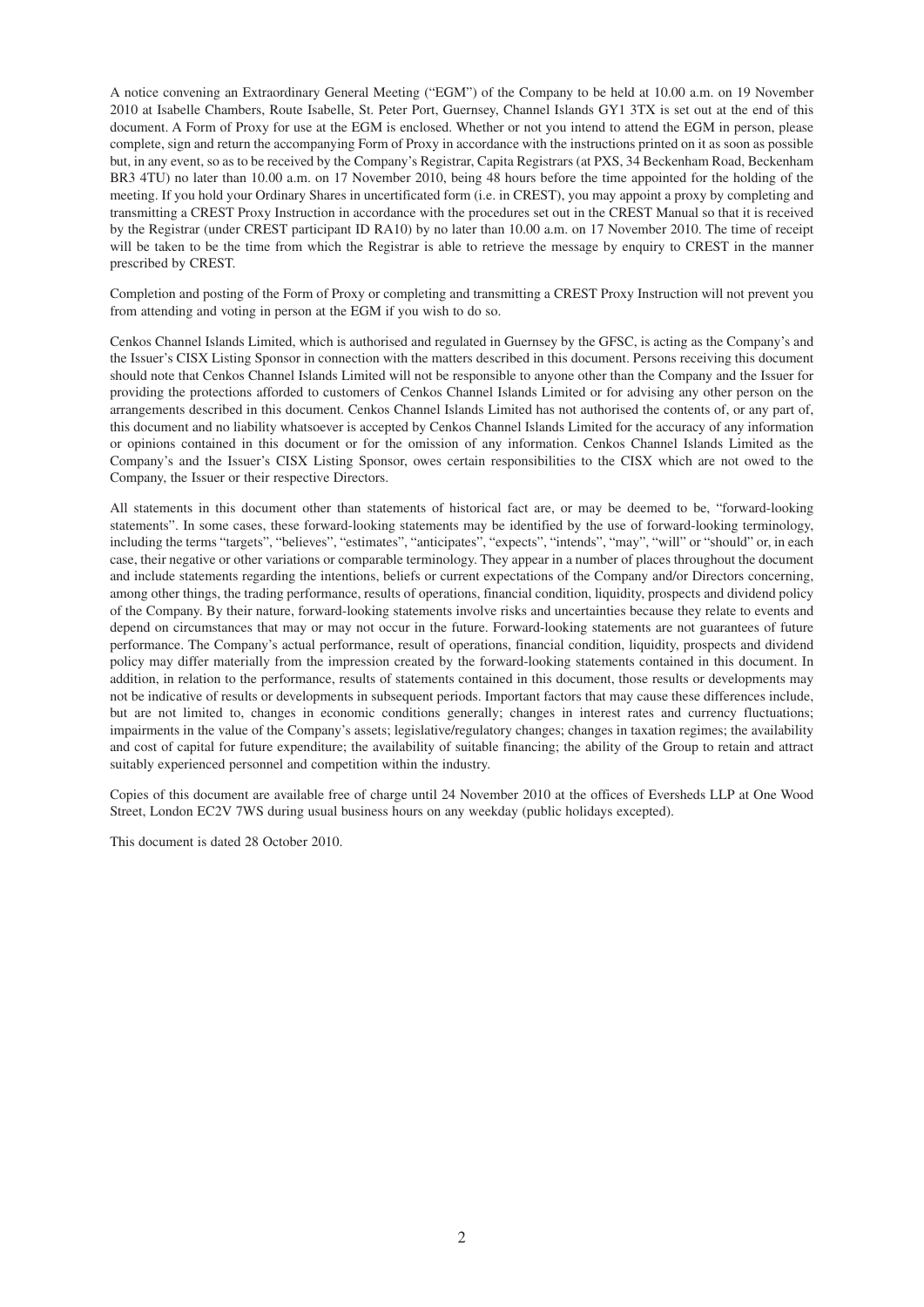# **CONTENTS**

|                    |                                                                                                               | Page                    |
|--------------------|---------------------------------------------------------------------------------------------------------------|-------------------------|
| <b>Definitions</b> |                                                                                                               | $\overline{\mathbf{4}}$ |
|                    | <b>Expected timetable of principal events</b>                                                                 | 9                       |
|                    | Statistics in relation to the proposed issue of Convertible Unsecured Loan Stock                              | 9                       |
|                    | <b>Directors and Advisers</b>                                                                                 | 10                      |
| Part I             | <b>Chairman's Letter</b>                                                                                      | 12                      |
| Part II            | The UK-REIT regime                                                                                            | 23                      |
| Part III           | Tax treatment of certain Shareholders after entry into the UK-REIT regime                                     | 30                      |
| Part IV            | Description of the proposed amendments to the Current Articles                                                | 33                      |
| Part V             | Summary of the terms and conditions applicable to the issue of the<br><b>Convertible Unsecured Loan Stock</b> | 37                      |
| Part VI            | <b>Additional Information</b>                                                                                 | 40                      |
|                    | <b>Notice of Extraordinary General Meeting</b>                                                                | 52                      |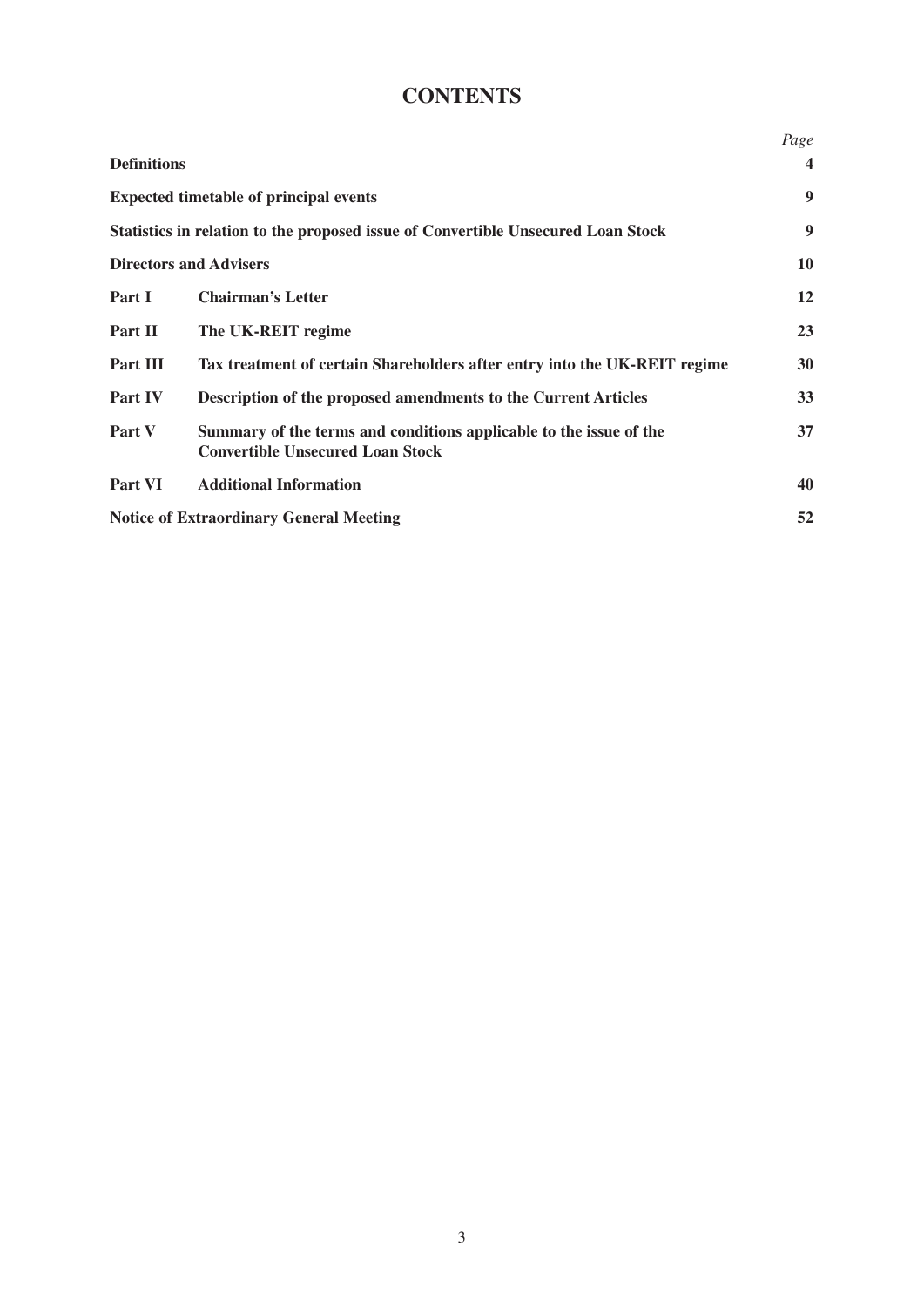## **DEFINITIONS**

References in this document to statutes or government agencies are, unless specifically stated otherwise, to statutes or government agencies in the UK. The following definitions apply throughout this document unless the context requires otherwise:

| "A Convertible Unsecured Loan Stock"               | the up to £17.0 million nominal value $A$ 5.85 per cent. convertible<br>unsecured loan stock 2015, proposed to be issued to Forum by the<br>Issuer                                                                                                                                                                                                                        |
|----------------------------------------------------|---------------------------------------------------------------------------------------------------------------------------------------------------------------------------------------------------------------------------------------------------------------------------------------------------------------------------------------------------------------------------|
| "A Convertible Unsecured Loan Stock<br>Instrument" | the deed which it is proposed that the Company and the Issuer enter<br>into in order for the Issuer to constitute and issue the A Convertible<br>Unsecured Loan Stock, a summary of the principal terms of which<br>is set out in paragraph 4 of the letter from the Chairman contained<br>in this document, with further details contained in Part V of this<br>document |
| "Admission"                                        | the admission of the A Convertible Unsecured Loan Stock and/or<br>the B Convertible Unsecured Loan Stock (if applicable) to listing on<br>the Daily Official List of the CISX becoming effective in<br>accordance with the CISX Listing Rules                                                                                                                             |
| "Admission Document"                               | the Company's Admission Document, dated 26 August 2009,<br>relating to the First Admission                                                                                                                                                                                                                                                                                |
| "AIM"                                              | the AIM market operated by the London Stock Exchange                                                                                                                                                                                                                                                                                                                      |
| "AIM Rules"                                        | the rules of the London Stock Exchange governing the admission to<br>and the operation of AIM                                                                                                                                                                                                                                                                             |
| "Articles"                                         | the articles of incorporation of the Company                                                                                                                                                                                                                                                                                                                              |
| "B Convertible Unsecured Loan Stock"               | the up to £8.0 million nominal value B 5.85 per cent. convertible<br>unsecured loan stock 2015, proposed to be issued to Spearpoint by<br>the Issuer                                                                                                                                                                                                                      |
| "B Convertible Unsecured Loan<br>Stock Instrument" | the deed which it is proposed that the Company and the Issuer enter<br>into in order for the Issuer to constitute and issue the B Convertible<br>Unsecured Loan Stock, a summary of the principal terms of which<br>is set out in paragraph 4 of the letter from the Chairman contained<br>in this document, with further details contained in Part V of this<br>document |
| "Board" or "Directors"                             | the directors of the Company for the time being and (where the<br>context requires) comprises those persons as at the date of this<br>document, whose names appear on page 10 of this document                                                                                                                                                                            |
| "business day"                                     | any day where banks in London and Guernsey are open for business<br>(excluding Saturdays and Sundays and public holidays)                                                                                                                                                                                                                                                 |
| "Cenkos"                                           | Cenkos Securities Plc, the Company's nominated adviser for the<br>purposes of the AIM Rules                                                                                                                                                                                                                                                                               |
| "certificated" or "in certificated<br>form"        | in relation to a share or other security, a share or other security, title<br>to which is recorded in the relevant register of the share or other<br>security concerned as being held in certificated form (that is, not in<br>CREST)                                                                                                                                     |
| "CISX"                                             | the Channel Islands Stock Exchange, LBG                                                                                                                                                                                                                                                                                                                                   |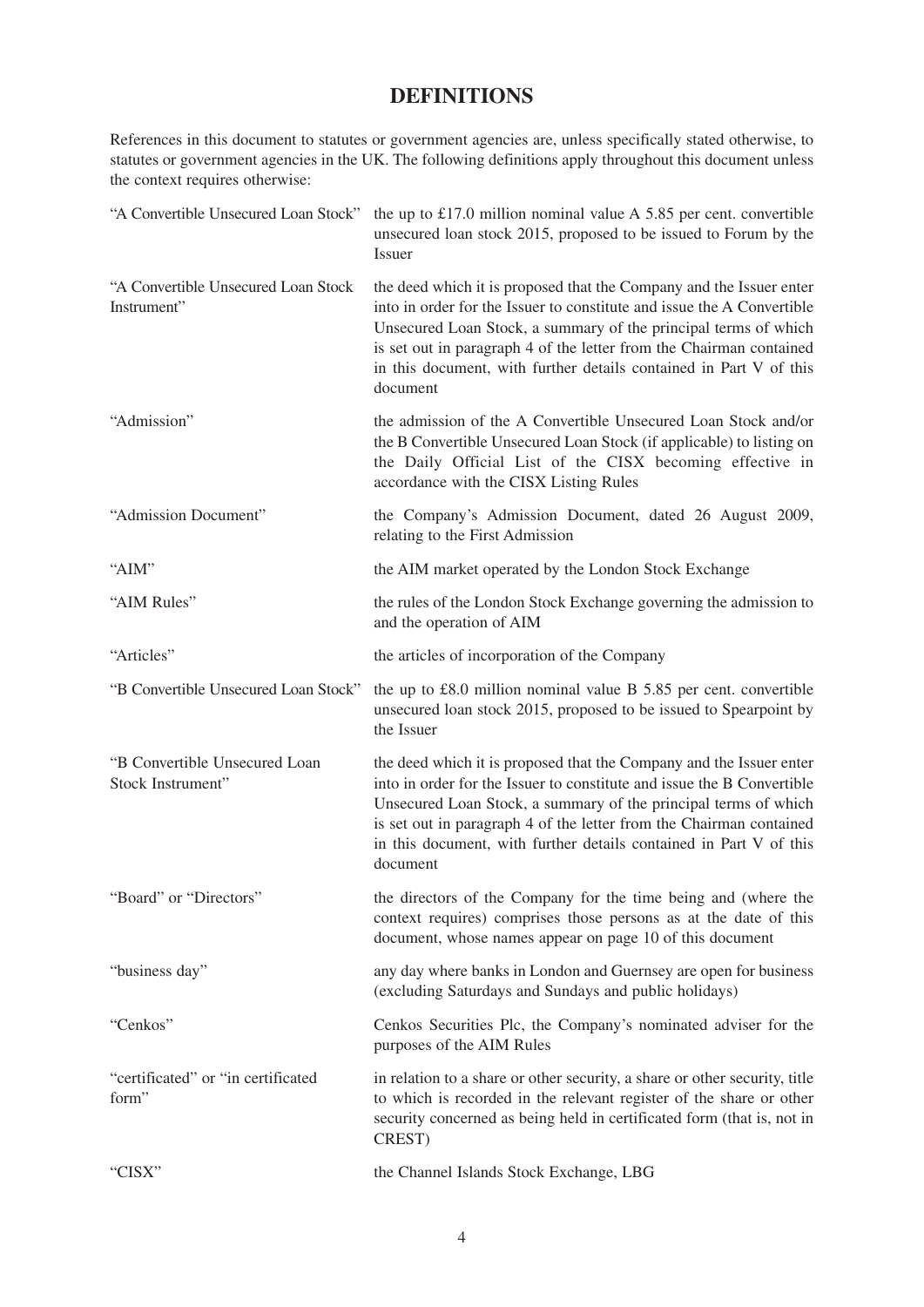| "CISX Listing Rules"                              | the listing rules produced by the CISX for companies whose<br>securities are listed on the CISX, as amended from time to time                                                                                                                                                                                                                                                                              |  |
|---------------------------------------------------|------------------------------------------------------------------------------------------------------------------------------------------------------------------------------------------------------------------------------------------------------------------------------------------------------------------------------------------------------------------------------------------------------------|--|
| "Company", "NewRiver" or<br>"NewRiver Retail"     | NewRiver Retail Limited, a closed-ended investment company,<br>incorporated in Guernsey with registration number 50463                                                                                                                                                                                                                                                                                     |  |
| "Current Articles"                                | the articles of incorporation of the Company currently in force                                                                                                                                                                                                                                                                                                                                            |  |
| "Convertible Unsecured Loan Stock"                | the up to $£25.0$ million nominal value $5.85$ per cent. convertible<br>unsecured loan stock 2015 proposed to be issued, from time to time,<br>by the Issuer, comprising the A Convertible Unsecured Loan Stock<br>and the B Convertible Unsecured Loan Stock                                                                                                                                              |  |
| "Convertible Unsecured Loan<br>Stock Instruments" | the A Convertible Unsecured Loan Stock Instrument and B<br>Convertible Unsecured Loan Stock Instrument                                                                                                                                                                                                                                                                                                     |  |
| "Convertible Securities"                          | securities convertible into or exchangeable into Ordinary Shares                                                                                                                                                                                                                                                                                                                                           |  |
| "CREST"                                           | the relevant system (as defined in the Regulations) for the paperless<br>settlement of share transfers and the holding of shares in<br>uncertificated form in respect of which Euroclear is the Operator (as<br>defined in the Regulations)                                                                                                                                                                |  |
| "CREST Service Provider"                          | Capita Registrars (Guernsey) Limited, pursuant to the Registrar<br>Agreement with the Company dated 26 August 2009                                                                                                                                                                                                                                                                                         |  |
| "EGM" or "Extraordinary<br>General Meeting"       | the Company's extraordinary general meeting (or any adjournment<br>thereof) convened for 10.00 a.m. on 19 November 2010 at which the<br>Resolutions will be put to the Shareholders                                                                                                                                                                                                                        |  |
| "Euroclear"                                       | Euroclear UK & Ireland Limited, the operator of the CREST system                                                                                                                                                                                                                                                                                                                                           |  |
| "Fair Market Value"                               | as such term is defined in the Warrant Instrument and more<br>particularly described in the Admission Document                                                                                                                                                                                                                                                                                             |  |
| "First Admission"                                 | the admission of Ordinary Shares to trading on AIM and to the<br>Official List of the CISX, which occurred on 1 September 2009                                                                                                                                                                                                                                                                             |  |
| "Form of Proxy"                                   | the enclosed form of proxy for use by Shareholders in connection<br>with the EGM                                                                                                                                                                                                                                                                                                                           |  |
| "FERI III"                                        | Forum European Realty Income III, L.P., an exempted limited<br>partnership organised in the Cayman Islands, or one or more<br>controlled affiliates thereof, currently not a Shareholder                                                                                                                                                                                                                   |  |
| "Forum"                                           | FNRR Holdings Limited, an exempted company incorporated in the<br>Cayman Islands with limited liability, a wholly-owned subsidiary of<br><b>FERI III</b>                                                                                                                                                                                                                                                   |  |
| "Forum Partners"                                  | Forum Partners Investment Management LLC                                                                                                                                                                                                                                                                                                                                                                   |  |
| "Forum Subscription Agreement"                    | the subscription agreement dated 27 October 2010, between the<br>Company, the Issuer and Forum relating to the conditional<br>subscription by Forum of £15.0 million nominal value A<br>Convertible Unsecured Loan Stock at par and the conditional<br>commitment by Forum to subscribe for up to £2.0 million nominal<br>value A Convertible Unsecured Loan Stock at par, at the request of<br>the Issuer |  |
| "Fully Diluted Share Capital"                     | at any time, the number of Ordinary Shares which the Company<br>would have in issue at the relevant time if all Ordinary Shares                                                                                                                                                                                                                                                                            |  |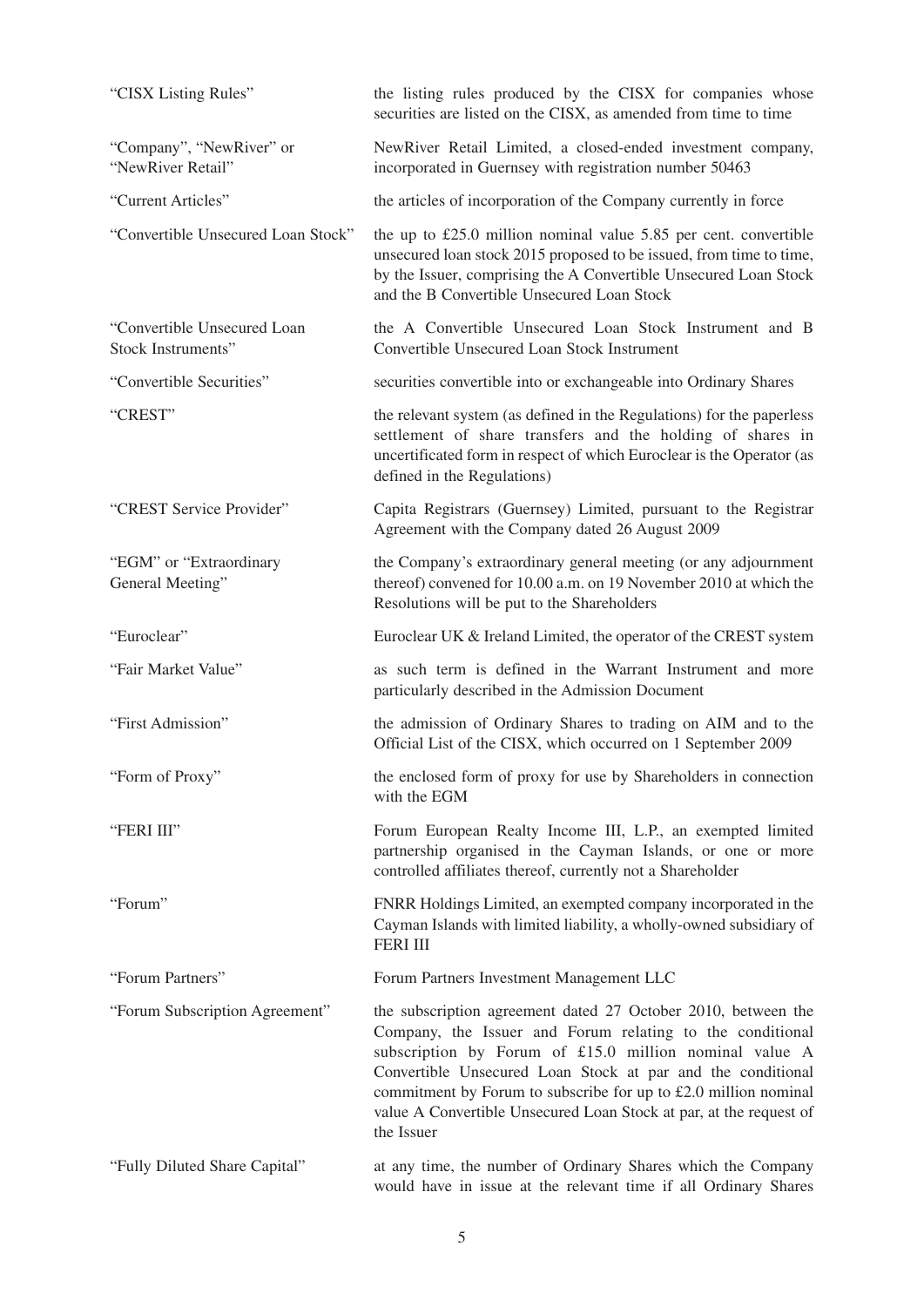|                                           | capable of being issued by the Company pursuant to all outstanding<br>Share Equivalents or other rights to subscribe for shares or<br>securities capable of being issued by way of Share Equivalents<br>(excluding any Ordinary Shares issued pursuant to any employee<br>share options, employee share purchase plans or any other form of<br>equity based compensation granted to employees or officers of the<br>Group) had been issued |
|-------------------------------------------|--------------------------------------------------------------------------------------------------------------------------------------------------------------------------------------------------------------------------------------------------------------------------------------------------------------------------------------------------------------------------------------------------------------------------------------------|
| "HMRC"                                    | Her Majesty's Revenue & Customs                                                                                                                                                                                                                                                                                                                                                                                                            |
| "Issuer"                                  | NewRiver Retail CUL No. 1 Limited, a private limited company,<br>incorporated in England & Wales with registered number 7401382,<br>a special purpose vehicle which is a wholly-owned subsidiary of the<br>Company                                                                                                                                                                                                                         |
| "Law"                                     | The Companies (Guernsey) Law, 2008, as amended                                                                                                                                                                                                                                                                                                                                                                                             |
| "Listing Document"                        | this Offering Circular, read together with the relevant Convertible<br><b>Unsecured Loan Stock Instrument</b>                                                                                                                                                                                                                                                                                                                              |
| "London Stock Exchange"                   | London Stock Exchange plc                                                                                                                                                                                                                                                                                                                                                                                                                  |
| "Management Committee"                    | the management committee of the Board (or any other committee of<br>the Board appointed to carry out a similar function)                                                                                                                                                                                                                                                                                                                   |
| "MSREI"                                   | Morgan Stanley Real Estate Investing Fund VII                                                                                                                                                                                                                                                                                                                                                                                              |
| "New Articles"                            | the new articles of incorporation of the Company proposed to be<br>approved and adopted at the EGM                                                                                                                                                                                                                                                                                                                                         |
| "NewRiver" or the "Group"                 | the Company and its subsidiaries and subsidiary undertakings from<br>time to time (including, without limitation, the Issuer)                                                                                                                                                                                                                                                                                                              |
| "NewRiver Capital" or "NRC"               | NewRiver Capital Limited, a wholly-owned subsidiary of the<br>Company                                                                                                                                                                                                                                                                                                                                                                      |
| "NewRiver Retail Investments"             | NewRiver Retail Investments LP, a limited partnership registered in<br>Guernsey with number 1270                                                                                                                                                                                                                                                                                                                                           |
| "NRC Management Team"                     | as at the date of this document, David Lockhart, Allan Lockhart,<br>Nicholas Sewell, Mark Davies and Nick Scott                                                                                                                                                                                                                                                                                                                            |
| "Offering Circular" or<br>"this document" | this circular to Shareholders, which also forms part of a Listing<br>Document in compliance with the CISX Listing Rules                                                                                                                                                                                                                                                                                                                    |
| "Options"                                 | options, warrants or other rights to purchase Ordinary Shares (other<br>than options or warrants granted to employees or officers of the<br>Group) or Convertible Securities                                                                                                                                                                                                                                                               |
| "Ordinary Shares"                         | the ordinary shares of no par value in the capital of the Company                                                                                                                                                                                                                                                                                                                                                                          |
| "Property Rental Business"                | the qualifying property rental business in the UK and elsewhere of<br>UK resident companies within a UK-REIT and non-UK resident<br>companies within a UK-REIT with a UK qualifying property rental<br>business                                                                                                                                                                                                                            |
| "Proposals"                               | the proposed election by the Company for UK-REIT status and the<br>proposed constitution and issue by the Issuer of the Convertible<br><b>Unsecured Loan Stock</b>                                                                                                                                                                                                                                                                         |
| "Regulations"                             | the Uncertificated Securities Regulations 2001 (SI 2001/3755)                                                                                                                                                                                                                                                                                                                                                                              |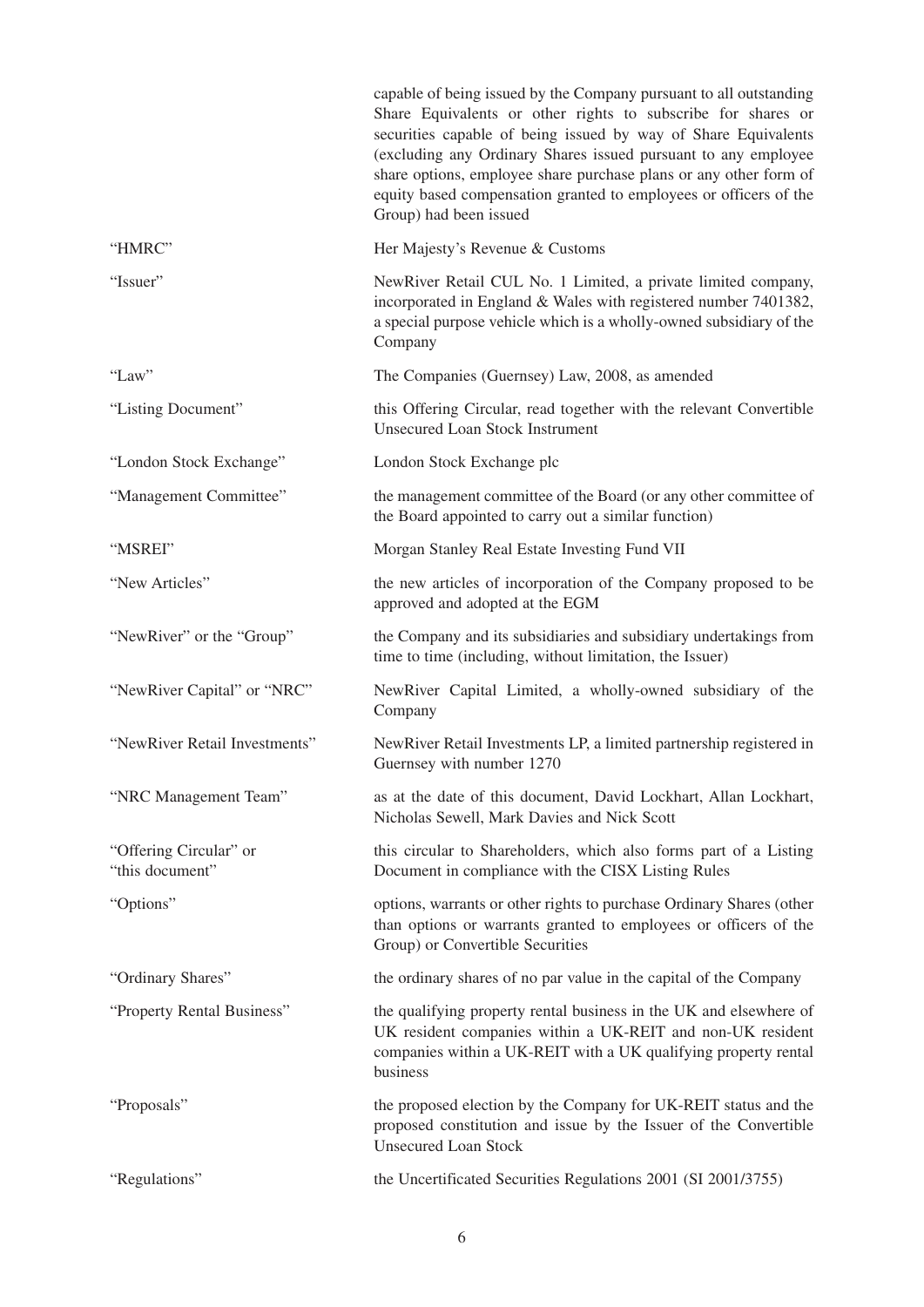| "Resolutions"                          | the resolutions to be put to Shareholders at the Extraordinary<br>General Meeting                                                                                                                                                                                                                                                                                                          |
|----------------------------------------|--------------------------------------------------------------------------------------------------------------------------------------------------------------------------------------------------------------------------------------------------------------------------------------------------------------------------------------------------------------------------------------------|
| "Share Equivalents"                    | (without duplication) rights, warrants, options, convertible<br>securities, convertible indebtedness, exchangeable securities or<br>exchangeable indemnities, or any other rights exercisable for,<br>convertible or exchangeable into, directly or indirectly, any<br>Ordinary Shares whether at the relevant time, any time in the future<br>or upon the occurrence of some future event |
| "Shareholders"                         | holders of Ordinary Shares from time to time                                                                                                                                                                                                                                                                                                                                               |
| "Spearpoint"                           | Spearpoint Limited, a company incorporated in Guernsey<br>(registered number 47575), whose registered office is at Yorkshire<br>House, Le Truchot, St. Peter Port, Guernsey, Channel Islands<br>GY1 4PH                                                                                                                                                                                    |
| "Spearpoint Subscription<br>Agreement" | the subscription agreement dated 27 October 2010, between the<br>Company, the Issuer and Spearpoint relating to the conditional<br>commitment by Spearpoint to subscribe for up to £8.0 million<br>nominal value B Convertible Unsecured Loan Stock at par, at the<br>request of the Issuer                                                                                                |
| "Specified Percentage"                 | in respect of any Warrant and the exercise of the relevant<br>Subscription Rights, the specified percentage stated in the<br>Warrantholder's certificate which shall, when aggregated with the<br>specified percentages in respect of all other Warrants, certificates<br>and Subscription Rights, be three per cent.                                                                      |
| "Standard Life"                        | Standard Life Investments Limited, the seller of the Standard Life<br>Portfolio                                                                                                                                                                                                                                                                                                            |
| "Standard Life Acquisition"            | the proposed acquisition by NewRiver Portfolio No. 2 Limited of<br>the Standard Life Portfolio, as more particularly described in<br>paragraph 9 of the Chairman's letter in Part I of this document                                                                                                                                                                                       |
| "Standard Life Portfolio"              | a portfolio of five assets currently owned by Standard Life proposed<br>to be acquired pursuant to the Standard Life Acquisition, as more<br>particularly described in paragraph 9 of the Chairman's letter in<br>Part I of this document                                                                                                                                                  |
| "Stockholder"                          | a holder of Convertible Unsecured Loan Stock, from time to time                                                                                                                                                                                                                                                                                                                            |
| "Subscription Agreements"              | the Forum Subscription Agreement and the Spearpoint Subscription<br>Agreement                                                                                                                                                                                                                                                                                                              |
| "Subscription Price"                   | two hundred and forty four (244) pence per Warrant Share, as such<br>price may be adjusted from time to time in accordance with the<br>terms of the Warrant Instrument                                                                                                                                                                                                                     |
| "Subscription Rights"                  | each Warrantholder's right, upon the terms and conditions of the<br>Warrant Instrument, to subscribe for or acquire from the Company<br>in cash at the Subscription Price that Specified Percentage of the<br>Fully Diluted Share Capital (as defined in the Warrant Instrument)<br>of the Company specified in its Certificate                                                            |
| "subsidiary"                           | as construed in accordance with section 1159 of the Companies<br>Act 2006 and section 531 of the Law                                                                                                                                                                                                                                                                                       |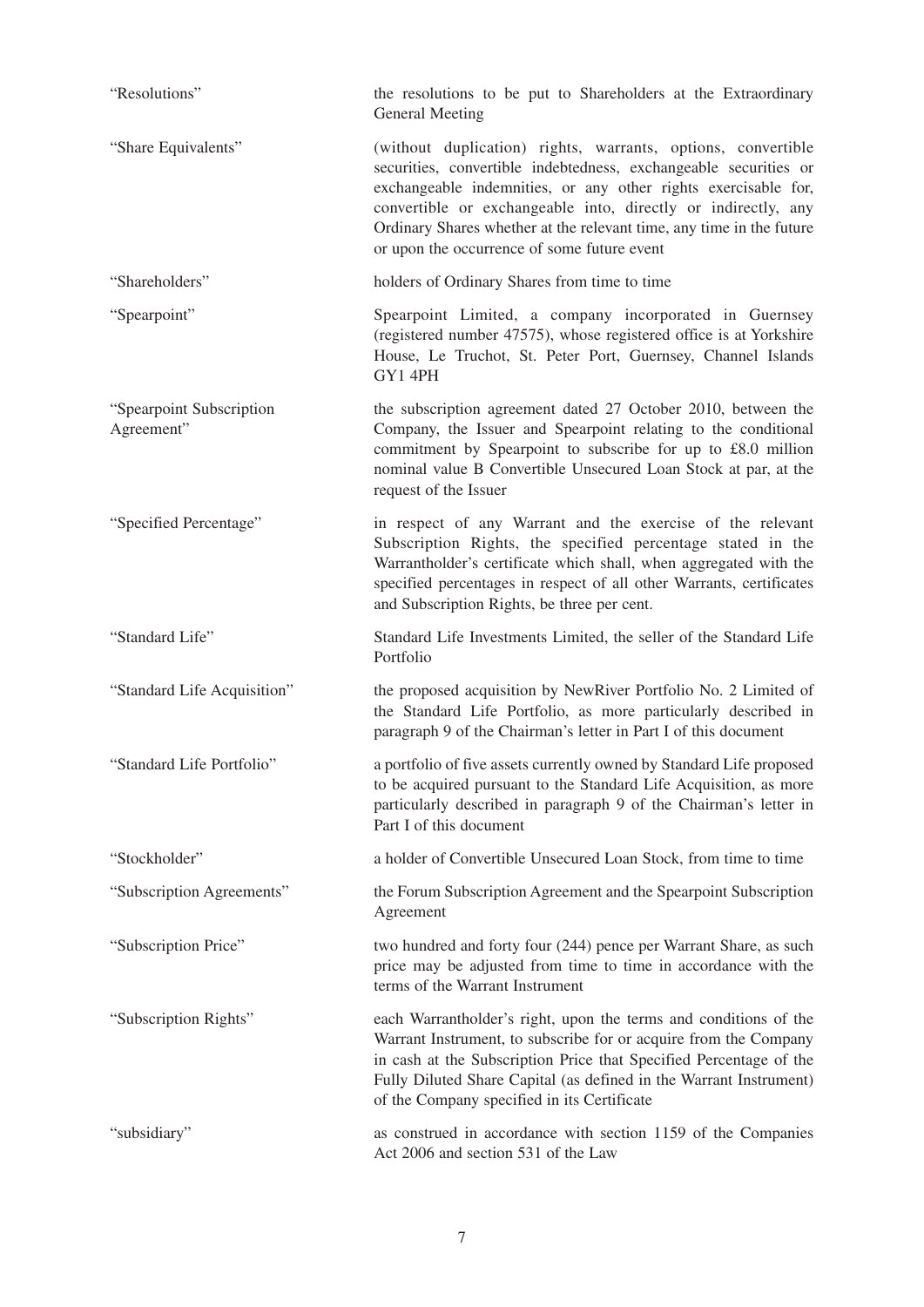| "subsidiary undertakings"                        | as construed in accordance with section 1261 of the Companies<br>Act 2006                                                                                                                                                 |
|--------------------------------------------------|---------------------------------------------------------------------------------------------------------------------------------------------------------------------------------------------------------------------------|
| "UK" or "United Kingdom"                         | United Kingdom of Great Britain and Northern Ireland                                                                                                                                                                      |
| "UK-REIT"                                        | a UK Real Estate Investment Trust under Part 12 of the Corporation<br>Taxes Act 2010                                                                                                                                      |
| "UK-REIT election"                               | the proposed election by the Company to become a UK-REIT                                                                                                                                                                  |
| "UK-REIT regime"                                 | the UK-REIT regime introduced by the Finance Act 2006 and<br>re-written in Part 12 of the Corporation Taxes Act 2010                                                                                                      |
| "uncertificated" or "in"<br>uncertificated form" | shares recorded in the Company's register of Shareholders as being<br>held in uncertificated form, title to which may be transferred by<br>means of an instruction issued in accordance with the rules of<br><b>CREST</b> |
| "Warrantholders"                                 | holders of Warrants from time to time, and "Warrantholder" shall<br>mean any one of them                                                                                                                                  |
| "Warrant Instrument"                             | the warrant instrument of the Company dated 26 August 2009                                                                                                                                                                |
| "Warrants"                                       | the warrants granted by the Company to Shareholders subscribing<br>for Ordinary Shares at First Admission, pursuant to the Warrant<br>Instrument                                                                          |
| "f" or "pound" or "sterling"                     | the lawful currency of the United Kingdom                                                                                                                                                                                 |
| "\$" or "US\$" or "dollars"                      | the lawful currency of the United States of America                                                                                                                                                                       |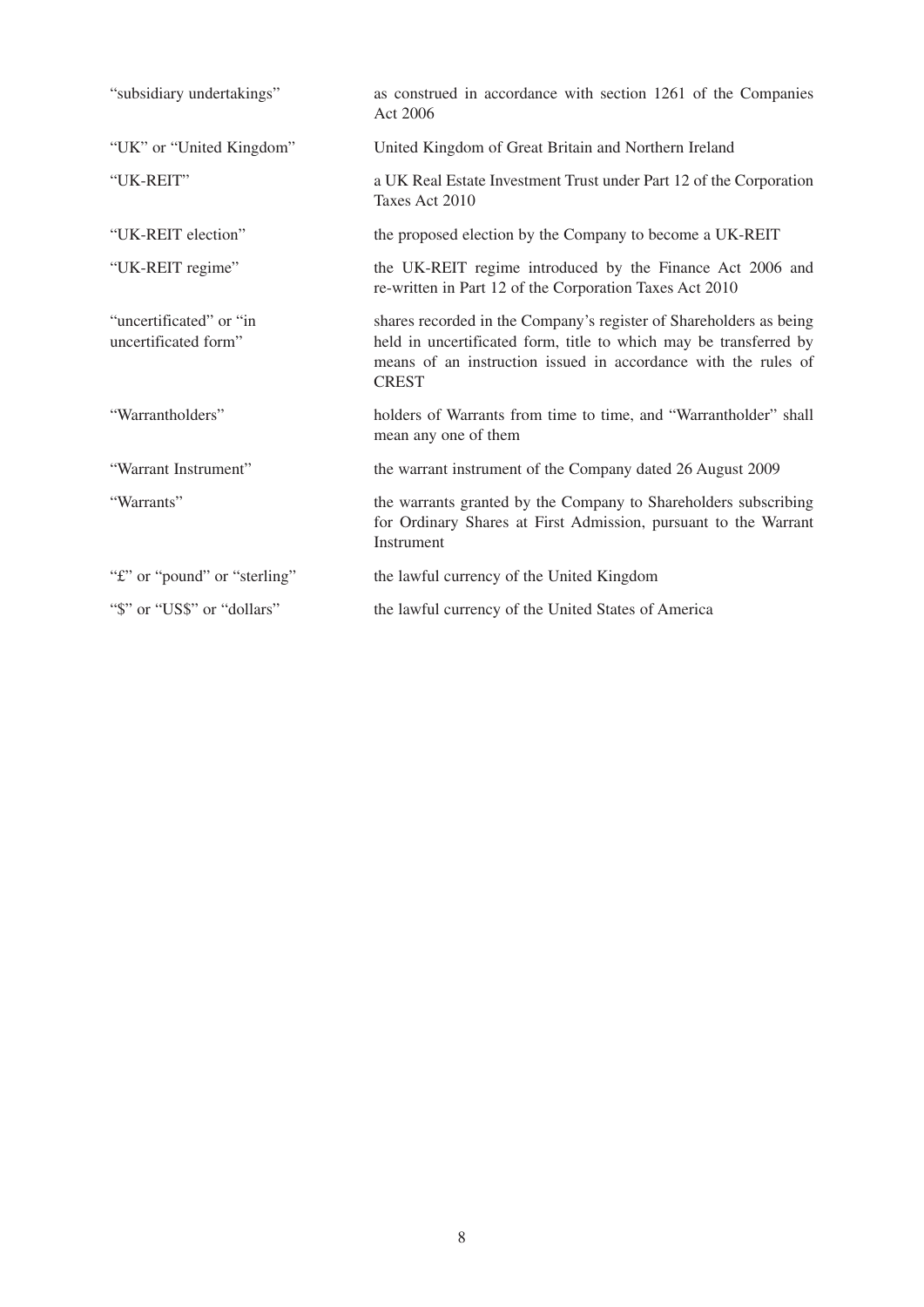## **EXPECTED TIMETABLE OF PRINCIPAL EVENTS**

|                                                                                                                                                          | 2010                           |
|----------------------------------------------------------------------------------------------------------------------------------------------------------|--------------------------------|
| Despatch of this document and Forms of Proxy                                                                                                             | 28 October                     |
| Latest time and date for receipt of Forms of Proxy and receipt of electronic<br>proxy appointments by Shareholders for the Extraordinary General Meeting | $10.00$ a.m. on<br>17 November |
| Time and date of Extraordinary General Meeting                                                                                                           | $10.00 a.m.$ on<br>19 November |
| Announcement of the results of the Extraordinary General Meeting                                                                                         | 19 November                    |
| Proposed UK-REIT notification to HMRC                                                                                                                    | 22 November                    |
| Anticipated date for entry into UK-REIT regime                                                                                                           | 23 November                    |
| Issue of the Convertible Unsecured Loan Stock                                                                                                            | 23 November                    |
| Admission effective and dealings in the A Convertible Unsecured Loan Stock<br>commence on CISX                                                           | $8.00$ a.m. on<br>24 November  |
| Notes:                                                                                                                                                   |                                |

(1) A reference to a time in this document is to London time unless otherwise stated.

(2) The times and dates set out above and mentioned throughout this document may be adjusted by the Company or the Issuer at any time, in which event details of the new times and dates will be notified to the London Stock Exchange and the CISX.

# **STATISTICS IN RELATION TO THE PROPOSED ISSUE OF CONVERTIBLE UNSECURED LOAN STOCK**

| Nominal value of Convertible Unsecured Loan Stock to be issued                                                                                                                                                                                                                                                                                                            | Up to £25,000,000 |
|---------------------------------------------------------------------------------------------------------------------------------------------------------------------------------------------------------------------------------------------------------------------------------------------------------------------------------------------------------------------------|-------------------|
| Nominal value of A Convertible Unsecured Loan Stock placed firm with Forum                                                                                                                                                                                                                                                                                                | £15,000,000       |
| Nominal value of Convertible Unsecured Loan Stock available for future issue<br>by the Issuer at its sole discretion (of which Spearpoint has conditionally<br>committed to subscribe for up to £8.0 million of B Convertible Unsecured Loan Stock<br>and Forum has conditionally committed to subscribe for up to £2.0 million of<br>A Convertible Unsecured Loan Stock) | £10,000,000       |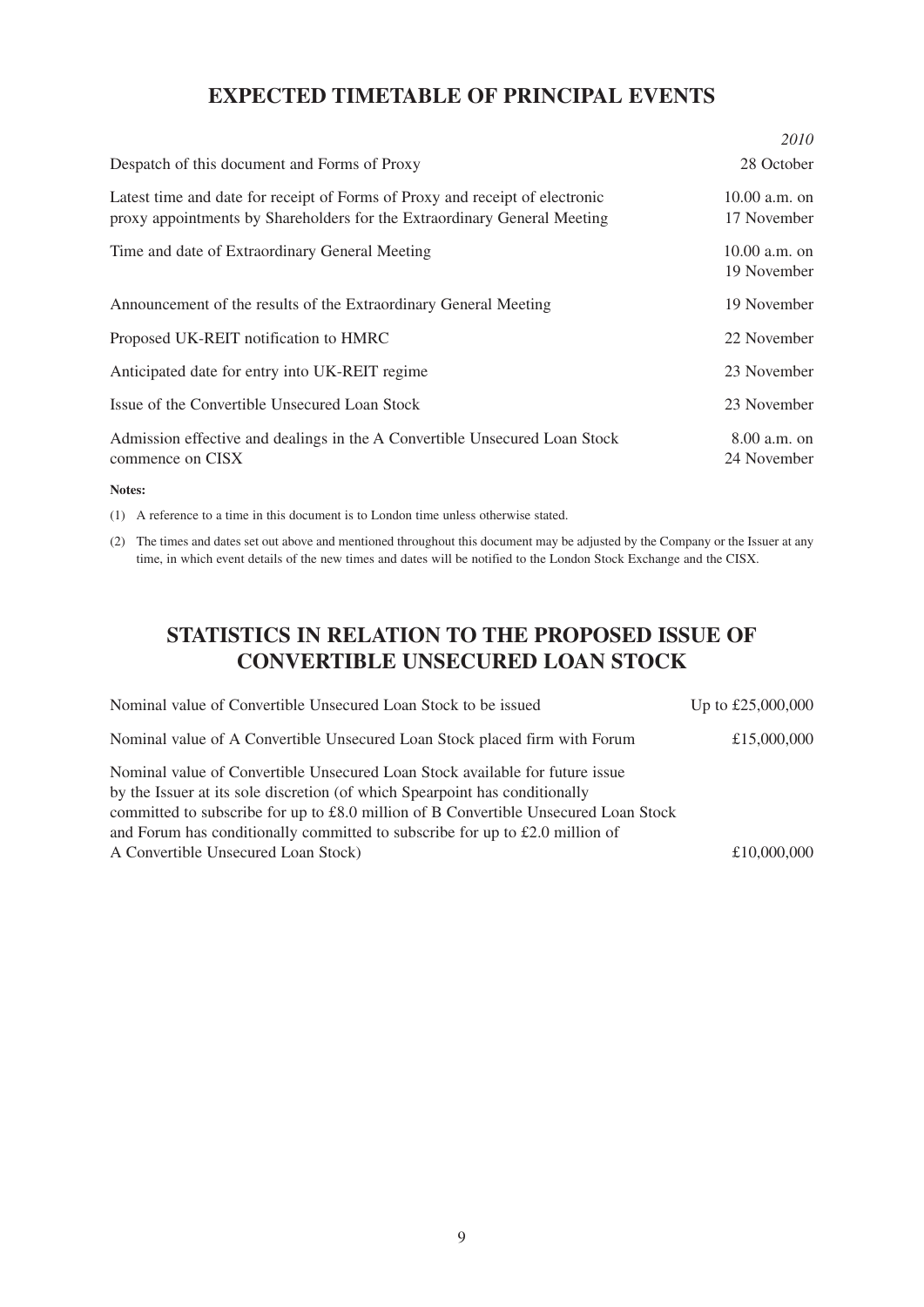# **DIRECTORS AND ADVISERS TO THE COMPANY AND THE ISSUER**

| <b>Directors of the Company</b>             | Paul Roy (Chairman)<br>David Lockhart (Director)<br>Susie Farnon (Director)<br>Shelagh Mason (Director)<br>Peter Tom CBE (Director)<br>Serena Tremlett (Director) |
|---------------------------------------------|-------------------------------------------------------------------------------------------------------------------------------------------------------------------|
|                                             | all of the registered office of the Company                                                                                                                       |
| <b>Registered Office of the Company</b>     | <b>Isabelle Chambers</b><br>Route Isabelle<br>St. Peter Port<br>Guernsey<br>Channel Islands GY1 3TX                                                               |
| Directors of the Issuer                     | Mark Davies (Director)<br>Allan Lockhart (Director)<br>Serena Tremlett (Director)                                                                                 |
|                                             | all of the registered office of the Issuer                                                                                                                        |
| <b>Registered Office of the Issuer</b>      | 28 Brook Street<br>London W1K 5DH                                                                                                                                 |
| <b>Investment Manager to the</b><br>Company | NewRiver Capital Limited<br>28 Brook Street<br>London W1K 5DH                                                                                                     |
| <b>Nominated Adviser and Broker</b>         | Cenkos Securities Plc<br>6.7.8 Tokenhouse Yard<br>London EC2R 7AS                                                                                                 |
| <b>Financial Adviser</b>                    | Kinmont<br>5 Clifford Street<br>London W1S 2LG                                                                                                                    |
| <b>Tax Adviser</b>                          | <b>BDO LLP</b><br>55 Baker Street<br>London W1U 7EU                                                                                                               |
| <b>Legal Advisers as to English Law</b>     | Eversheds LLP<br>One Wood Street<br>London EC2V 7WS                                                                                                               |
| <b>CISX Listing Sponsor</b>                 | Cenkos Channel Islands Limited<br>P.O. Box 222<br>16 New Street<br>St. Peter Port<br>Guernsey<br>Channel Islands GY1 4JG                                          |
| <b>Legal Advisers as to Guernsey Law</b>    | <b>Mourant Ozannes</b><br>P.O. Box 186<br>1 Le Marchant Street<br>St. Peter Port<br>Guernsey<br>Channel Islands GY1 4HP                                           |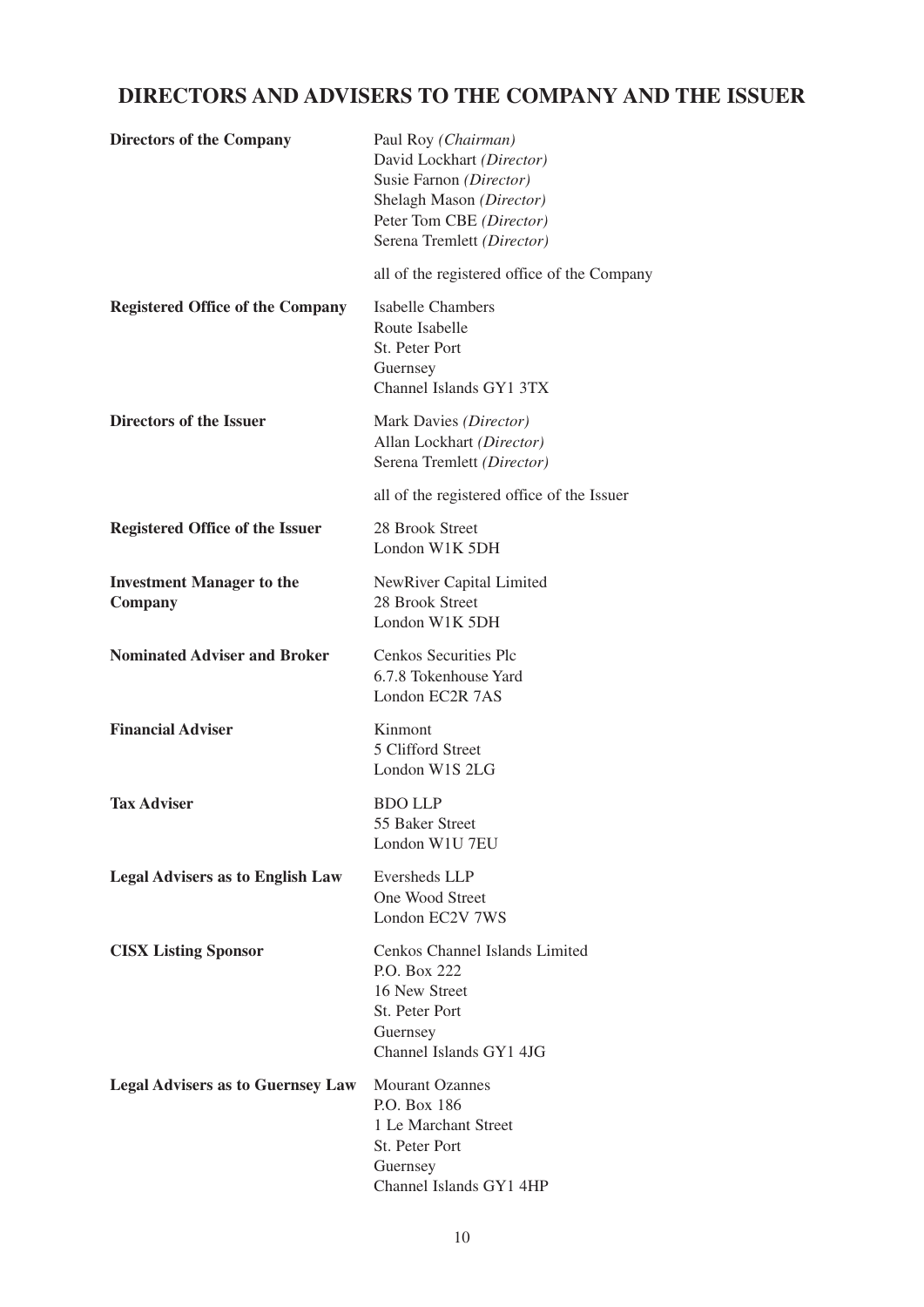| <b>Auditors</b>                     | Deloitte LLP                         |
|-------------------------------------|--------------------------------------|
|                                     | <b>Regency Court</b>                 |
|                                     | Glategny Esplanade                   |
|                                     | St. Peter Port                       |
|                                     | Guernsey                             |
|                                     | Channel Islands GY1 3HW              |
| <b>Administrator and Company</b>    | Morgan Sharpe Administration Limited |
| <b>Secretary</b>                    | P.O. Box 327                         |
|                                     | Isabelle Chambers                    |
|                                     | Route Isabelle                       |
|                                     | St. Peter Port                       |
|                                     | Guernsey                             |
|                                     | Channel Islands GY1 3TX              |
| <b>Registrar and CREST Services</b> | Capita Registrars (Guernsey) Limited |
| <b>Provider</b>                     | Longue Hougue House                  |
|                                     | St. Sampson                          |
|                                     | Guernsey                             |
|                                     | Channel Islands GY2 4JN              |
|                                     |                                      |
|                                     |                                      |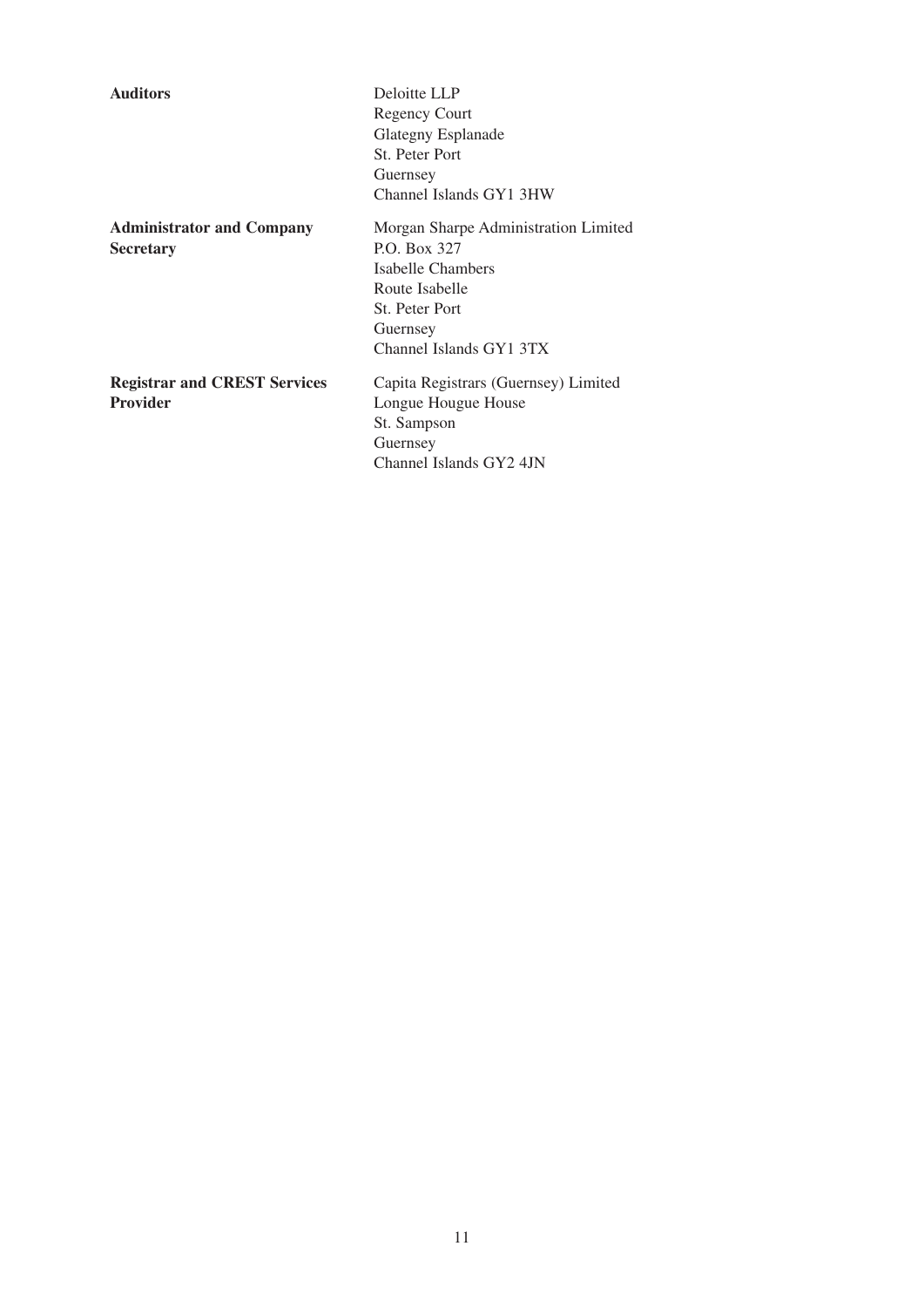## **PART I**

## **CHAIRMAN'S LETTER**



## **NEWRIVER RETAIL LIMITED**

*(Incorporated in Guernsey as a closed-ended investment company with registered number 50463)*

Paul Roy *(Chairman)* Isabelle Chambers David Lockhart *(Director)* **Route Isabelle Route Isabelle** Susie Farnon *(Director)* 3t. Peter Port Shelagh Mason *(Director)* **Guernsey Guernsey** Peter Tom CBE *(Director)* Channel Islands Serena Tremlett *(Director)* GY1 3TX

28 October 2010

*To Shareholders and, for information only, to holders of Options and Warrants*

Dear Shareholder,

**Proposed election by the Company for UK-REIT status; proposed issue by NewRiver Retail CUL No. 1 Limited of up to £25.0 million nominal value 5.85 per cent. Convertible Unsecured Loan Stock 2015 at par (including £15.0 million placed firm with Forum and up to £10.0 million available for future issue (of which Spearpoint has conditionally committed to subscribe for up to £8.0 million and Forum has conditionally committed to subscribe for up to £2.0 million)) and Notice of Extraordinary General Meeting**

#### **1. Introduction**

Today the Company announced, subject to Shareholder approval, the following Proposals:

- (1) its proposed election to HMRC to enter the UK-REIT regime (as set out in Resolution 1); and
- (2) the proposed issue by NewRiver Retail CUL No. 1 Limited (the "Issuer") of up to £25.0 million of Convertible Unsecured Loan Stock. The Issuer is a wholly-owned special purpose vehicle and subsidiary of the Company incorporated for the sole purpose of issuing the Convertible Unsecured Loan Stock, of which £15.0 million nominal value A Convertible Unsecured Loan Stock is to be placed firm with Forum, a wholly-owned subsidiary of FERI III, and up to £10.0 million nominal value Convertible Unsecured Loan Stock is to be held for future issue by the board of the Issuer (of which Spearpoint has conditionally committed to subscribe for up to £8.0 million of B Convertible Unsecured Loan Stock and Forum has conditionally committed to subscribe for up to £2.0 million of A Convertible Unsecured Loan Stock) (as set out in Resolution 2).

It was also announced today that NewRiver Retail Portfolio No. 2 Limited, a wholly-owned subsidiary of the Company, had exchanged conditional contracts to acquire a group of five properties from Standard Life (the "Standard Life Portfolio") for a total consideration of approximately £14 million. The acquisition of the Standard Life Portfolio is not conditional upon the Proposals. However, it is the Company's intention that certain of the proceeds of the A Convertible Unsecured Loan Stock will initially be utilised by NewRiver Retail Portfolio No. 2 Limited to complete this acquisition until external senior debt finance is drawn down. The balance of the proceeds of the issue of the Convertible Unsecured Loan Stock will be applied in the Company's continuing investment programme. In addition to the Standard Life Portfolio, NewRiver also has a strong pipeline of potential transactions including portfolio and single site acquisitions all meeting its target return criteria at varying stages of advancement with one portfolio acquisition being at a more advanced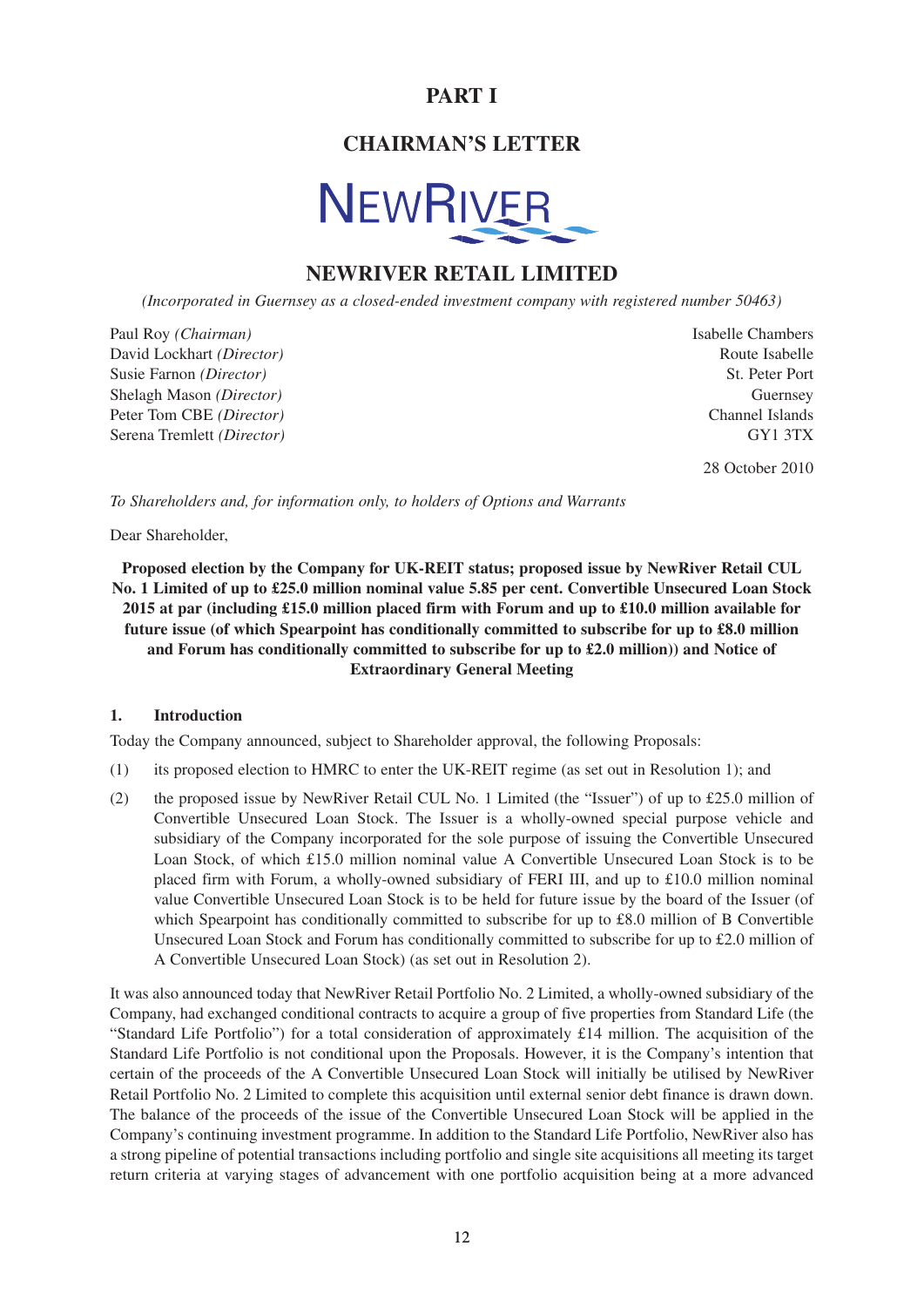stage and, accordingly, the Board has every expectation that the proceeds of the issue of the Convertible Unsecured Loan Stock can be used in full.

The issue of the Convertible Unsecured Loan Stock is conditional on the approval by Shareholders of Resolutions 1 and 2 and the Company becoming a UK-REIT including the requisite approval of Shareholders to dis-apply the pre-emption rights enshrined in the Current Articles in relation to any issue of Ordinary Shares on exercise by Stockholders of the conversion rights in connection with the Convertible Unsecured Loan Stock.

The purpose of this document, containing a notice of the Extraordinary General Meeting, is to set out the background to, reasons for and details of the election for UK-REIT status and the issue of the A Convertible Unsecured Loan Stock. It also explains why your Board believes that the Resolutions to be proposed at the Extraordinary General Meeting and the potential issue of the B Convertible Unsecured Loan Stock are in the best interests of the Company and Shareholders as a whole and, accordingly, recommends that Shareholders vote in favour of the Resolutions.

## **2. Background to and reasons for the Proposals**

NewRiver Retail was established in 2009 as a specialist real estate investor and asset manager focusing entirely on the UK retail sector with the objective of becoming one of the leading sector-focused platforms operating in the retail real estate sector. The Company is internally managed, being advised on property matters (both investment and management) by NewRiver Capital, a wholly-owned subsidiary of the Company operated by a highly experienced management team led by David Lockhart.

NewRiver Retail is a Guernsey Registered Closed Ended Investment Scheme registered under Section 8 of The Protection of Investors (Bailiwick of Guernsey) Law, 1987, as amended and the Registered Collective Investment Scheme Rules 2008 issued by the Guernsey Financial Services Commission. The Company has a number of property owning subsidiaries which are wholly-owned and incorporated in Guernsey or England & Wales, an interest in a joint venture with MSREI, NewRiver Retail Investments, which is structured as a Guernsey limited partnership, and ownership of NewRiver Capital, its internal property adviser and asset manager.

The Company was admitted to AIM and CISX in September 2009, when it raised £25.0 million of capital before expenses through a placing of Ordinary Shares. The Company stated in its Admission Document its intention to raise further capital at a later date in order to accelerate its business plan and acquire assets in accordance with the Company's investment policy. A further £10.5 million of capital before expenses was raised through a placing in April 2010.

The Company has achieved the targets set out in its Admission Document for its initial capital, having recruited the core NRC Management Team, entered into a joint venture with MSREI and made a number of investments which have resulted in substantially all of the funds raised at First Admission and its subsequent fundraising in April 2010 having been deployed. As a consequence, your Board believes that NewRiver Retail has created a strong platform for further expansion and continues to believe that the timing is right for a focused retail property, value creating business to take advantage of favourable market conditions, which include distressed real estate borrowers and UK banks deleveraging and looking to reduce their exposure to UK real estate. The Directors believe that these conditions are ideally suited to the core stock selection and asset management skills of the NRC Management Team and that, with the NRC Management Team now in place, the Group is well positioned to continue its growth. Through the NRC Management Team's knowledge base of the target market and industry contacts, NewRiver has a strong pipeline of potential transactions. The fundraising is intended to enable NewRiver to complete a number of these in the short term. The Directors are pleased with the Company's continued ability to source transactions which meet its target return criteria, including being at a well-progressed stage of consideration in relation to a number of potential deals, several of which are being accessed off-market in private sale discussions.

In this context, the Board believes that the Company should now proceed to raise further funds in the form of the A Convertible Unsecured Loan Stock and, potentially, the B Convertible Unsecured Loan Stock in order to accelerate the Company's business plan and investment policy, in particular with the Standard Life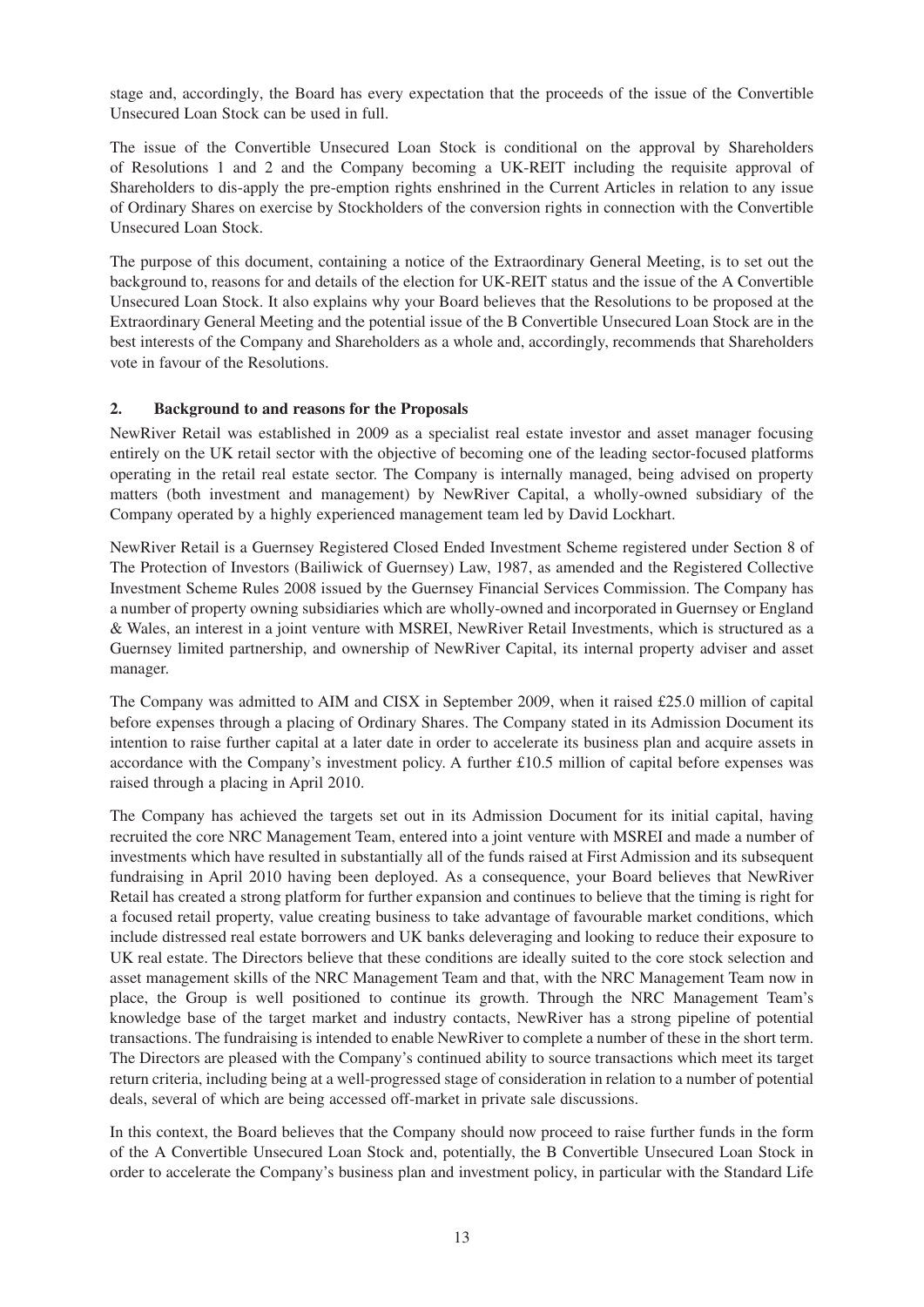Acquisition, and to enable NewRiver to complete certain of the potential transactions referred to above. Accordingly, the Board has concluded terms for the raising of funds with Forum and Spearpoint, further details on which are set out below.

The Board has also carefully considered the Company's corporate structure and noted the interest of UK and international real estate investors in UK-REITs. The Board therefore believes that an election to become a UK-REIT may make the Company more attractive to UK and international real estate investors. This should facilitate the future raising of additional expansion capital and also help to attract core liquidity to the Company's Ordinary Shares. The Board believes that a UK-REIT platform would be the most advantageous, for the reasons set out below.

## **3. Election for UK-REIT status**

## *Background*

The Board believes that it would be beneficial for the Group to become a UK-REIT as this is the preferred structure for UK and international real estate investors and will help to provide the Company with access to a broader range of investors due to the fact that the companies within the Group will be largely exempt from future corporation tax on both rental profits and chargeable gains on disposals of investment properties. This removal of tax at the company level enables investors to be taxed broadly as though they held the property directly.

NewRiver did not become a UK-REIT at First Admission as it did not meet all of the criteria of the UK-REIT legislation at that time. NewRiver is not currently eligible for group UK-REIT status because it is not resident for tax purposes solely in the UK (which is a requirement of the UK-REIT legislation). However, subject to obtaining the approval of Shareholders, the Company intends to alter its residency in order to become UK tax resident and satisfy the requirements of the UK-REIT legislation, including by making alterations to the composition of the Board. Other than this, no significant changes of structure are required in order to meet the UK-REIT conditions, nor are any changes to the Company's strategy expected in order to secure ongoing compliance with the UK-REIT conditions.

Should the Group become a UK-REIT, the Group shall pay an entry charge of approximately £1.5 million (equivalent to 2.19 per cent. of its qualifying gross assets as at the date of entry to the UK-REIT regime) in instalments over a 4 year period from the date of entry to the UK-REIT regime. This will be equivalent to a reduction in the Company's net asset value of approximately 10 pence per Ordinary Share. The removal of tax at company level should result in the payback of the UK-REIT entry charge within three years.

The Company will, following its conversion to a UK-REIT, be required to distribute to Shareholders 90 per cent. of the income profits of its Property Rental Business each year. As the Company's focus is primarily on income-bearing assets, the Company's business model is well-suited to the UK-REIT regime. The Board believes that maintaining this level of distributions will be beneficial for Shareholders as a whole and assist in attracting potential new investors into the Company's Shareholder base.

## *Implications of UK-REIT status for NewRiver*

## *Tax implications*

The Board intends that the Company will elect for UK-REIT status with effect from 23 November 2010. By converting to a UK-REIT, members of the Group will no longer pay UK direct tax on the profits and gains from their qualifying property rental businesses in the UK and elsewhere, provided that they meet certain conditions. Non-qualifying profits and gains of the Group will, broadly, be subject to corporation tax. Non-qualifying gains will include gains arising to UK resident companies from the sale of shares in property-owning subsidiary companies.

## *Business implications*

There are a number of conditions that need to be satisfied by the Group for it to qualify as a UK-REIT and to maintain that status. These conditions are described in more detail in Part II. Such conditions include the "balance of business" conditions which broadly require that at least 75 per cent. of its profits and assets relate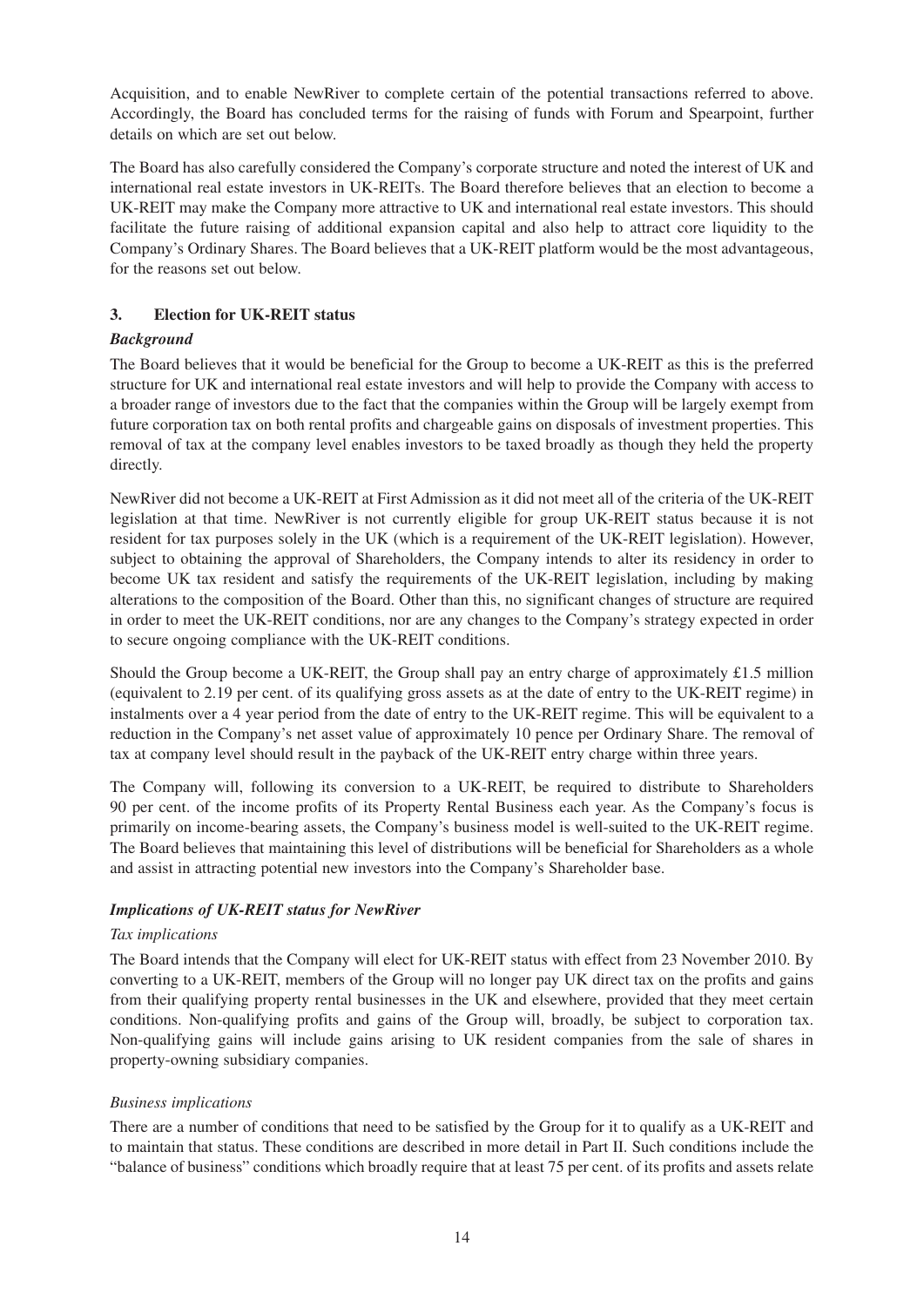to its Property Rental Business. It is currently expected that the Group will satisfy the "balance of business" conditions and should not need to change its business model to continue to satisfy those requirements.

In addition to the conditions, there are various restrictions under the UK-REIT regime which, if not complied with, will result in additional tax charges on the Group. One of these restrictions is the "profit: financing-cost ratio", which has the indirect effect of limiting the amount of debt that can be borrowed by the Property Rental Business.

## *Dividend policy*

If the Group converts to a UK-REIT it will need to comply with the UK-REIT regime's distribution condition, such that a minimum of 90 per cent. of the income profits of the Property Rental Business (as calculated, broadly, for tax purposes) are distributed within 12 months of the end of each accounting period.

## *Implications of UK-REIT status for Shareholders*

The conversion of the Group into a UK-REIT will affect Shareholders' tax position in respect of the receipt of dividends paid under the UK-REIT regime. If conversion occurs, as intended, the first distribution that the Company could make under the UK-REIT regime would relate to profits for part of the year ended 31 March 2011. The amount and payment date of any such distribution will be announced with the preliminary results for the year ended 31 March 2011.

Information relating to the tax implications for certain Shareholders after entry into the UK-REIT regime can be found in Part III of this document. The implications can vary from Shareholder to Shareholder, and, therefore, if you are in any doubt about your tax position, you should seek taxation advice specific to your own personal circumstances.

It is important to note that there is no guarantee that the Group will continue to meet all the ongoing compliance requirements of the UK-REIT rules. However, it is currently the Board's intention that the Group's operations will be managed to ensure compliance with the UK-REIT legislation. HMRC may require the Group to exit the UK-REIT regime if:

- it regards a breach of the "balance of business" or distribution conditions, failure to satisfy the conditions relating to the Property Rental Business, or an attempt by any member of the Group to avoid tax, as sufficiently serious;
- the Group has committed a certain number of minor or inadvertent breaches in a specified period; or
- HMRC has given a member of the Group at least two notices in relation to the avoidance of tax within a ten year period.

In addition, if the conditions for UK-REIT status relating to the share capital of the Company and the prohibition on entering into loans with abnormal returns are breached or the Company ceases to be UK resident, becomes dual resident or becomes an open-ended company, ceases to be listed (unless caused by a takeover by another UK-REIT) or (in certain circumstances) ceases to fulfil the close company condition (which is described in Part II of this document), the Group will automatically lose UK-REIT status. Where the Group is required to leave the UK-REIT regime within ten years of joining, HMRC has wide powers to direct how it is to be taxed, including in relation to the date on which the Group is to be treated as exiting the UK-REIT regime.

The Company's UK-REIT status may restrict business consolidation and distribution opportunities if the Company wishes to continue to meet the "balance of business" condition. The Company will undertake in the Convertible Unsecured Loan Stock Instruments that at all times the Convertible Unsecured Loan Stock remains outstanding, subject to there being no material adverse change in the UK-REIT legislation, the Company will not voluntarily leave the UK-REIT regime and will at all times use all reasonable endeavours to cure any rule breaches of the UK-REIT legislation that may occur unless the Board decides otherwise (acting at all times in good faith and in the best interests of the Company).

The proposed conversion to a UK-REIT will result in a change in the Company's tax status which will be achieved by the Company notifying HMRC of its conversion to a UK-REIT. Such change in status will have tax consequences for the Company and its Shareholders but the Ordinary Shares will continue to be traded on AIM and listed on the Daily Official List of the CISX. Notwithstanding that it may convert to a UK-REIT,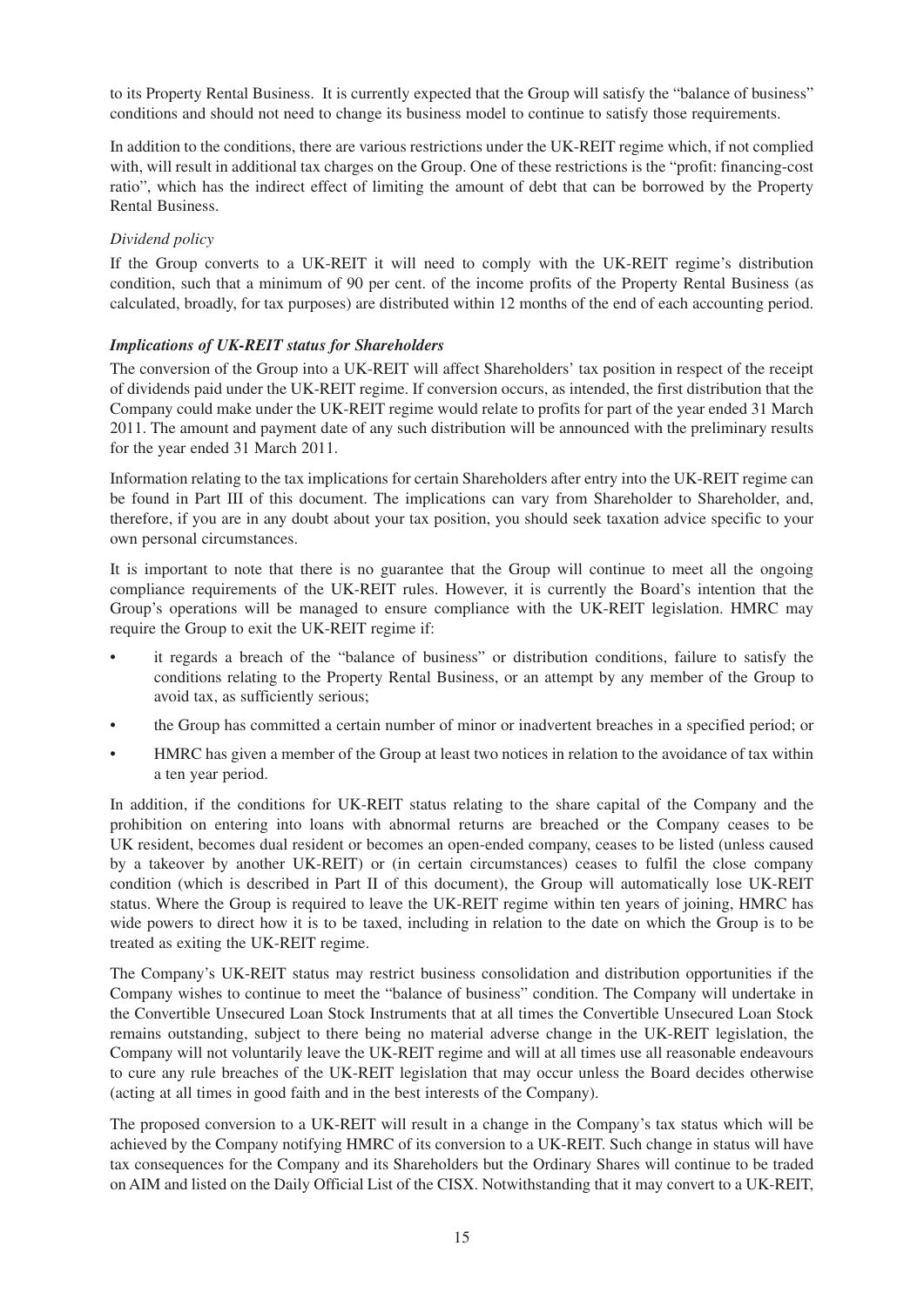the Company will continue to be a registered collective investment scheme in Guernsey (for so long as it remains incorporated and administered in Guernsey).

Under the UK-REIT regime, a tax charge may be levied on the Company if the Company makes a distribution to a company which is beneficially entitled (directly or indirectly) to 10 per cent. or more of the shares or dividends of the Company or controls (directly or indirectly) 10 per cent. or more of the voting rights of the Company unless the Company has taken reasonable steps to avoid such a distribution being paid. The amendments proposed to be made to the Company's Articles are intended to give the Board the powers it needs to demonstrate to HMRC that such "reasonable steps" have been taken by the Company. This proposal is consistent with the guidance published by HMRC.

Details of the amendments to the Current Articles are set out in Part IV of this document and details of the tax implications for certain Shareholders are set out in Part III of this document.

If Shareholders approve Resolution 1, then the Company will give notice to HMRC for the Company and the other members of the Group to become a group UK-REIT. Application for UK-REIT status is conditional only upon Shareholder approval being granted to the amendments required to be made to the Current Articles (by means of the approval and adoption of the New Articles).

As part of altering its residency to the United Kingdom, if Shareholders approve Resolution 1, then Allan Lockhart, Mark Davies and Nick Sewell, who are all currently directors of NewRiver Capital, will be appointed to the Board. If Shareholders approve both Resolutions 1 and 2, then Andrew Walker will also be appointed to the Board as Forum's appointed non-executive director pursuant to the rights granted to it under the Forum Subscription Agreement (see paragraph 5 below). The broader composition of the Board, including its non-executive directors, will be reviewed in due course. Further details on the proposed Board following conversion to a UK-REIT and issue of the A Convertible Unsecured Loan Stock are provided in paragraph 7 below.

## **4. Proposed issue of the Convertible Unsecured Loan Stock**

The Group is seeking to raise up to £25.0 million before expenses, through the issue of up to £25.0 million nominal value of Convertible Unsecured Loan Stock at par, of which £15.0 million is proposed to be placed firm with Forum, a wholly-owned subsidiary of FERI III, with up to a further £10.0 million available for subsequent issue by the Group at its discretion (of which Spearpoint has conditionally committed to subscribe, at the request of NewRiver, for up to £8.0 million in nominal value and Forum has conditionally committed to subscribe, again at the request of NewRiver, for up to £2.0 million in nominal value). Under the rules of the CISX, the Company is currently not able to issue the Convertible Unsecured Loan Stock itself. Therefore, the Company has incorporated the Issuer, a wholly-owned special purpose vehicle and subsidiary company, for the sole purpose of issuing the Convertible Unsecured Loan Stock. The Issuer will comply with the abbreviated CISX regime in relation to listed debt securities.

Under the terms of the Convertible Unsecured Loan Stock Instruments, any outstanding Convertible Unsecured Loan Stock shall be repaid in full on 31 December 2015. Until the Convertible Unsecured Loan Stock has been repaid by the Issuer in full or converted into Ordinary Shares, interest will accrue on it on a daily basis at a gross rate equal to an annual rate of 5.85 per cent. Such interest is due and payable by the Issuer on 30 June 2011 and thereafter on 31 December and 30 June in any year whilst the Convertible Unsecured Loan Stock remains outstanding.

Prior to such repayment, a Stockholder may convert all or any of its Convertible Unsecured Loan Stock into Ordinary Shares at the rate of 1 Ordinary Share for every £2.80 nominal value of Convertible Unsecured Loan Stock held during the period commencing on the date of issue and ending on the expected repayment date of 31 December 2015. The closing mid-market price of the Ordinary Shares on 27 October 2010, being the latest practicable date prior to the publication of this document, was 249 pence per Ordinary Share. The Issuer cannot force a conversion of Convertible Unsecured Loan Stock held by Stockholders at any time.

Subject to Shareholder approval of Resolutions 1 and 2 at the Extraordinary General Meeting, the Company becoming a UK-REIT and the A Convertible Unsecured Loan Stock Instrument becoming unconditional in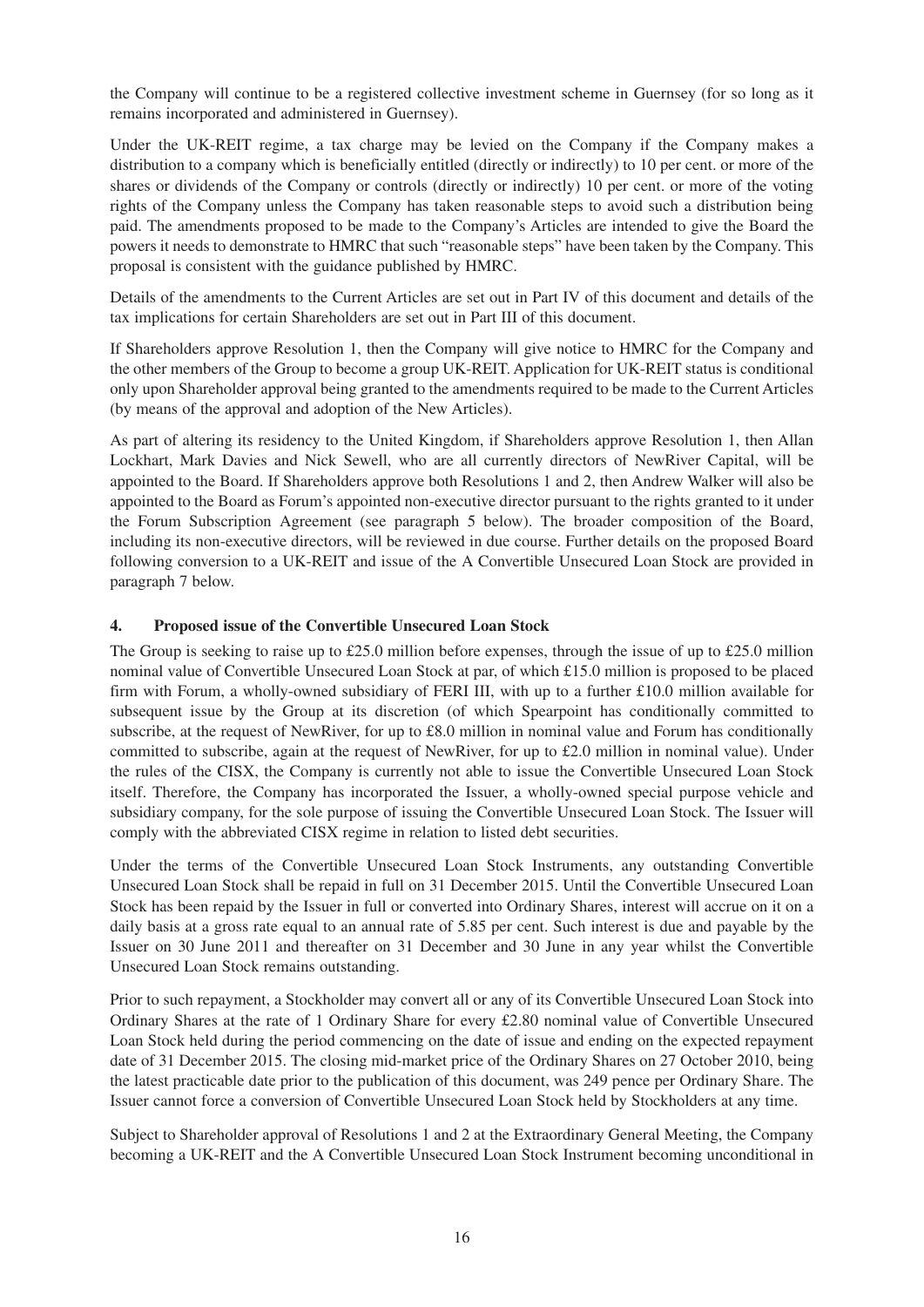accordance with its terms, Forum has agreed to subscribe for £15.0 million nominal value of A Convertible Unsecured Loan Stock at par.

The additional £10.0 million of Convertible Unsecured Loan Stock (£2.0 million of A Convertible Unsecured Loan Stock and £8.0 million of B Convertible Unsecured Loan Stock) referred to above shall be available, at the sole discretion of NewRiver, to be issued in due course on the same terms as the initial subscription by Forum for A Convertible Unsecured Loan Stock if issued within 3 months of the date of the Company's conversion to a UK-REIT (aside from certain specific rights which are contained in the Subscription Agreements and which are personal to Forum and Spearpoint, respectively, including, in the case of Forum only, the right to appoint a Board representative and certain differences between the antidilution provisions applicable to the A Convertible Unsecured Loan Stock and the B Convertible Unsecured Loan Stock). In the event of the issue being after the three month period, the issue would be on as nearly identical terms as possible subject to any amendments as may be agreed between the Company, the Issuer and the investor at that time to reflect the then prevailing market conditions. The additional £10.0 million of Convertible Unsecured Loan Stock will only be issued, if at all, if and when the Group is able to invest in transactions which would substantially utilise the proceeds of such additional Convertible Unsecured Loan Stock and fall within the Company's investment policy.

It is proposed that the right to issue such additional £10.0 million of Convertible Unsecured Loan Stock shall be available until the date of the annual general meeting of the Company to be held in 2011 but such right could be extended with the approval of the Shareholders. If no such extension is forthcoming, then the right to issue further Convertible Unsecured Loan Stock will lapse. Spearpoint and Forum have respectively committed, for a period of 3 months from the date of the Company's conversion to a UK-REIT, at the request of the Company, to subscribe for up to £8.0 million of B Convertible Unsecured Loan Stock and up to £2.0 million of A Convertible Unsecured Loan Stock available for issue upon the terms of the Spearpoint Subscription Agreement and the Forum Subscription Agreement, respectively. For the avoidance of doubt, the Issuer may issue the additional £10.0 million of Convertible Unsecured Loan Stock to third parties other than Forum and Spearpoint.

The terms and conditions applicable to the issue of the A Convertible Unsecured Loan Stock and the B Convertible Unsecured Loan Stock are identical save in certain minor respects (as more particularly described in Part V of this document).

A more detailed summary of the terms and conditions applicable to the issue of the Convertible Unsecured Loan Stock is provided in Part V to this document.

Application will be made for the A Convertible Unsecured Loan Stock and, if applicable, the B Convertible Unsecured Loan Stock to be admitted to trading on the Daily Official List of the CISX. It is expected that Admission of the A Convertible Unsecured Loan Stock will become effective and dealings in it will commence on the CISX at 8:00 a.m. on 24 November 2010.

The form of the Convertible Unsecured Loan Stock Instruments will be available for inspection (during normal business hours) at the registered office for the time being of the Company (Isabelle Chambers, Route Isabelle, St. Peter Port, Guernsey, Channel Islands GY1 3TX) and the Issuer (28 Brook Street, London W1K 5DH) from the date of this document until the date of the EGM and will also be available for inspection 30 minutes prior to the EGM and during it at the place where the EGM is to be held.

## **5. FERI III and arrangements with FERI III**

FERI III is a real estate investment fund managed by Forum Partners and its subsidiaries. Forum Partners is a global real estate investment management firm which sponsors and manages indirect value-added real estate investment funds across Europe and Asia. With over \$2 billion in assets under management on behalf of institutional and individual investors around the world, Funds advised by Forum Partners have made investments in leading real estate companies in Japan, India, Southeast Asia and many countries across Western Europe. Forum Partners seeks to create innovative property investments and financial solutions across the capital structure, from equity, to hybrids, to debt. Since its establishment in 2002, Forum Partners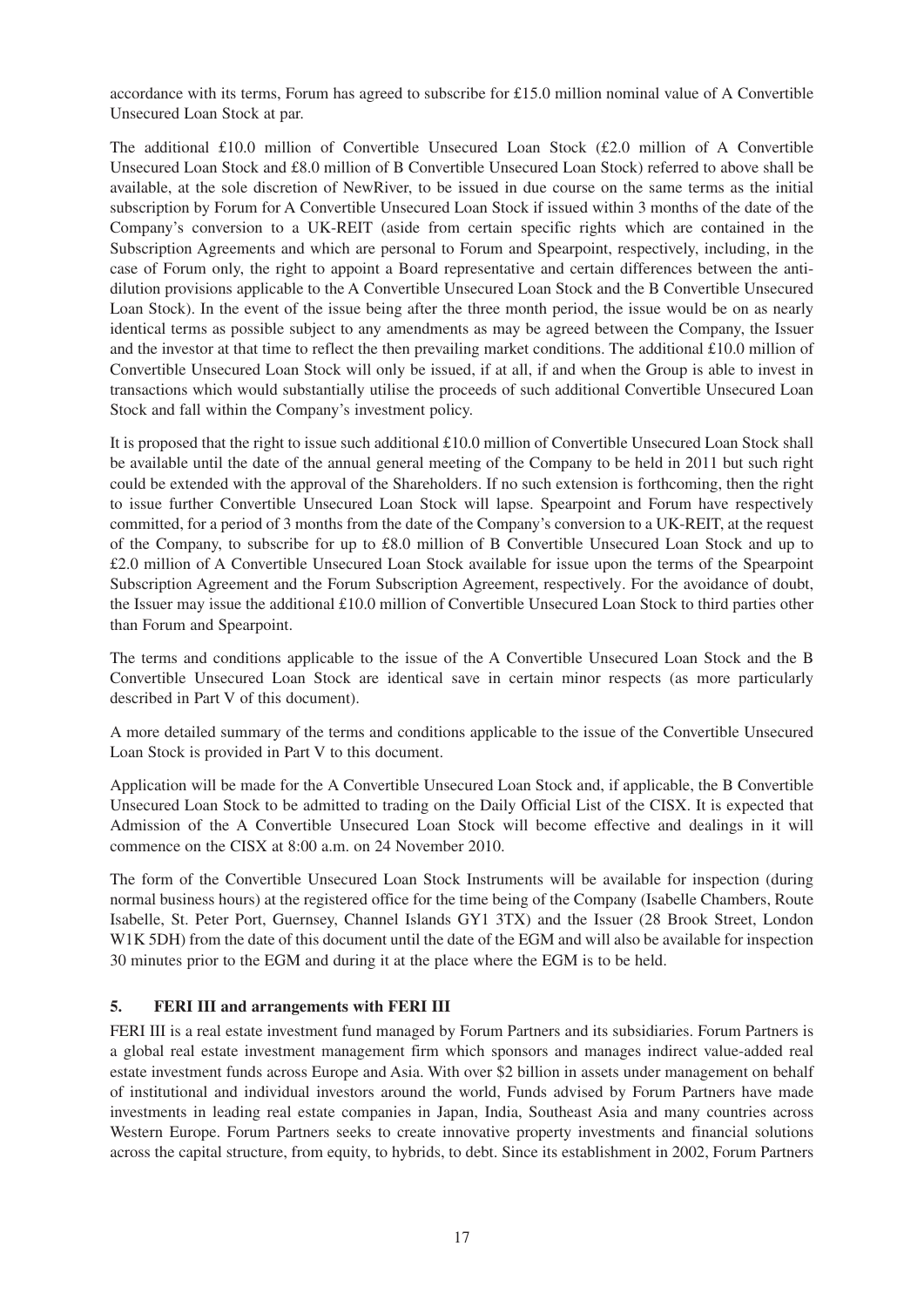has made investments in more than 70 companies across 21 countries in Europe and Asia. FERI III is not currently a Shareholder.

FERI III has stated its intention to the Board to provide continued support for the Group and is appraised of the Company's business strategy and has indicated its intention to support further equity fundraisings by the Company.

Subject to the approval of Shareholders, upon the A Convertible Unsecured Loan Stock being issued, for so long as Forum holds at least 10.0 per cent. of the Fully Diluted Share Capital (assuming full conversion of any outstanding Convertible Unsecured Loan Stock) (a "Qualifying Holding") Forum shall be entitled to appoint one representative to the Board and, so far as is lawful, the Company shall ensure that such person is appointed to, and remains a member of, the Board unless and until such person resigns or Forum requests such person's removal.

Upon issue of the A Convertible Unsecured Loan Stock, Forum will have a Qualifying Holding. Accordingly, it shall be entitled to appoint a representative to the Board. The initial Forum Board representative shall be Andrew Walker and thereafter Forum has agreed to consult with NewRiver on the identity of any person it proposes to nominate as a director of the Company and have regard to the Company's reasonable representations in this respect. Further information on Andrew Walker is provided in paragraph 7 below. For so long as Forum holds a Qualifying Holding and whilst any Convertible Unsecured Loan Stock remains outstanding, the Company has agreed that Forum will have pre-emption rights in relation to any future equity fundraisings of the Company where the subscription or offer price is less than Fair Market Value (as such term in defined in the A Convertible Loan Stock Instrument), on a fully diluted basis (i.e. assuming full conversion of any outstanding Convertible Unsecured Loan Stock). To the extent that Forum does not exercise its pre-emption rights (or exercises them only in part) an adjustment to the conversion price of the A Convertible Unsecured Loan Stock will be made in respect of any such equity fundraising and other holders of A Convertible Unsecured Loan Stock will be bound by such adjustment.

Furthermore, the Company and the Issuer have each agreed with Forum and Spearpoint that they will not incur any further unsecured indebtedness that ranks *pari passu* with or ahead of the Convertible Unsecured Loan Stock (other than finance or hire purchase arrangements in the ordinary course of business) without the consent of Forum and Spearpoint (such consent not to be unreasonably withheld) apart from an overdraft, working capital or similar facility or facilities of up to, in aggregate, £1.0 million. The Company and/or the Issuer shall be entitled to increase the amount outstanding under any such facility or facilities with the prior written consent of Forum and Spearpoint (such consent not to be unreasonably withheld).

The Company has also given certain other undertakings to Forum in the Forum Subscription Agreement which are more particularly described in paragraph 4.3 of Part VI of this document.

In consideration of Forum's covenants and obligations under the Forum Subscription Agreement (which includes a firm placing of £15.0 million and a conditional commitment to subscribe for up to a further £2.0 million in nominal value of the A Convertible Unsecured Loan Stock), a commission of £160,000 shall be payable to Forum upon the issue of the £15.0 million in nominal value of A Convertible Unsecured Loan Stock with a further £10,000 payable to Forum upon the issue of any additional A Convertible Unsecured Loan Stock to Forum from the up to £2.0 million of A Convertible Unsecured Loan Stock which Forum has conditionally committed to subscribe for.

## **6. Spearpoint and arrangements with Spearpoint**

Spearpoint is a Channel Islands-based independent investment boutique with approximately £1.0 billion of discretionary funds under management and c. £0.3 billion of advisory funds under management. Spearpoint has offices in both Jersey and Guernsey and is regulated by the Jersey Financial Services Commission and the Guernsey Financial Services Commission as well as being a member of the London Stock Exchange.

In consideration of Spearpoint's covenants and obligations under the Spearpoint Subscription Agreement (which effectively amounts to a conditional commitment to subscribe for up to £8.0 million in nominal value of the B Convertible Unsecured Loan Stock at the request of the Company), a commission of £40,000 shall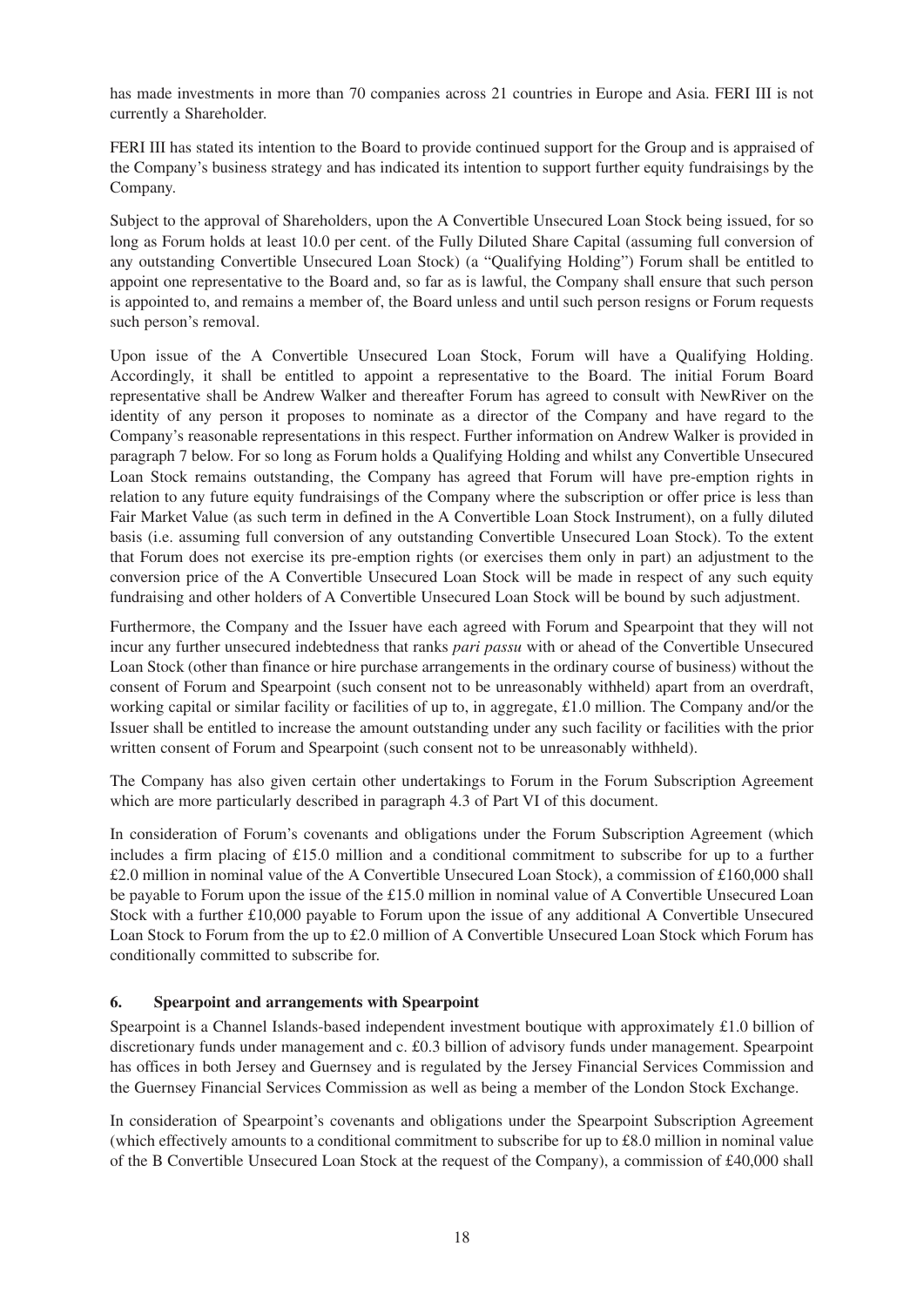be payable to Spearpoint upon the Company's conversion to a UK-REIT and a further £40,000 shall be payable to Spearpoint upon the issue of any B Convertible Unsecured Loan Stock to Spearpoint.

## **7. Board composition**

Subject to Shareholder approval of Resolution 1, it is proposed that Allan Lockhart, Mark Davies and Nick Sewell be appointed to the Board. Each of Allan, Mark and Nick are directors of NewRiver Capital and are employed by the Group. They will not receive any additional remuneration for their appointments as Directors of the Company.

Subject to Shareholder approval of Resolutions 1 and 2 and the Forum Subscription Agreement becoming unconditional in accordance with its terms, it is proposed that Andrew Walker be appointed to the Board as the Forum Board representative.

Andrew Walker, aged 48, is Managing Director and head of Forum Partners' European team based in London. As a co-founder of Forum Partners, he has enjoyed a 24-year career in real estate securities analysis and investment. Previously, he was a Vice President with Security Capital Group where he had corporate acquisition responsibilities. He was a senior officer of SC European Realty, a \$1.5 billion European real estate partnership and a director of London and Henley S.A. Prior to joining Security Capital Group in 1996, Andrew was a leading property analyst in the UK and Continental Europe, working for Paribas Capital Markets and prior to that, S.G. Warburg Securities (Japan) Ltd. He graduated from Liverpool John Moores University with a BSc in estate management in 1983 and has been a member of the Royal Institution of Chartered Surveyors since 1986.

The broader composition of the Board, including the non-executive Directors, shall be reviewed in due course.

## **8. Effects of the Convertible Unsecured Loan Stock on the holders of Warrants and Options**

Warrants to subscribe for Ordinary Shares representing in aggregate three per cent. of the Fully Diluted Share Capital were issued to Shareholders subscribing for Ordinary Shares at First Admission. The Warrants will expire on 1 September 2019 unless previously exercised or lapsed.

The subscription price and/or percentage of Ordinary Shares relating to such Warrants is subject to adjustment in respect of certain dilution events, including the payment by the Company of cash or scrip dividends, any amalgamation, reorganisation, reclassification, consolidation, merger or sale of all or substantially all the Company's assets (other than in the ordinary course of the Group's business) and other dilutive events.

In particular, pursuant to the terms of the Warrant Instrument, where the Company issues any shares for a consideration per share less than the Fair Market Value of the Ordinary Shares (as defined in the Warrant Instrument) on the day immediately prior to such issue or sale, then the Subscription Price for the Warrants is reduced concurrently with such issue or sale. In addition, the number of Ordinary Shares for which the Subscription Rights are exercisable under the Warrants is subject to a consequential adjustment. Therefore, if the price at which the Convertible Unsecured Loan Stock converts into Ordinary Shares represents a discount to the price of the Ordinary Shares on the date immediately prior to the date of issue of the relevant Convertible Unsecured Loan Stock, there will be a consequential downward adjustment to the Subscription Price payable by Warrantholders on exercise of their Warrants and a consequential adjustment to the number of their Warrant Shares.

In addition, prior to its conversion into Ordinary Shares, the Convertible Unsecured Loan Stock shall be treated as "Convertible Securities" for the purposes of the calculation of Fully Diluted Share Capital, thereby increasing the number of Ordinary Shares into which the Warrants convert.

Pursuant to the rules of the Company's share option plans, the exercise price (as well as the number of Ordinary Shares under option) of options may be adjusted by the Management Committee in the event of any capitalisation issue or rights issue (other than an issue of Ordinary Shares pursuant to a scrip dividend issued by the Company) or rights offer or any other variation in the share capital of the Company including (without limitation) any consolidation, subdivision or reduction of capital. Any such adjustment will require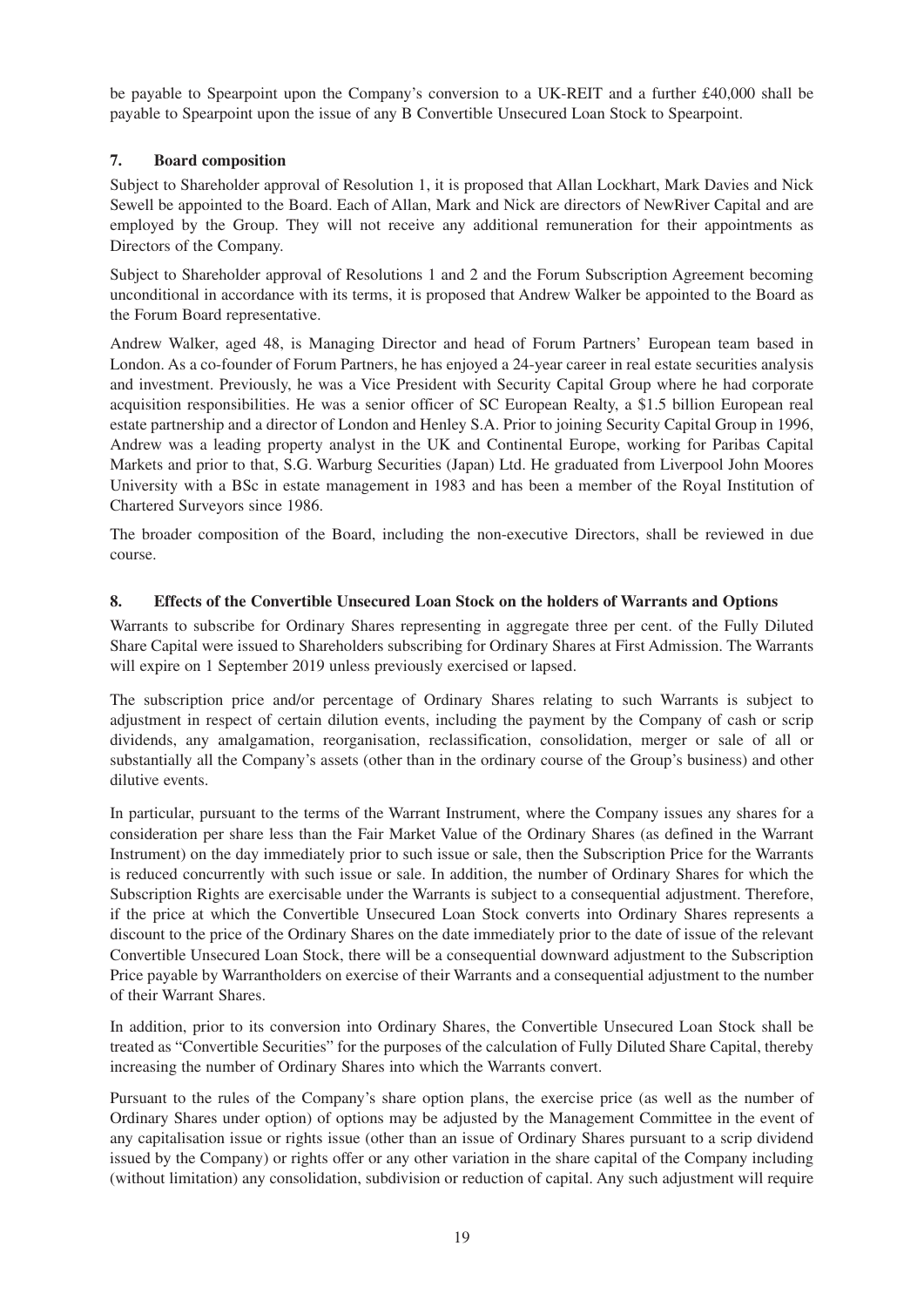the prior approval of HMRC. Therefore, the Management Committee is entitled to consider making an adjustment to the exercise price of options and number of Ordinary Shares under option under the Company's share option schemes following completion of any conversion of the Convertible Unsecured Loan Stock into Ordinary Shares in the future.

## **9. Acquisition of the Standard Life Portfolio**

On 26 October 2010, NewRiver Retail Portfolio No. 2 Limited, a wholly-owned subsidiary of the Company, agreed to acquire, subject to the satisfaction of certain conditions, the Standard Life Portfolio, a portfolio of five assets. The purchase price for the Standard Life Portfolio is £14.0 million and, in aggregate, the net initial yield of the portfolio is projected to be approximately 9.0 per cent..

The acquisition of the Standard Life Portfolio is not conditional upon the issue of the Convertible Unsecured Loan Stock or the Company's conversion to a UK-REIT. The acquisition is not deemed a significant transaction pursuant to the CISX Listing Rules or a reverse takeover under the AIM Rules and falls within the Company's stated investment policy. Therefore, the Company is not required to seek the approval of Shareholders in order to complete this transaction.

The properties comprising the Standard Life Portfolio are in the following locations: Doncaster, Grimsby, Hereford, Warrington and Worthing. The Standard Life Portfolio has an approximate net lettable area of 139,000 sq ft and the key retail tenants within the Standard Life Portfolio are Superdrug, Next, TK Maxx and New Look.

The acquisition of the Standard Life Portfolio is consistent with NewRiver's investment strategy of targeting value retailers occupying large space retail units and providing attractive annual cash-on-equity returns with stable income profiles and low occupational costs.

## **10. Trading update and future pipeline**

In a short space of time since First Admission, the Company has acquired a diversified and well-balanced portfolio of income producing assets generating significant surplus cash flow that it is intended will be further enhanced from a wide range of asset management initiatives.

The Group has completed acquisitions totalling approximately £84 million (including costs) in the period from First Admission to date. These acquisitions have been made at an average net initial yield of approximately 8.5 per cent..

Prior to the Standard Life Acquisition, the Company's portfolio currently comprises approximately 789,375 sq ft of lettable space with approximately 46 per cent. of the value located in the South East, Greater London and the East of England.

The Company's stated focus on successful food and value retailers is reflected in the Company's portfolio with 16 per cent. of the gross passing rent secured against major food retailers and 56 per cent. of the gross passing rent secured against large national value retailers.

The top 5 retailers by rental income in the NewRiver portfolio are: Wilkinson, TJ Hughes, Sainsbury, Tesco and New Look. The quality of NewRiver's portfolio is reflected in a very low vacancy rate of only 3.27 per cent., substantially below the IPD Retail average, and an attractive weighted average lease expiry profile of 8.12 years.

The Company has also made a strong start in the implementation of its asset management and risk controlled development strategies for its portfolio, with 38 individual leasing and tenant engineering initiatives under offer or completed to date, representing approximately £1.8 million of ERV volume.

In recognition of the Company's progress, the Estates Gazette has shortlisted NewRiver as Property Company of the Year – Retail in their forthcoming property awards for 2010.

Since August 2009, the Company has been notified of and reviewed approximately £5.36 billion of retail investment opportunities. Excluding the transactions already disclosed, the Company is currently actively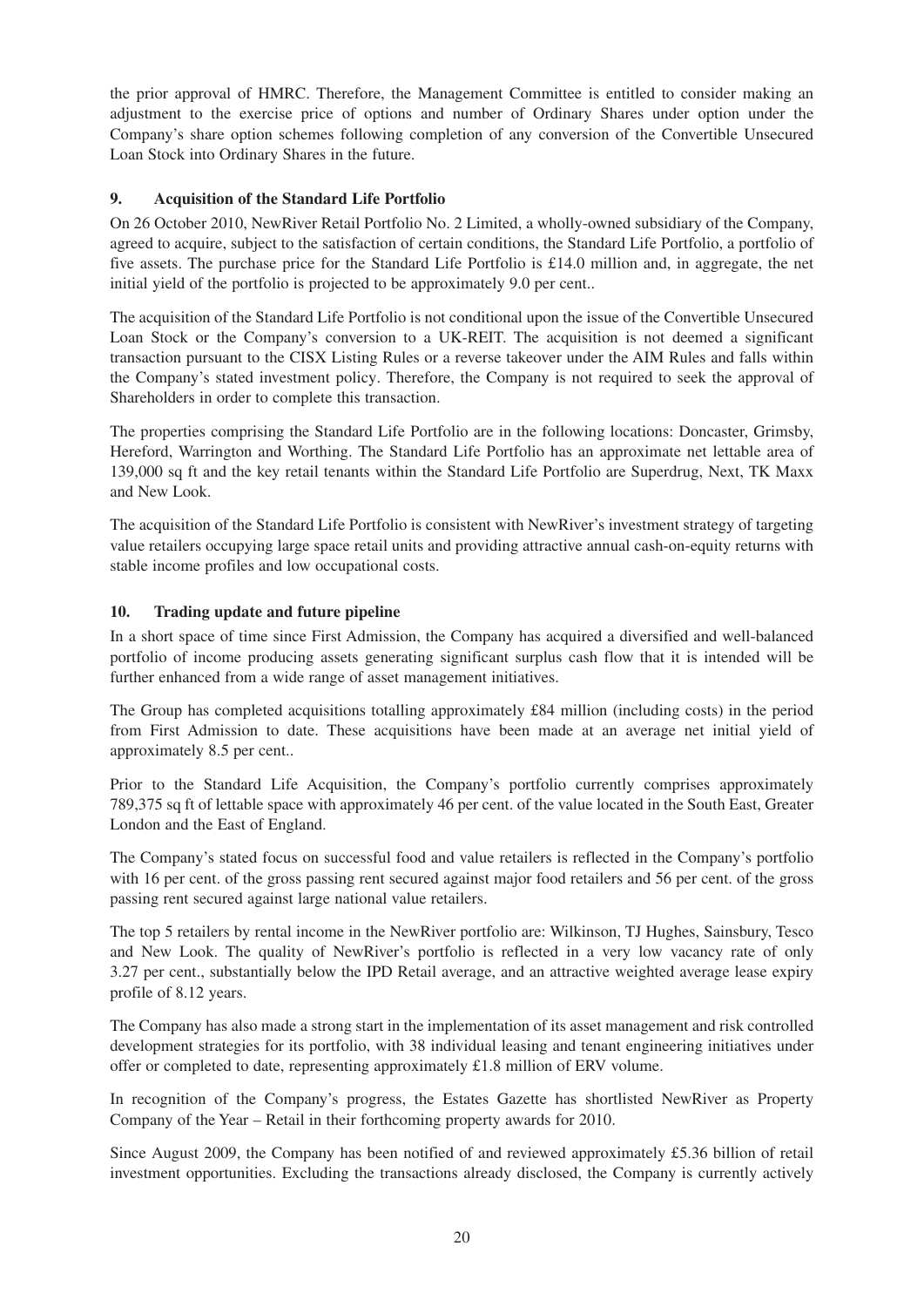assessing nine shopping centre transactions with a quoted sale price of £292 million, seven retail warehousing transactions with a total quoted sale price of £50 million and three High Street transactions with a quoted sale price of £22 million.

The Company is confident in its deal sourcing capability and with increased capital resources should be able to deploy capital efficiently and wisely. Property Data, who are recognised as one of the UK market leaders in investment transaction data capture, currently rate NewRiver third of all UK property companies in terms of the number of retail investments transacted over the last 12 months.

The Directors are satisfied with the Group's interim unaudited results for the six months to 30 September 2010, which are expected to be announced during the week commencing 6 December 2010.

## **11. Extraordinary General Meeting and action to be taken**

Set out at the end of this document is a notice convening the Extraordinary General Meeting to be held at 10.00 a.m. on 19 November 2010, to consider and, if thought fit, pass the Resolutions.

Pursuant to Resolution 1, which will be proposed as a special resolution, Shareholders' approval is being sought for the Company to become solely UK tax resident and for its conversion to a UK-REIT, including the approval of amendments to the Current Articles (as discussed above).

Pursuant to Resolution 2, which will also be proposed as a special resolution, Shareholders' approval is being sought for the Issuer, a wholly-owned subsidiary of the Company, to issue the Convertible Unsecured Loan Stock, as more particularly described above. As part of Resolution 2, Shareholders' approval is also being sought to the dis-application of the pre-emption rights set out in the Current Articles in relation to any Ordinary Shares required to be issued as a result of the conversion of the Convertible Unsecured Loan Stock into Ordinary Shares in accordance with the terms of the Convertible Unsecured Loan Stock Instruments so as to avoid any need for the Company to seek Shareholders' approval to dis-apply the pre-emption rights set out in the Current Articles on each occasion that the Convertible Unsecured Loan Stock is converted into Ordinary Shares and so as to allow the Company to allot 10 per cent. of its issued share capital in any calendar year as it sees fit outside of its existing commitments (see below).

Shareholders should note that Resolution 2 shall be in addition to Article 6.4, which provides that the Directors shall have at their disposal up to 10 per cent. of the Company's issued shares in any calendar year for issue on such terms and conditions (including for cash consideration) and at such times and to such persons as the Board may determine without such issue requiring resolution of the Shareholders and is also in addition to the authority to allot Ordinary Shares to MSREI under their conversion option and under the Company's share option schemes, as previously authorised by Shareholders.

In addition, Shareholders should note that the Company is a no par value company and is authorised to issue, and the Directors of the Company are authorised to allot, any number of no par value shares, subject to the Articles and the Law. There is currently no general requirement under Guernsey law for shareholders to authorise the directors of companies to issue new shares and there is no restriction on the power of the Directors to exercise the powers of the Company to allot and issue new Ordinary Shares, save for the pre-emption rights set out in Article 6.

Resolution 2 is conditional on Shareholder approval also being obtained for Resolution 1.

A Form of Proxy for use by Shareholders at the EGM is enclosed. Whether or not you propose to **attend the EGM, you are requested to complete and sign the Form of Proxy in accordance with the instructions printed thereon and return it to the Company's registrar, Capita Registrars, at PXS,** 34 Beckenham Road, Beckenham BR3 4TU, as soon as possible and in any event so as to be received no later than 10.00 a.m. on 17 November 2010. The completion and return of the Form of Proxy (or the **electronic appointment of a proxy) will not preclude you from attending the EGM and voting in person should you wish to do so.**

**CREST members who wish to appoint a proxy or proxies by utilising the CREST electronic proxy appointment service may do so for the General Meeting and any adjournment(s) thereof by utilising**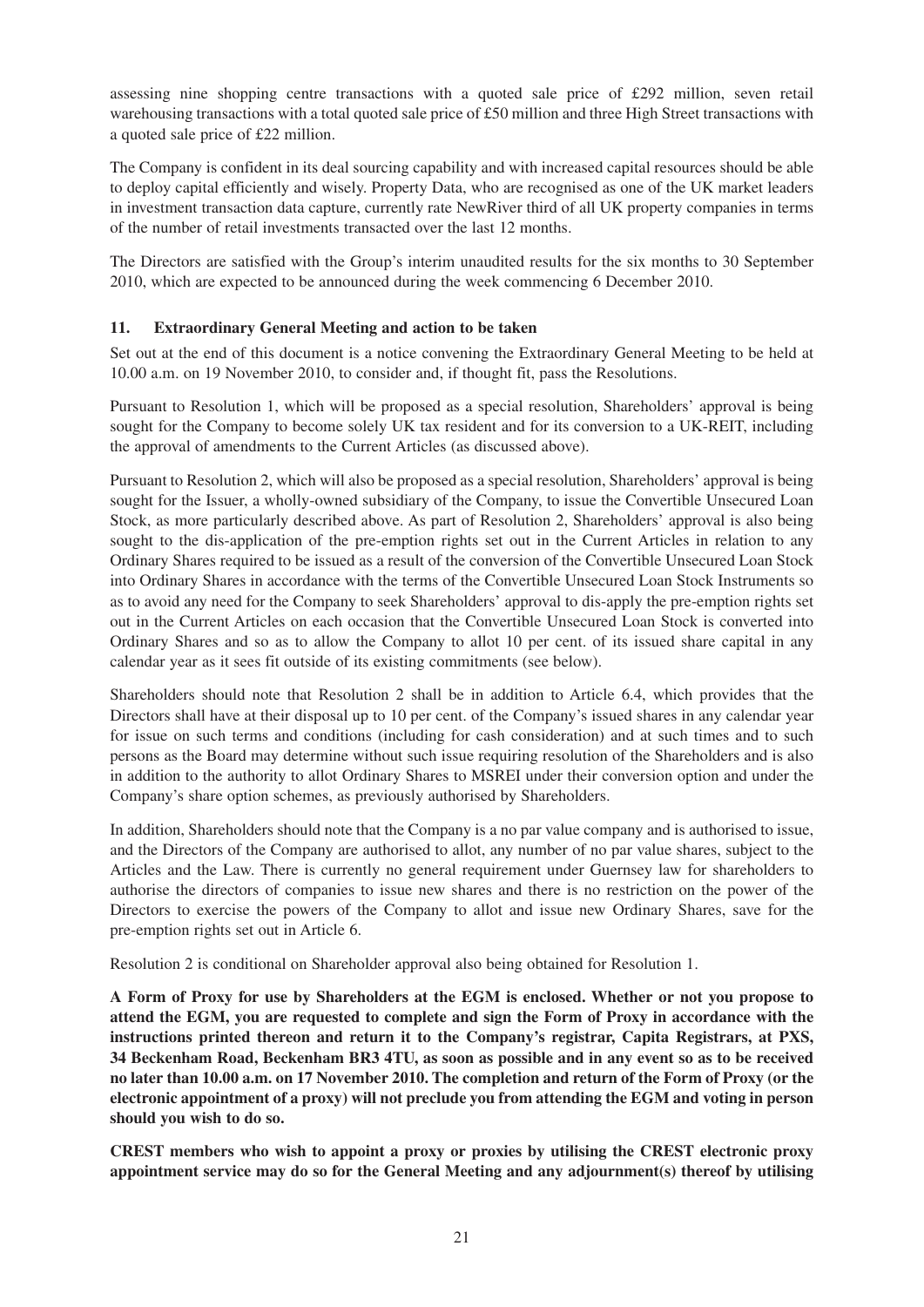**the procedures described in the CREST Manual. CREST personal members or other CREST sponsored members, and those CREST members who have appointed (a) voting service provider(s), should refer to their CREST sponsor or voting service provider(s), who will be able to take the appropriate action on their behalf.**

**In order for a proxy appointment made by means of CREST to be valid, the appropriate CREST message (a "CREST Proxy Instruction") must be properly authenticated in accordance with Euroclear's specifications and must contain the information required for such instructions, as described in the CREST Manual. The message must be transmitted so as to be received by Capita** Registrars (ID RA10), by 10.00 a.m. on 17 November 2010. For this purpose, the time of receipt will **be taken to be the time (as determined by the timestamp applied to the message by the CREST Applications Host) from which Capita Registrars is able to retrieve the message by enquiry to CREST in the manner prescribed by CREST.**

## **12. Recommendation**

For the reasons set out above, the Directors consider the Proposals and the passing of the Resolutions to be in the best interests of the Company and its Shareholders as a whole.

**Accordingly, your Directors unanimously recommend that Shareholders vote in favour of the Resolutions. The Directors have also irrevocably undertaken to vote in favour of the Resolutions in respect of their own shareholdings which in total amount to 2,011,000 Ordinary Shares representing approximately 13.55 per cent. of the existing issued ordinary share capital of the Company as at 27 October 2010, being the latest practicable date prior to the publication of this document.**

Yours faithfully

Paul Roy **Chairman**

**Dated:** 28 October 2010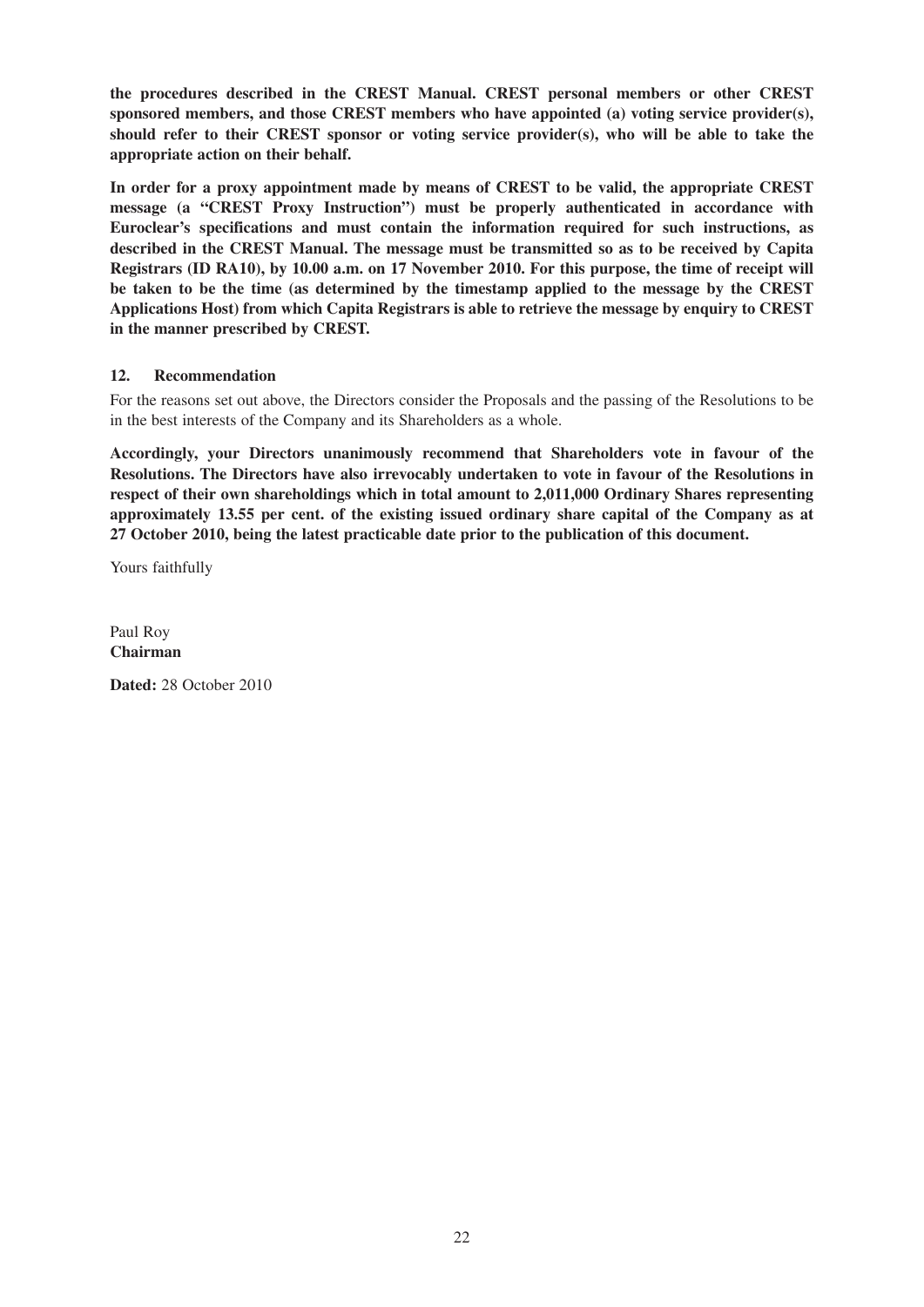## **PART II**

## **THE UK-REIT REGIME**

This Part II is intended as a general guide only and constitutes a high-level summary of the Company's *understanding of current UK law and HMRC's published guidance on the UK-REIT regime, each of which* are subject to change, possibly with retrospective effect. It is not advice and should not be relied upon as *such.*

#### **1. Overview of UK-REIT regime**

The UK-REIT regime introduced by the Finance Act 2006 and re-written in the Corporation Tax Act 2010 ("CTA 2010") was introduced to encourage greater investment in the UK property market and followed the introduction of similar legislation in other European countries, as well as the long-established regimes in the United States, Australia and the Netherlands.

In this Part II, "Group" means a body corporate and all of its "75 per cent. subsidiaries" and any of their 75 per cent. subsidiaries and so on, provided that the principal company in the Group is beneficially entitled to more than 50 per cent. of the subsidiary's profits which are available for distribution to equity holders of the subsidiary, and more than 50 per cent. of any assets of the subsidiary available for distribution to its equity holders on a winding up (but excluding insurance companies as defined in section 431(2) of the Income and Corporation Taxes Act 1988 ("ICTA") or open ended investment companies as defined in Section 236 of the Financial Services and Markets Act 2000 and, in each case, their subsidiaries). A body corporate is a "75 per cent. subsidiary" of another if the other is the beneficial owner (directly or indirectly) of at least 75 per cent. of its ordinary share capital.

Investing in property through a corporate investment vehicle (such as the Company) has the disadvantage that, in comparison to a direct investment in property assets, some categories of shareholder effectively suffer tax twice on the same income: first, indirectly, when members of the Group pay UK direct tax on their profits, and secondly, directly (subject to any available exemption or with the benefit of a tax credit) when the shareholder receives a dividend. Non tax paying entities, such as UK pension funds, suffer tax indirectly when investing through a closed-ended corporate vehicle, such as the Company, that is not a UK-REIT which they would not suffer if they were to invest directly in the property assets. As a UK-REIT, UK resident Group members and non UK resident Group members with a UK qualifying property rental business would no longer pay UK direct taxes on their income and capital gains from their qualifying property rental business (the "Property Rental Business"), provided that certain conditions are satisfied. Gains arising in UK resident companies on the disposal of shares in property owning companies would, however, be subject to UK corporation tax. In addition, overseas corporate income tax is still payable in the normal way in respect of any property rental business carried on outside the UK, and UK and overseas direct taxes are still payable in respect of any income and gains from the Group's business (generally including any property trading business) not included in the Property Rental Business (the "Residual Business"). Distributions in respect of the Property Rental Business will be treated for UK tax purposes as UK property income in the hands of Shareholders (Part III contains further detail on the UK tax treatment of Shareholders after the Group's entry into the UK-REIT regime).

In this Part, "Property Rental Business" means a business within the meaning of section 205 of the Corporation Tax Act 2009 ("CTA") or an overseas property business within the meaning of section 206 CTA, but, in each case, excluding certain specified types of business. A "Qualifying Property Rental Business" means a property rental business fulfilling the conditions in section 529 CTA 2010. While within the UK-REIT regime, the Property Rental Business will be treated as a separate business for corporation tax purposes from the Residual Business and a loss incurred by the Property Rental Business cannot be set off against profits of the Residual Business (and *vice versa*).

The principal company of the UK-REIT (which, for the purposes of this Part II, will be the Company) will be required to distribute to shareholders (by way of dividend), on or before the filing date for the principal company's tax return for the accounting period in question, at least 90 per cent. of the income profits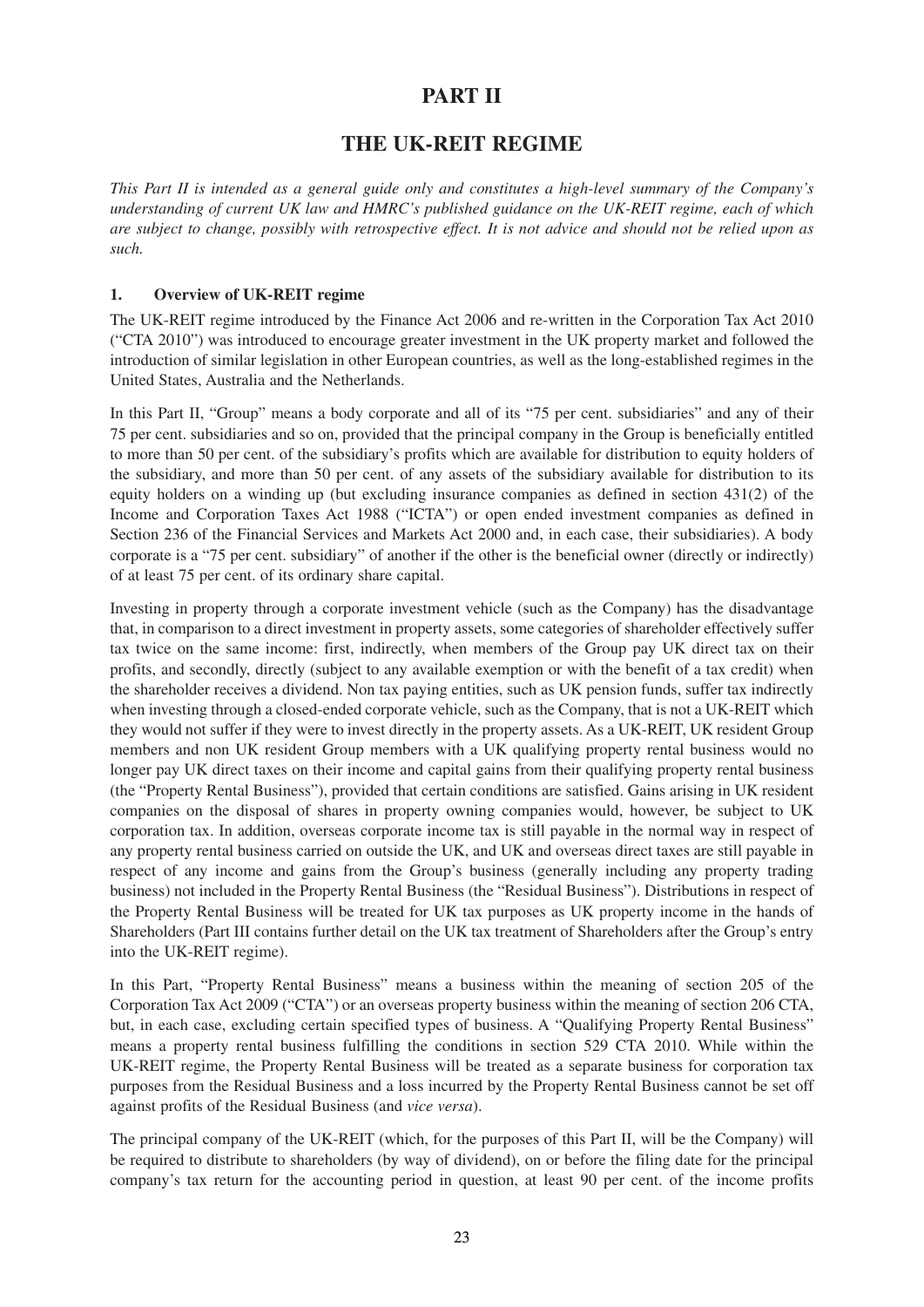(broadly, calculated using normal tax rules) of the UK resident members of the Group in respect of their Property Rental Business and of the non-UK resident members of the Group insofar as they derive from their UK Property Rental Business arising in each accounting period. Failure to meet this requirement will result in a tax charge calculated by reference to the extent of the failure, although this charge can be avoided if an additional dividend is paid within a specified period which brings the amount of profits distributed up to the required level.

In this document, references to a company's accounting period are to its accounting period for tax purposes. This period can differ from a company's accounting period for other purposes.

A dividend received by a shareholder of the principal company in respect of profits and gains of the Property Rental Business of the UK resident members of the Group or in respect of the profits or gains of a non-UK resident member of the Group insofar as they derive from their UK Property Rental Business is referred to in this document as a "Property Income Distribution" or "PID". Any other dividend received by a shareholder of a UK-REIT will be referred to herein as a "Non-PID Dividend".

The treatment of a dividend paid by the principal company in the first year after it becomes a UK-REIT should depend on whether it is paid out of profits that accrued before or after the Group became a UK-REIT. For example, if the Group converts into a UK-REIT on 23 November 2010, as anticipated, a dividend announced or declared later may be paid partly out of profits earned prior to the Group becoming a UK-REIT and partly out of profits earned subsequently and would therefore comprise partly a PID and partly a Non-PID Dividend. The principal company will provide shareholders with a certificate setting out how much of their dividend is a PID and how much is a Non-PID Dividend.

Subject to certain exceptions, Property Income Distributions will be subject to withholding tax at the basic rate of income tax (currently 20 per cent.). Further details of the UK tax treatment of certain Shareholders after entry into the UK-REIT regime are contained in Part III.

## **2. Qualification as a UK-REIT**

A Group becomes a UK-REIT by the principal company serving notice on HMRC before the beginning of the first accounting period for which it wishes the Group members to become a UK-REIT. In order to qualify as a UK-REIT, the principal company and the Group must satisfy certain conditions set out in CTA 2010. A non-exhaustive summary of the material conditions is set out below. Broadly, the principal company must satisfy the conditions set out in paragraphs 2.1 to 2.5 below and the Group members must satisfy the conditions set out in paragraph 2.6.

## 2.1 *Company conditions*

The principal company must be a solely UK resident, close-ended company whose ordinary shares are listed on a recognised stock exchange, such as the London Stock Exchange or the CISX. The principal company must also not be a "close company" (as defined in Section 439 of CTA 2010 as amended by section 528(5) CTA 2010 (the "close company condition")). In summary, the close company condition amounts to a requirement that the principal company is not controlled by 5 or fewer participators (including their connected parties) or any number of Directors.

## 2.2 *Share capital restrictions*

The principal company must have only one class of ordinary shares in issue and the only other shares it may issue are non-voting restricted preference shares (as defined in section 528(7) CTA 2010).

## 2.3 *Restrictions on types of borrowings*

The principal company must not be party to any loan in respect of which the lender is entitled to interest which exceeds a reasonable commercial return on the consideration lent or where the interest depends to any extent on the results of any of its businesses or on the value of any of its assets. In addition, the amount repayable must either not exceed the amount lent or must be reasonably comparable with the amount generally repayable (in respect of an equal amount lent) under the terms of issue of securities listed on a recognised stock exchange.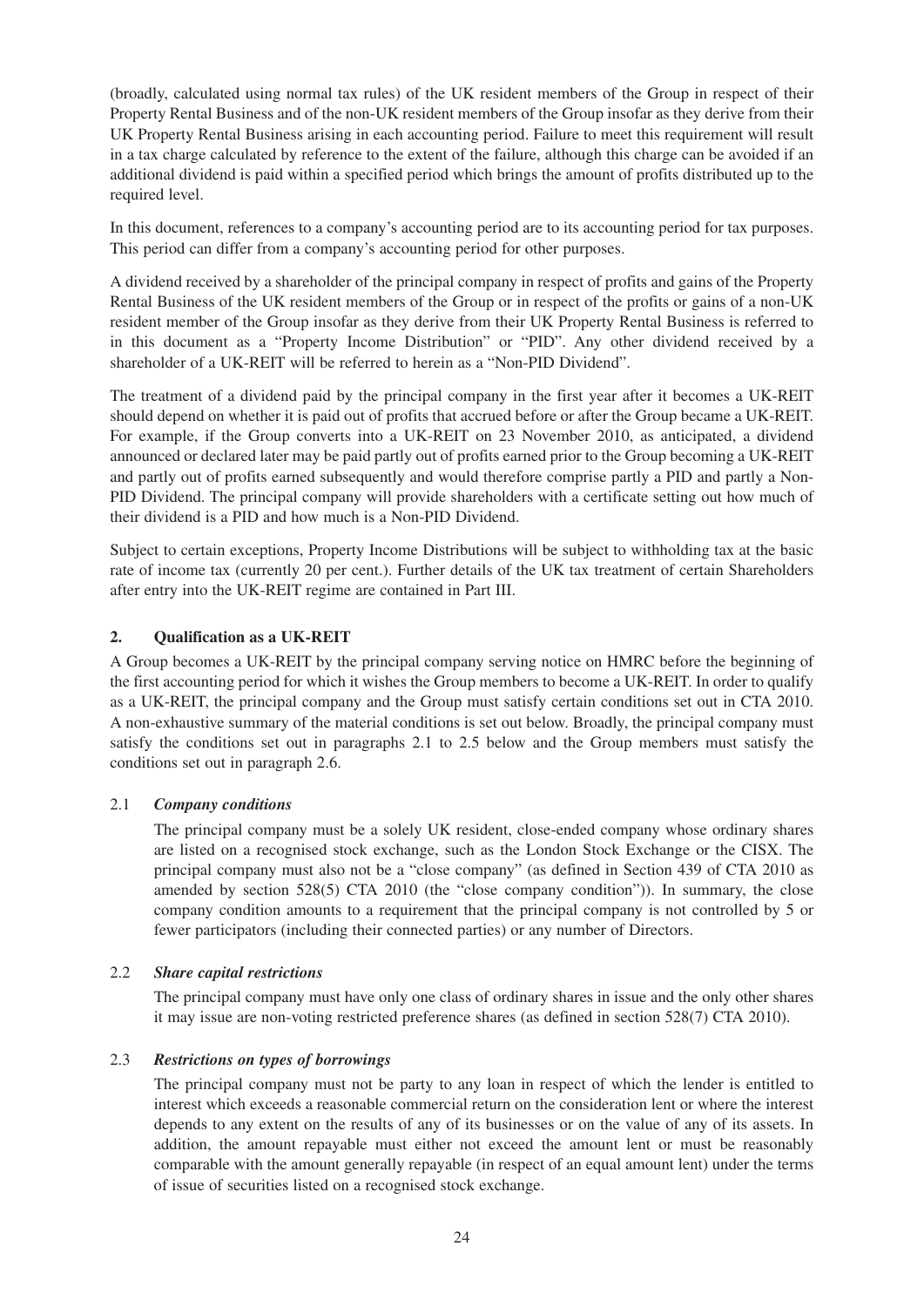## 2.4 *Financial statements*

The principal company must prepare financial statements ("Financial Statements") in accordance with statutory requirements and submit these to HMRC. The Financial Statements must set out certain information about the Property Rental Business, the Property Rental Business undertaken by UK companies or non-UK companies to the extent it relates to UK property and the Residual Business separately. Regulations governing the UK-REIT regime specify the information to be included and the basis of preparation of the Financial Statements.

#### 2.5 *Distribution requirement*

At least 90 per cent. of the amounts shown in the Financial Statements of the Group members as income profits (broadly, calculated using normal tax rules) of the UK resident members of the Group arising in respect of their Property Rental Business in the accounting period, and the income profits of the non UK resident members of the Group insofar as they arise in respect of such members' UK Property Rental Business in the accounting period, must (to the extent permitted by law) be distributed to shareholders of the principal company in the form of a dividend (a PID) on or before the filing date for the principal company's tax return for the accounting period (the "90 per cent. distribution test"). For the purpose of satisfying the 90 per cent. distribution test, any dividend withheld in order to comply with the 10 per cent. rule (as described in paragraph 3.3 below (the "10 per cent. rule")) will be treated as having been paid.

## 2.6 *Conditions for the Property Rental Business*

The Property Rental Business must satisfy the conditions summarised below in respect of each accounting period during which the Group is to be treated as a UK-REIT:

- 2.6.1 the Property Rental Business must throughout the accounting period involve at least three properties;
- 2.6.2 throughout the accounting period no one property may represent more than 40 per cent. of the total value of all the properties involved in the Property Rental Business. Assets must be valued in accordance with International Accounting Standards ("IAS") and at fair value when IAS offers a choice between a cost basis and a fair value basis;
- 2.6.3 the income profits arising from the Property Rental Business must represent at least 75 per cent. of the Group's total profits for the accounting period (the "75 per cent. profits test"). Profits for this purpose means profits calculated in accordance with IAS before deduction of tax but excluding realised and unrealised gains and losses on the disposal of property, changes in the fair values of hedging derivative contracts (within the meaning of section 599(4) CTA 2010) and items which are outside the ordinary course of the relevant company's business (irrespective of their treatment in that company's accounts) having regard to that company's past transactions; and
- 2.6.4 at the beginning of the accounting period the value of the assets in the Property Rental Business must represent at least 75 per cent. of the total value of assets held by the Group (the "75 per cent. assets test"). Assets must be valued in accordance with IAS and at fair value where IAS offers a choice of valuation between cost basis and fair value and in applying this test no account is to be taken of liabilities secured against or otherwise relating to assets (whether generally or specifically).

## **3. Effect of becoming a UK-REIT**

### 3.1 *Entry charge*

Each UK resident member of the Group that carries on a property rental business in the UK or overseas and any non-UK resident member of the Group that carries on a property rental business in the UK will be liable to pay an entry charge broadly equal to two per cent. of the aggregate market value of the properties involved in that business.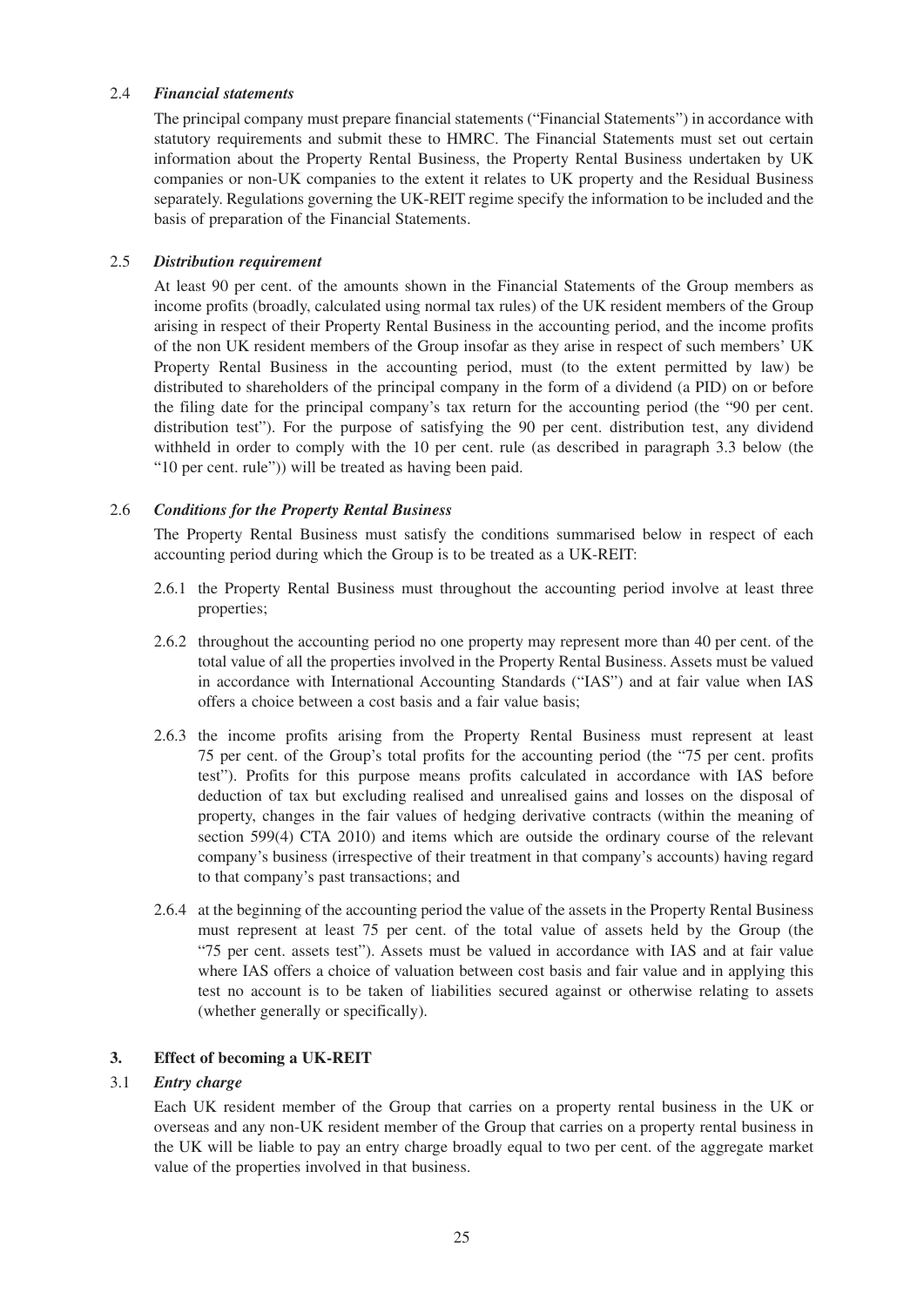The entry charge is paid at the same time as corporation tax is payable in respect of the first accounting period following entry into the UK-REIT regime, with an option to pay in instalments over a four year period.

There is no equivalent entry charge if a member of the Group buys a property following its entry into the UK-REIT regime. However, if the Group were to acquire a company that is not a UK-REIT, a similar entry charge will apply in respect of the property owned by the acquired company. See also paragraph 3.12 below for more information regarding this charge.

## 3.2 *Tax savings*

As a UK-REIT, the Group will not pay UK direct tax on profits and gains from the Property Rental Business.

UK corporation tax will be payable in respect of the Residual Business of UK resident members of the Group and taxable items may include interest receivable, fee income, certain trading income, surpluses on disposals of properties sold within three years of development and capital gains on disposals of subsidiaries. However, interest payable to third parties, administrative costs and tax losses brought forward may be deductible such that the profits of the Residual Business may be reduced.

The Group would also continue to pay indirect taxes such as VAT, stamp duty land tax, stamp duty and payroll taxes (such as national insurance) in the normal way.

## 3.3 *The "10 per cent. rule"*

The principal company may become subject to an additional tax charge if it pays a dividend to, or in respect of, a person beneficially entitled, directly or indirectly, to 10 per cent. or more of the principal company's dividends or share capital or that controls, directly or indirectly, 10 per cent. or more of the voting rights in the principal company. Shareholders should note that this restriction only applies to shareholders that are companies (as defined by section 832 ICTA) and to certain entities which are deemed to be bodies corporate for the purposes of overseas jurisdictions with which the UK has a double taxation agreement or for the purposes of such double tax agreements.

This tax charge should not be incurred if the principal company has taken reasonable steps to avoid paying dividends to such a shareholder. HMRC guidance describes certain actions that the principal company may take to show it has taken such "reasonable steps". One of these actions is to include restrictive provisions in the principal company's articles of association to address this requirement. The proposed amendments to the Current Articles are considered to be consistent with the provisions described in the HMRC guidance.

## 3.4 *Dividends*

When the principal company pays a dividend, that dividend will be a PID to the extent necessary to satisfy the 90 per cent. distribution test. If the dividend exceeds the amount required to satisfy that test (subject to the treatment of dividends paid in the first year of being a UK-REIT: see paragraph 1 above), the UK-REIT may determine that all or part of the balance is a Non-PID Dividend paid out of the profits of the activities not in the Property Rental Business. Any remaining balance of the dividend (or other distribution) will be deemed generally to be a PID, first in respect of the income profits for the current year or previous years out of which a PID can be paid, and after these have been distributed in full, in respect of certain capital gains which are exempt from tax by virtue of the UK-REIT regime. Any remaining balance will be attributed to other distributions. Dividends paid by the principal company after exiting from the UK-REIT regime may nevertheless be PIDs for a transitional period.

## 3.5 *Financial statements*

As set out above, a UK-REIT will be required to submit Financial Statements to HMRC.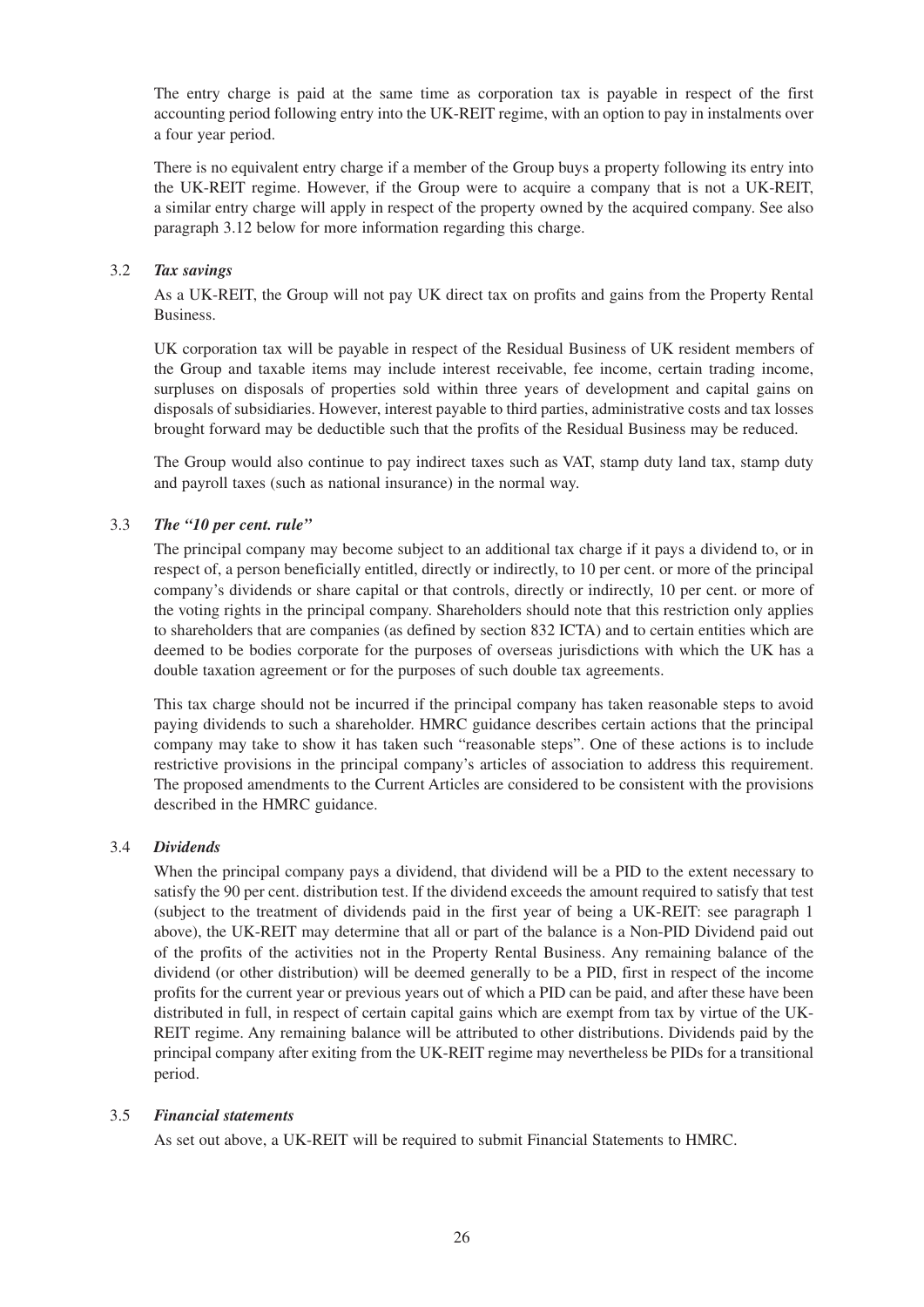## 3.6 *Profit: financing-cost ratio*

A tax charge will arise in the principal company if, in respect of any accounting period, the ratio of the income profits (before capital allowances and financing costs) of the UK resident members of the Group plus the UK income profits of any non UK resident members of the Group, in each case, in respect of its Property Rental Business, to the financing costs incurred in respect of the Property Rental Business of the Group, excluding certain intra group financing costs, is less than 1.25. This ratio is calculated by reference to the Financial Statements required to be prepared as per section 2.4 above, apportioning costs relating partly to the Property Rental Business and partly to the Residual Business, respectively. The amount (if any) by which the financing costs exceeds the amount of those costs which would cause that ratio to equal 1.25 is chargeable to corporation tax.

### 3.7 *Property development and property trading by a UK-REIT*

A property development undertaken by a member of the Group can be within the Property Rental Business provided certain conditions are met. However, if the costs of the development exceed 30 per cent. of the fair value of the asset at the later of: (a) the date on which the relevant company becomes a member of a UK-REIT, and (b) the date of the acquisition of the development property, and the UK-REIT sells the development property within three years of completion of the development, the property will be treated as never having been part of the Property Rental Business for the purposes of calculating any gain arising on disposal of the property. Any gain will be chargeable to corporation tax.

If a member of the Group disposes of a property (whether or not a development property) in the course of a trade, the property will be treated as never having been within the Property Rental Business for the purposes of calculating any profit arising on disposal of the property. Any profit will be chargeable to corporation tax. In both the above cases, the member of the Group would be able to reclaim that part of the entry charge paid in respect of that property.

#### 3.8 *Certain tax avoidance arrangements*

If HMRC believes that a member of the Group has been involved in certain tax avoidance arrangements, it may cancel the tax advantage obtained and, in addition, impose a tax charge equal to the amount of the tax advantage. These rules apply to both the Residual Business and the Property Rental Business.

#### 3.9 *Movement of assets in and out of Property Rental Business*

In general, where an asset owned by a UK resident member of the Group and used for the Property Rental Business begins to be used for the Residual Business, there will be a tax free step up in the base cost of the property. Where an asset owned by a UK resident member of the Group and used for the Residual Business begins to be used for the Property Rental Business, this will generally constitute a taxable market value disposal of the asset, except for capital allowances purposes. Special rules apply to disposals by way of a trade and to development property (see paragraph 3.7 above).

#### 3.10 *Funds awaiting reinvestment*

Where an asset used exclusively in the Property Rental Business is sold, the legislation provides for the sale proceeds to be treated as assets of the Property Rental Business for the purposes of the 75 per cent. assets test for two years following the disposal, provided that they are held as cash or cash equivalents. However, any interest earned on that cash is treated as part of the Residual Business and is therefore taxable.

#### 3.11 *Joint ventures*

The UK-REIT rules also make certain provisions for corporate joint ventures. If one or more members of the Group are beneficially entitled, in aggregate, to at least 40 per cent. of the profits available for distribution to equity holders in a joint venture company and at least 40 per cent. of the assets of the joint venture company available to equity holders in the event of a winding up, that joint venture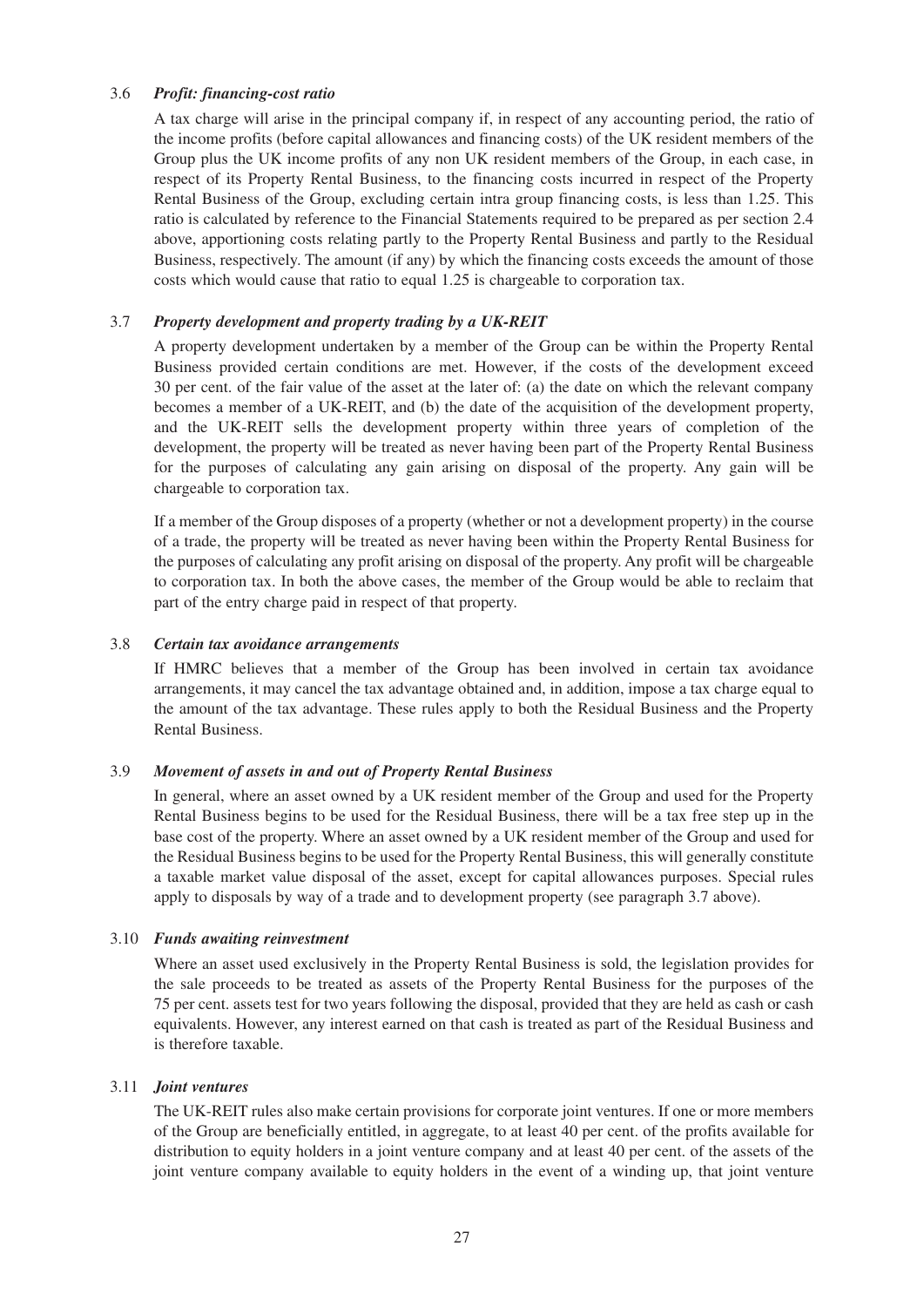company (or its subsidiaries) is carrying on a qualifying Property Rental Business which satisfies the 75 per cent. profits test and the 75 per cent. assets test (the "JV company") and certain other conditions are satisfied, the principal company may, by giving notice to HMRC, elect for the assets and income of the JV company to be included in the Property Rental Business for tax purposes. In such circumstances, the income and assets of the JV company will count towards the 90 per cent. distribution test and the 75 per cent. profits test, and its assets will count towards the 75 per cent. assets test and the entry charge to the extent of the Group's interest in the JV company.

The Group's share of the underlying income and gains arising from any interest in a tax transparent vehicle, including offshore unit trusts or partnerships, should automatically fall within the UK-REIT tax exemption, and will count towards the 75 per cent. profits and assets tests, provided the Group is entitled to at least 20 per cent. of the profits and assets of the relevant tax transparent vehicle.

## 3.12 *Acquisitions and takeovers*

If a member of the Group acquires another UK-REIT, no entry charge will be payable. However, if a company which is not a UK-REIT joins the Group, the entry charge will be payable on the assets constituting the Property Rental Business of the target company.

If a UK-REIT is taken over by another UK-REIT, the acquired UK-REIT does not necessarily cease to be a UK-REIT and will, provided the conditions are met, continue to enjoy tax exemptions in respect of the profits of its Property Rental Business and capital gains on disposal of properties in the Property Rental Business. There is no entry charge as a result of the acquired UK-REIT joining the acquiror's group and the properties of the acquired UK-REIT are not treated as having been sold and reacquired at market value.

The position is different where a UK-REIT is taken over by an acquiror which is not a UK-REIT. In these circumstances, the acquired UK-REIT is likely in most cases to fail to meet the requirements for being a UK-REIT and will therefore be treated as leaving the UK-REIT regime at the end of its accounting period preceding the takeover and ceasing from the end of that accounting period to benefit from tax exemptions on the profits of its Property Rental Business and capital gains on disposal of property forming part of its Property Rental Business. The properties in the Property Rental Business are treated as having been sold and reacquired at market value for the purposes of corporation tax on chargeable gains immediately before the end of the preceding accounting period. These disposals should be tax free as they are deemed to have been made at a time when the acquired UK-REIT was still in the UK-REIT regime and future capital gains on the relevant assets will therefore be calculated by reference to a base cost equivalent to this market value. If the acquired UK-REIT ends its accounting period immediately prior to the takeover becoming unconditional in all respects, dividends paid as PIDs before that date should not be recharacterised retrospectively as normal dividends.

## **4. Exit from the UK-REIT regime**

The principal company of the Group can give notice to HMRC that it wants to leave the UK-REIT regime at any time. The Board retains the right to decide that the Group should exit the UK-REIT regime at any time in the future without shareholder consent if it considers this to be in the best interests of the Group.

If the Group voluntarily leaves the UK-REIT regime within ten years of joining and disposes of any property that was involved in its Property Rental Business within two years of leaving, any uplift in the base cost of the property as a result of the deemed disposals on entry into and exit from the UK-REIT regime is disregarded in calculating the gain or loss on the disposal. However, there is no repayment of the entry charge in these circumstances.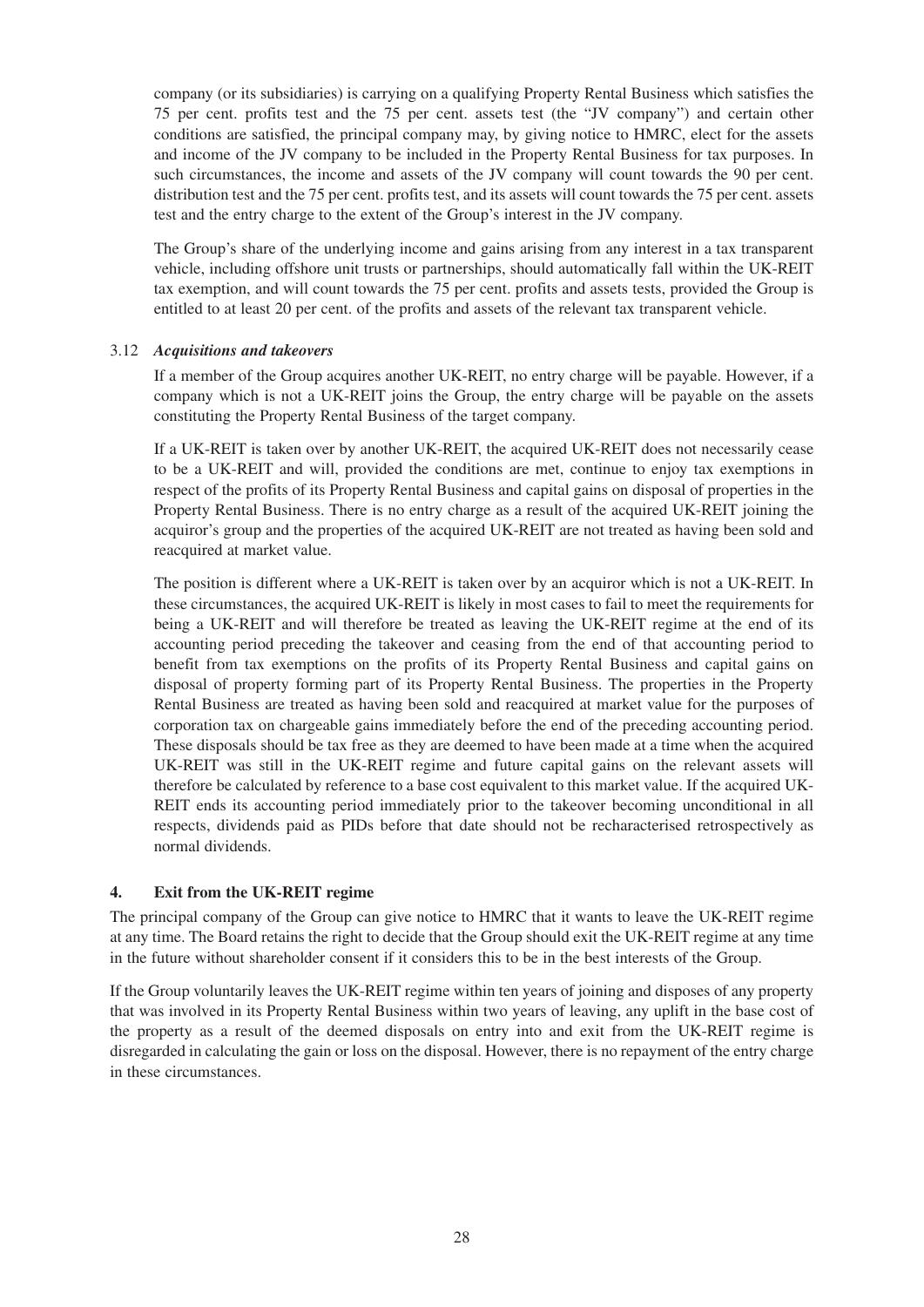It is important to note that it cannot be guaranteed that the Group will continue to comply with all of the UK-REIT conditions and that the UK-REIT regime may cease to apply in some circumstances. HMRC may require the Group to exit the UK-REIT regime if:

- it regards a breach of the Property Rental Business, Balance of Business or Distribution conditions or an attempt by the Group to avoid tax, as sufficiently serious;
- the Group has committed a certain number of minor or inadvertent breaches of the conditions in a specified period; or
- HMRC has given members of the Group two or more notices in relation to the avoidance of tax within a ten year period of the first notice having been given.

In addition, if the conditions for UK-REIT status relating to the share capital of the principal company and the prohibition on entering into loans with abnormal returns are breached or the principal company ceases to be UK resident, becomes dual resident or an open-ended company, ceases to be listed or (in certain circumstances) ceases to fulfil the close company condition (as described above), it will automatically lose UK-REIT status. Where the Group is required by HMRC to leave the UK-REIT regime within ten years of joining, HMRC has wide powers to direct how it is to be taxed, including in relation to the date on which the Group is treated as exiting the UK-REIT regime.

Shareholders should note that it is possible that the Group could lose its status as a UK-REIT as a result of actions by third parties (for example, in the event of a successful takeover by a company that is not a UK-REIT) or other circumstances outside the Group's control.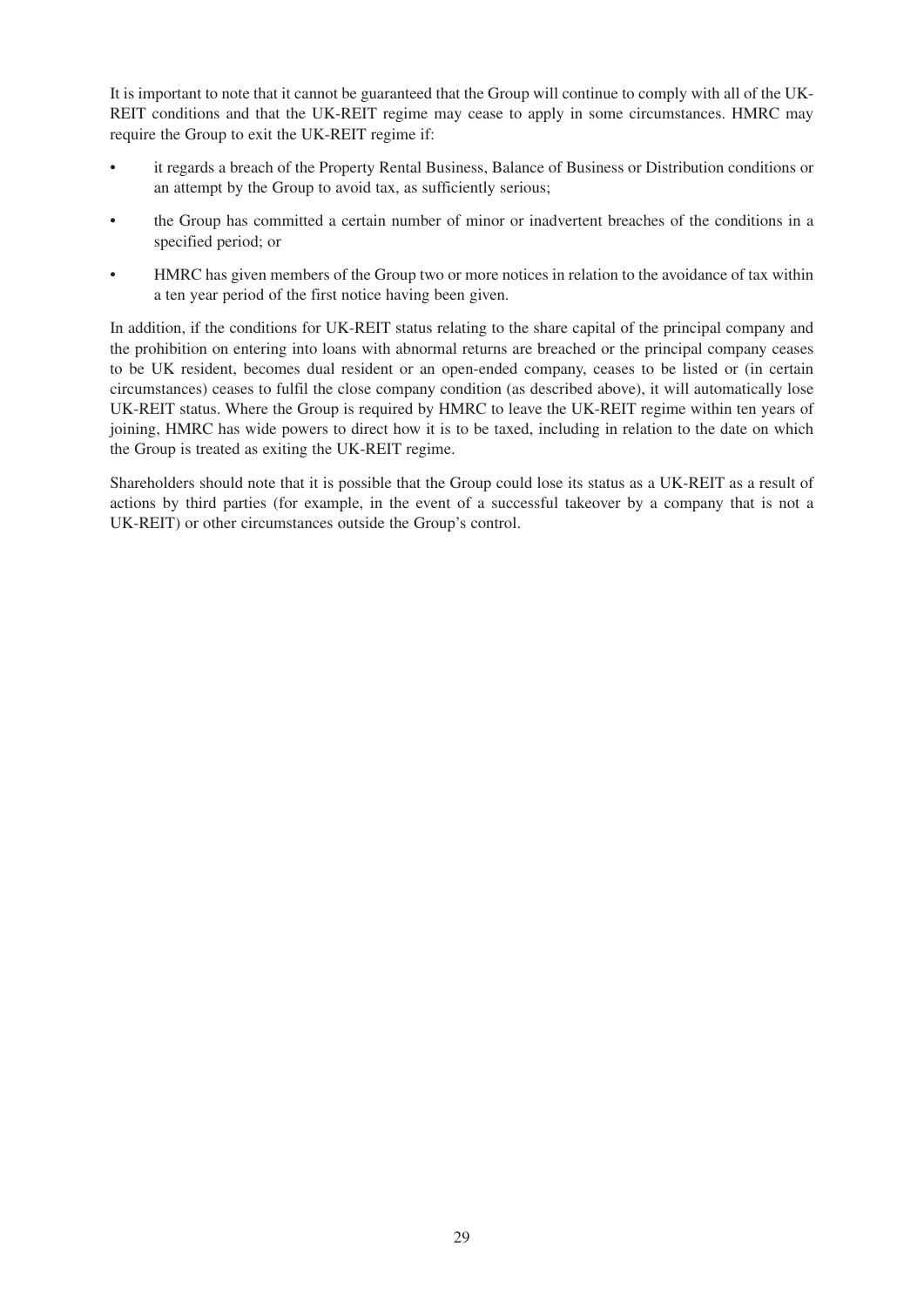## **PART III**

## **TAX TREATMENT OF CERTAIN SHAREHOLDERS AFTER ENTRY INTO THE UK-REIT REGIME**

## **1. Introduction**

The following paragraphs are intended as a general guide only and are based on the Company's understanding of current UK tax law and HMRC practice, each of which is subject to change, possibly with retrospective effect. The following paragraphs do not constitute advice. Capitalised terms used in this Part III shall have the meanings ascribed thereto in Part II of this document.

The following paragraphs relate only to certain limited aspects of the United Kingdom and Guernsey and Jersey taxation treatment of PIDs and Non-PID Dividends paid by the Company, and to disposals of shares in the Company, in each case after the Company becomes a REIT. They apply only to Shareholders who are the absolute beneficial owners of both their shares in and dividends from the Company and hold their shares as investments and, except where otherwise indicated, they apply only to Shareholders who are both resident and ordinarily resident for tax purposes solely in the United Kingdom.

They do not apply to Substantial Shareholders, as defined in Part IV of this document. Nor do they apply to certain categories of Shareholders, such as dealers in securities or distributions, persons who have or are deemed to have acquired their shares by reason of their or another's employment, persons who hold their shares as part of hedging or conversion transactions or persons who hold their shares in connection with a UK branch, agency or permanent establishment. Except where otherwise indicated at paragraph 2.2 (iv) below, they do not apply to persons holding shares in the Company by virtue of an interest in any partnership, collective investment schemes, insurance companies, life insurance companies, mutual companies, charities, trustees or pension scheme administrators.

The treatment of Guernsey and Jersey tax resident individual shareholders is set out in paragraph 2.4 below.

Shareholders who are in any doubt about their tax position, or who are subject to tax in a jurisdiction other than the United Kingdom, Guernsey or Jersey, should consult their own appropriate independent professional adviser without delay, particularly concerning their tax liabilities on PIDs, whether they are entitled to claim any repayment of tax, and, if so, the procedure for doing so.

## **2. UK taxation of Shareholders**

## 2.1 *UK taxation of Non-PID Dividends*

Non-PID Dividends paid by the Company will be taxed in the same way as normal corporate dividends paid by a UK company, whether in the hands of individual or corporate Shareholders and regardless of whether the Shareholder is resident for tax purposes in the UK.

## 2.2. *UK taxation of PIDs*

## (i) *UK taxation of Shareholders who are individuals*

Subject to certain exceptions, a PID will generally be treated in the hands of Shareholders who are individuals as the profit of a single UK property business (as defined in section 264 of the Income Tax (Trading and Other Income) Act 2005). A PID is, together with any property income distribution from any other company to which Part 12 of CTA 2010 applies, treated as a separate UK property business from any other UK property business (a "different UK property business") carried on by the relevant Shareholder. This means that any surplus expenses from a Shareholder's different UK property business cannot be off-set against a PID as part of a single calculation of the profits of the Shareholder's UK property business. Please see also paragraph 2.2 (iv) (withholding tax) below.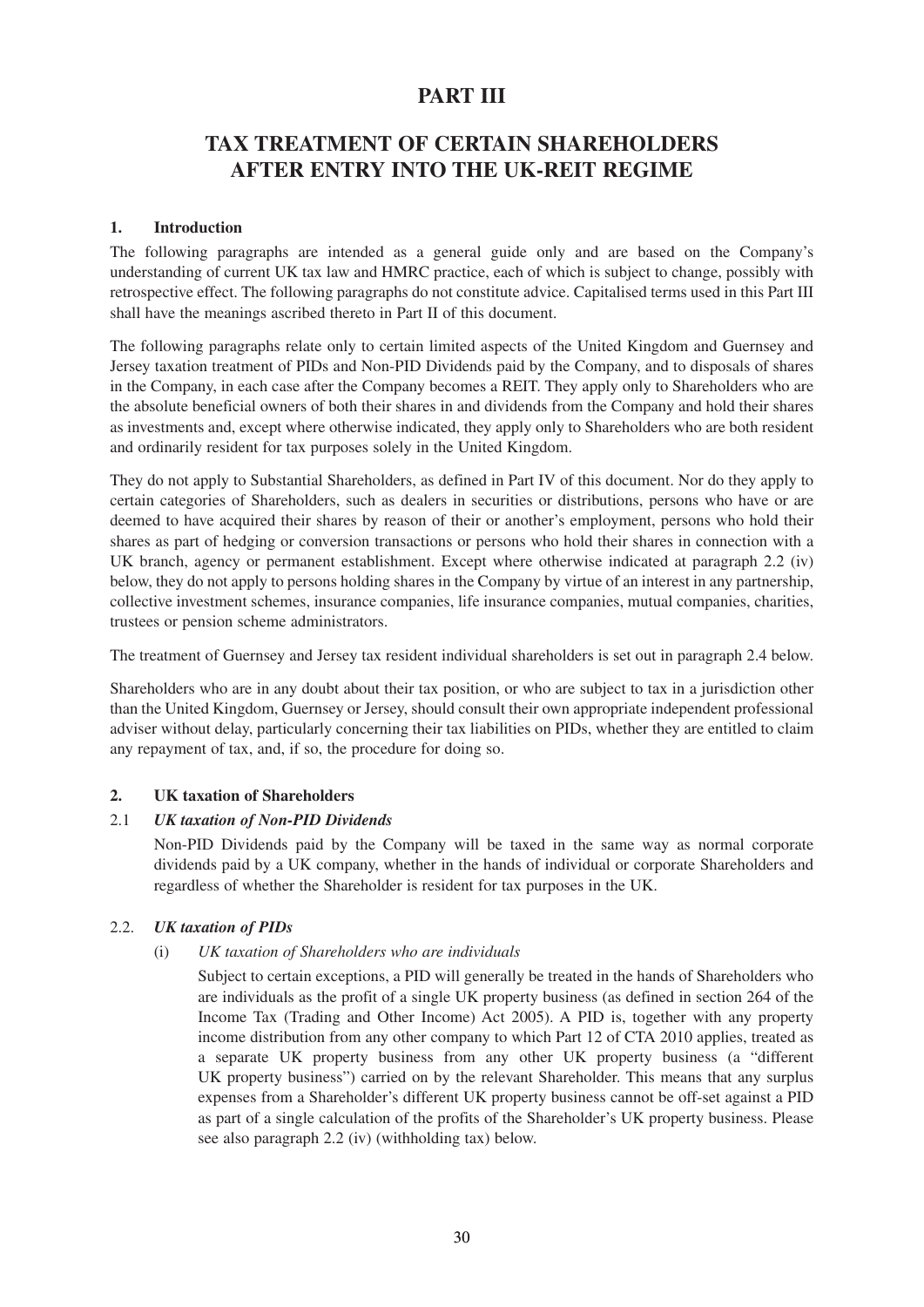#### (ii) *UK taxation of corporate Shareholders*

Subject to certain exceptions, a PID will generally be treated in the hands of Shareholders who are within the charge to corporation tax as profit of a UK property business (as defined in section 205 of CTA). A PID is, together with any property income distribution from any other company to which Part 12 of CTA 2010 applies, treated as a separate UK property business from any other UK property business (a "different UK property business") carried on by the relevant Shareholder. This means that any surplus expenses from a Shareholder's different UK property business cannot be off-set against a PID as part of a single calculation of the Shareholder's UK property business profits.

Please see also paragraph 2.2 (iv) (withholding tax) below.

#### (iii) *UK taxation of Shareholders who are not resident for tax purposes in the UK*

Where a Shareholder who is resident for tax purposes outside the UK receives a PID, the PID will generally be chargeable to UK income tax as profit of a UK property business and this tax will generally be collected by way of a withholding. Please see also paragraph 2.2 (iv) (withholding tax) below.

#### (iv) *Withholding tax*

(a) General

Subject to certain exceptions summarised at paragraph 2.2 (iv) (d) below, the Company is required to withhold tax at source at the basic rate (currently 20 per cent.) from its PIDs. The Company will provide Shareholders with a certificate setting out the gross amount of the PID, the amount of tax withheld, and the net amount of the PID.

#### (b) Shareholders solely resident and ordinarily resident in the UK

Where tax has been withheld at source, Shareholders who are individuals may, depending on their particular circumstances, either be liable to further tax on their PID at their applicable marginal rate, or be entitled to claim repayment of some or all of the tax withheld on their PID. Shareholders who are corporates will generally be liable to pay corporation tax on their PID (see paragraph 2.2 (ii) above) and if (exceptionally) income tax is withheld at source, the tax withheld can be set against their liability to corporation tax in the accounting period in which the PID is received.

## (c) Shareholders who are not resident for tax purposes in the UK

It is not possible for a Shareholder to make a claim under a double taxation treaty for a PID to be paid by the Company gross or at a reduced rate. The right of a Shareholder to claim repayment of any part of the tax withheld from a PID will depend on the existence and terms of any double taxation treaty between the UK and the country in which the Shareholder is resident.

#### (d) Exceptions to requirement to withhold income tax

Shareholders should note that in certain circumstances the Company may not withhold income tax at source from a PID. These include where the Company reasonably believes that the person beneficially entitled to the PID is a company resident for tax purposes in the UK, a charity, a body mentioned in section 468 CTA 2010 which is allowed the same exemption from tax as a charity or a company resident for tax purposes outside the UK with a permanent establishment in the UK which is required to bring the PID into account in computing its chargeable profits. They also include where the Company reasonably believes that the PID is paid to the scheme administrator of a registered pension scheme, the sub-scheme administrator of certain pension sub-schemes, the account manager of an Individual Savings Account (ISA), the plan manager of a Personal Equity Plan (PEP), or the account provider for a child trust fund, in each case, provided the Company reasonably believes that the PID will be applied for the purposes of the relevant fund, scheme, account or plan.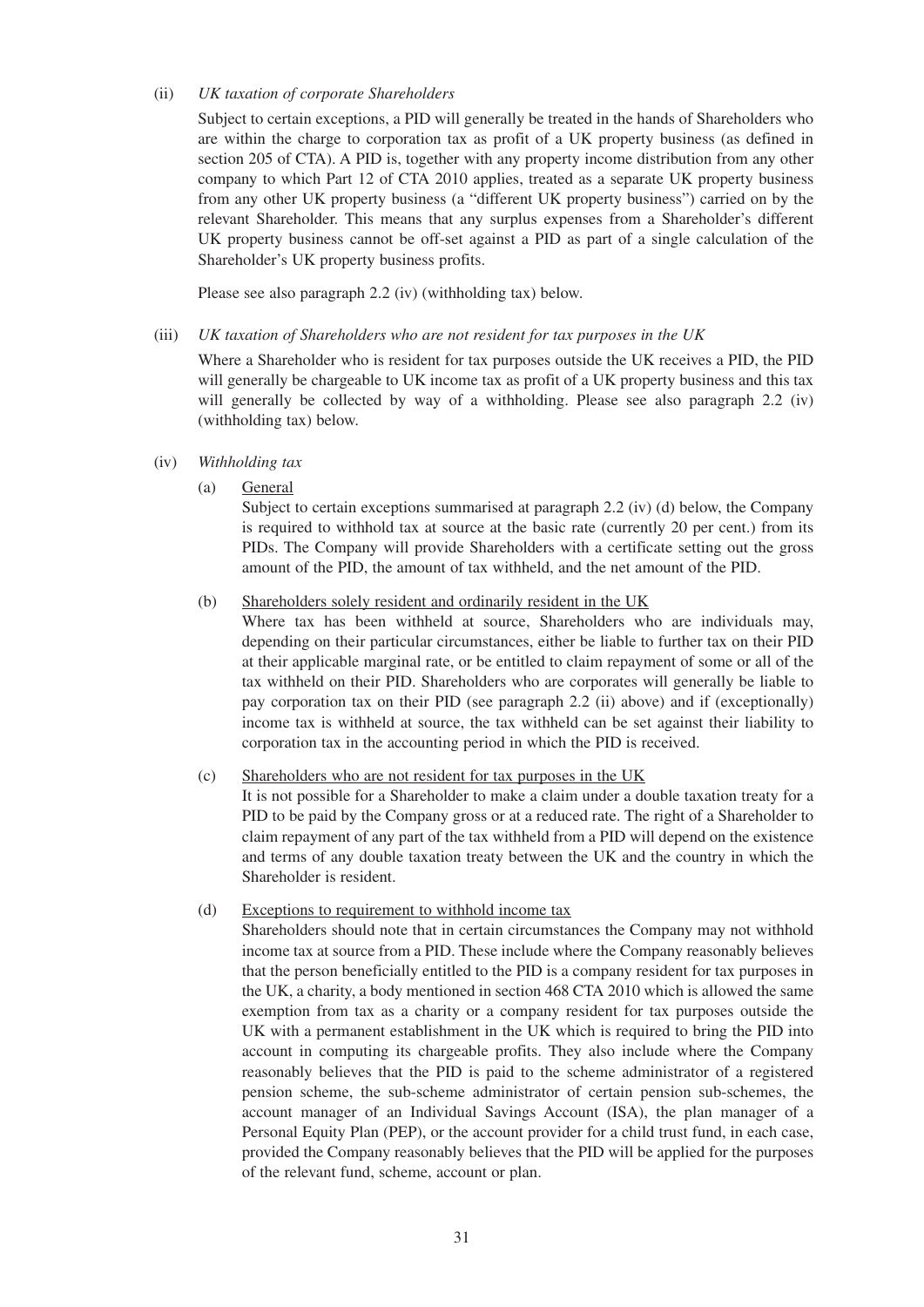The Company will also not be required to withhold income tax at source from a PID where the Company reasonably believes that the body beneficially entitled to the PID is a partnership, each member of which is a body described in the paragraph above.

In order to pay a PID without withholding tax, the Company will need to be satisfied that the Shareholder concerned is entitled to that treatment. For that purpose, the Company will require such Shareholders to submit a valid claim form (copies of which may be obtained on request from the Company's registrar, Capita Registrars). Shareholders should note that the Company may seek recovery from Shareholders if the statements made in their claim form are incorrect and the Company suffers tax as a result. The Company will, in some circumstances, suffer tax if its reasonable belief as to the status of the Shareholder turns out to have been mistaken.

## 2.3 *UK taxation of Chargeable Gains, Stamp Duty and Stamp Duty Reserve Tax in respect of Ordinary Shares in the Company*

Subject to the first paragraph of this Part III, the following comments apply to both individual and corporate Shareholders, regardless of whether or not such Shareholders are resident for tax purposes in the UK.

(i) *UK taxation of chargeable gains*

Chargeable gains arising on the disposal of shares in the Company following its entry into the UK-REIT regime should be taxed in the same way as chargeable gains arising on the disposal of shares in the Company prior to entry into the UK-REIT regime. The entry of the Group into the UK-REIT regime will not cause a disposal of shares in the Company by Shareholders for UK chargeable gains purposes.

(ii) *UK stamp duty and UK stamp duty reserve tax (SDRT)*

Entry into the REIT regime will not change the UK stamp tax treatment of the Ordinary Shares. As was previously the case, no SDRT is payable on an agreement to transfer Ordinary Shares provided that they are not registered in a register of the Company kept in the UK. Also, although stamp duty at a rate of 0.5 per cent. is potentially payable on any document used to effect the transfer of Ordinary Shares, in practice it should not generally be necessary to pay such stamp duty.

## **3. Taxation of Guernsey and Jersey-resident Shareholders who are individuals**

Guernsey and Jersey tax law do not set out the tax treatment of distributions from a UK-REIT. However, rulings have been obtained for the Company from the Guernsey and Jersey Tax Offices to confirm the taxation of such investors.

PIDs comprising distributions of property income will be subject to UK withholding tax upon distribution. The gross income is assessable to Guernsey/Jersey income tax and double tax relief (DTR) is available to the Guernsey/Jersey resident individual in respect of the UK withholding tax.

Residual income suffers UK corporation tax in the Company. Accordingly, it is treated as a normal UK dividend and taxable in Guernsey/Jersey on the net receipt, with no DTR available (much the same as a normal UK dividend).

Distributions of PIDs derived from gains on the sale of properties will be subject to UK withholding tax upon distribution. However, the gain should not be subject to further tax in Guernsey/Jersey. Chargeable gains on the sale of companies are subject to UK corporation tax at the UK-REIT level, however distributions of such gains should not be subject to tax in Guernsey/Jersey.

Guernsey/Jersey tax resident individuals disposing of shares in the Company should not be subject to tax in either the UK or Guernsey/Jersey, provided the shares are considered to be an investment and not a trading asset.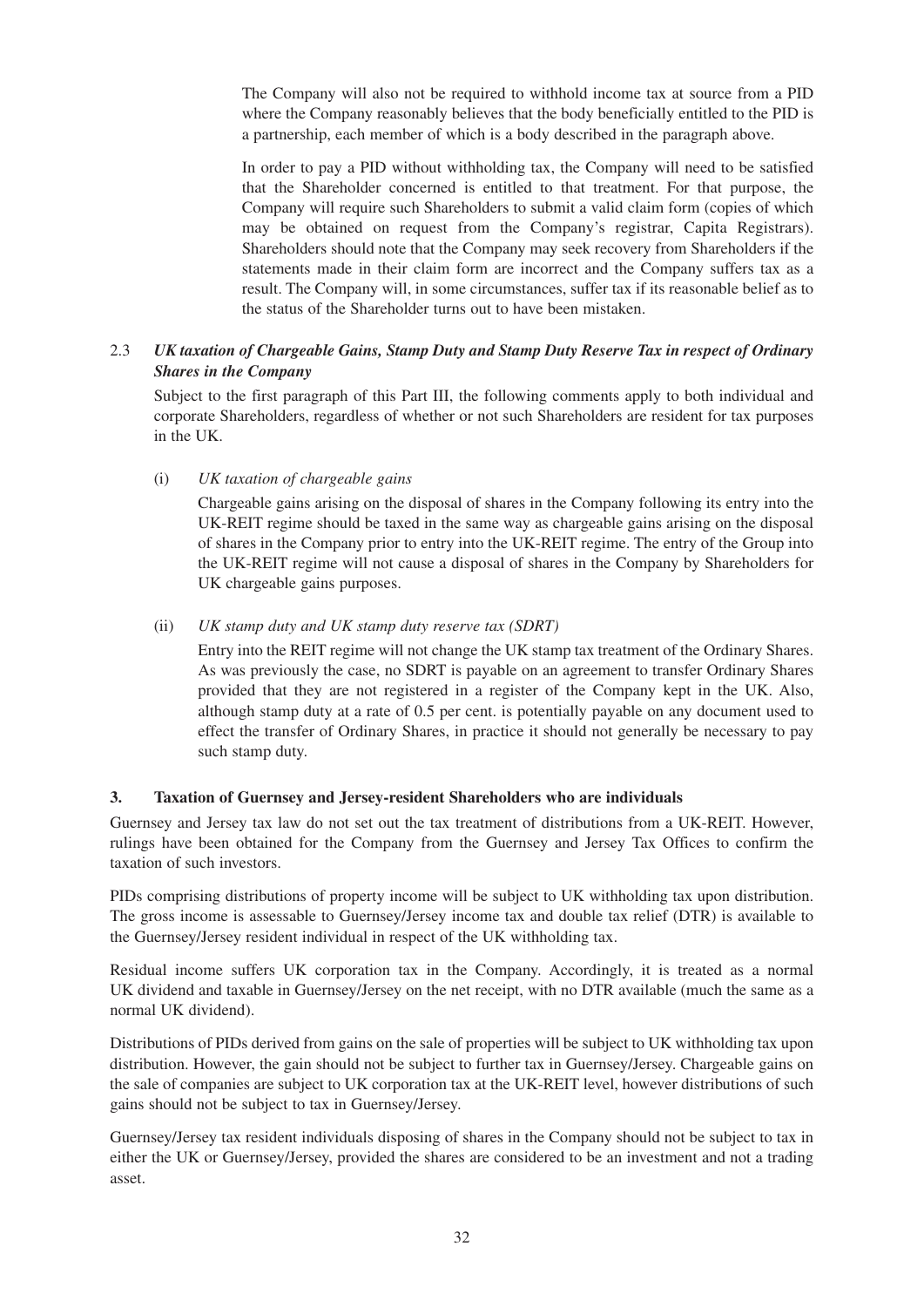## **PART IV**

## **DESCRIPTION OF THE PROPOSED AMENDMENTS TO THE CURRENT ARTICLES**

As set out in Part I of this document, the Letter from the Chairman, it is proposed that the New Articles be adopted to reflect changes required as a result of the conversion to a UK-REIT. Further details on the *required changes are set out below.*

## **1. Proposed amendments required for conversion to a UK-REIT**

It is proposed that the Current Articles should be amended in order to enable the Company to demonstrate to HMRC that it has taken reasonable steps to avoid paying a dividend (or making any other distribution) to a Substantial Shareholder. For these purposes, a "Substantial Shareholder" is a company that:

- is beneficially entitled, directly or indirectly, to 10 per cent. or more of the Company's distributions;
- is beneficially entitled, directly or indirectly, to 10 per cent. or more of the Company's share capital; or
- controls, directly or indirectly, 10 per cent. or more of the voting rights of the Company. Ordinary Shares held as nominee are disregarded for this purpose.

For these purposes, a "company" includes any body corporate and certain entities which are deemed to be bodies corporate for the purposes of overseas jurisdictions with which the UK has a double taxation agreement or for the purposes of such double tax agreements.

If a distribution is paid to a Substantial Shareholder and the Company has not taken reasonable steps to avoid doing so, the Company would become subject to a tax charge.

The proposed amendments to the Current Articles involve the insertion of a new section entitled "Real Estate Investment Trust" (the "new Section"). The new Section is set out in the New Articles, which will be available for inspection on the Company's website, www.newriverretail.com from today until the time of the Extraordinary General Meeting and at the offices of Eversheds LLP, One Wood Street, London EC2V 7WS and at the place at which the Extraordinary General Meeting will be held for at least 15 minutes prior to the Extraordinary General Meeting and during the Extraordinary General Meeting.

The new section:

- provides the Directors with powers to identify Substantial Shareholders;
- prohibits the payment of dividends on Ordinary Shares that form part of a Substantial Shareholding, unless certain conditions are met;
- allows dividends to be paid on Ordinary Shares that form part of a Substantial Shareholding where the Shareholder has disposed of its rights to dividends on its Ordinary Shares; and
- seeks to ensure that if a dividend is paid on Ordinary Shares that form part of a Substantial Shareholding and arrangements of the kind referred to in the preceding sub-paragraph are not met, the Substantial Shareholder concerned does not become beneficially entitled to that dividend.

References in this Part IV to a "Substantial Shareholding" are to the Ordinary Shares in respect of which a Substantial Shareholder is entitled to dividends, directly or indirectly, and/or to which a Substantial Shareholder is beneficially entitled, directly or indirectly, and/or the votes attached to which are controlled, directly or indirectly, by the Substantial Shareholder. References in this Part IV to dividends include other distributions.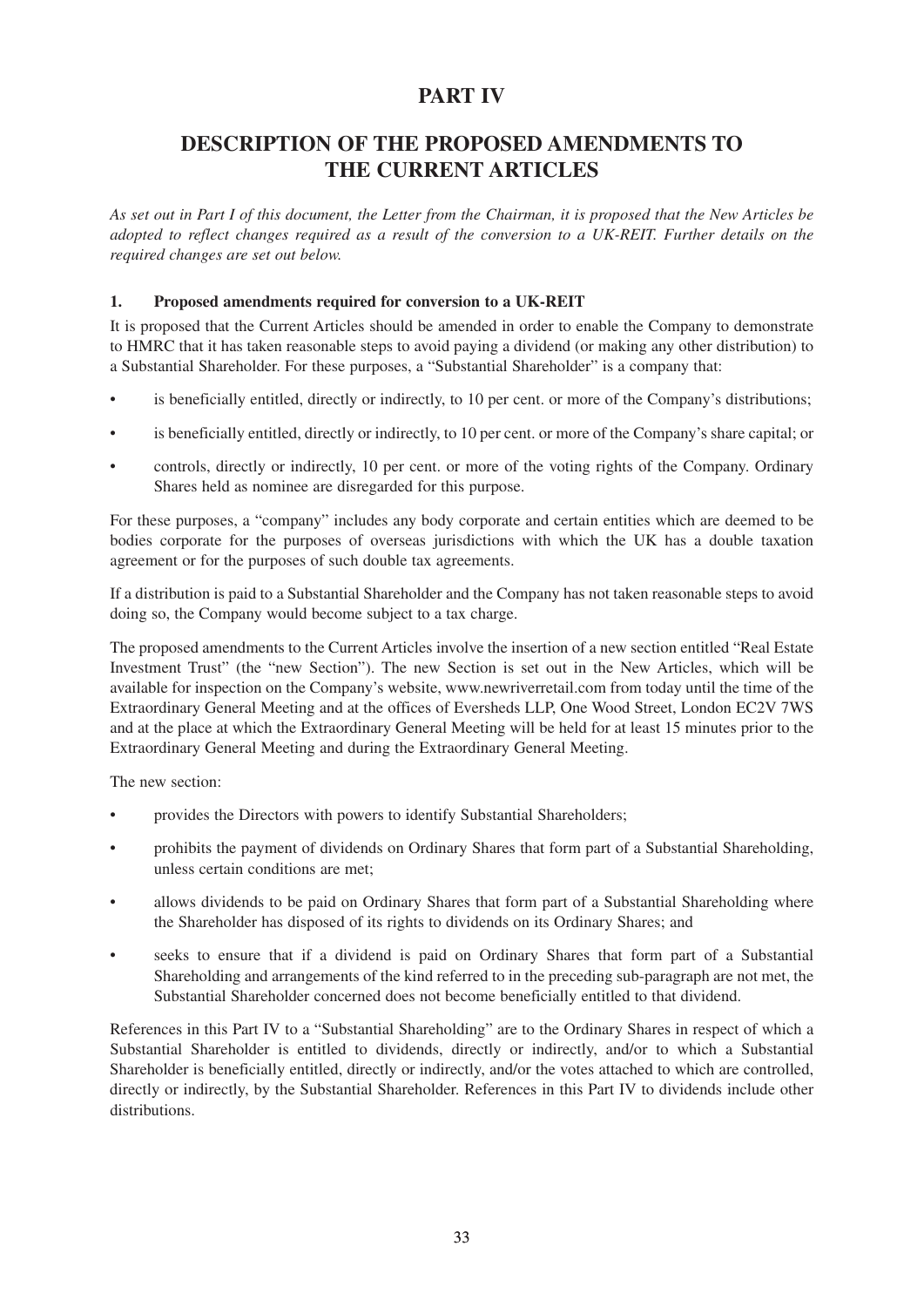The effect of the new Section is explained in more detail below:

## 1.1 *Identification of Substantial Shareholders*

The share register of the Company records the legal owners and the number of Ordinary Shares they own in the Company but does not identify the persons who are beneficial owners of the Ordinary Shares or are entitled to control the voting rights attached to the Ordinary Shares or are beneficially entitled to dividends.

Accordingly, the new Section would require a Substantial Shareholder and any registered Shareholder holding Ordinary Shares on behalf of a Substantial Shareholder to notify the Company if its Ordinary Shares form part of a Substantial Shareholding. Such a notice must be given within two business days. If a person is a Substantial Shareholder at the date the new Section is adopted, that Substantial Shareholder (and any registered Shareholder holding Ordinary Shares on its behalf) must give such a notice within two business days after the date the new Section is adopted. The new Section gives the Board the right to require any person to provide information in relation to any Ordinary Shares in order to determine whether the Ordinary Shares form part of a Substantial Shareholding. If the required information is not provided within the time specified (which would be seven days after a request is made or such other period as the Board may decide), the Board would be entitled to impose sanctions, including withholding dividends (as described in paragraph 1.2 below) and/or requiring the transfer of the Ordinary Shares to another person who is not, and does not thereby become, a Substantial Shareholder (as described in paragraph 1.5 below).

#### 1.2 *Preventing payment of a dividend to a Substantial Shareholder*

The new Section provides that a dividend will not be paid on any Ordinary Shares that the Board believes may form part of a Substantial Shareholding unless the Board is satisfied that the Substantial Shareholder is not beneficially entitled to the dividend.

If in these circumstances payment of a dividend is withheld, the dividend will be paid subsequently if the Board is satisfied that:

- 1.2.1 the Substantial Shareholder concerned is not beneficially entitled to the dividends (see also paragraph 1.3 below);
- 1.2.2 the shareholding is not part of a Substantial Shareholding;
- 1.2.3 all or some of the Ordinary Shares and the right to the dividend have been transferred to a person who is not, and does not thereby become, a Substantial Shareholder (in which case the dividends would be paid to the transferee); or
- 1.2.4 sufficient Ordinary Shares have been transferred (together with the right to the dividends) such that the Ordinary Shares retained are no longer part of a Substantial Shareholding (in which case the dividends would be paid on the retained Ordinary Shares).

For this purpose, references to the "transfer" of an Ordinary Share include the disposal (by any means) of beneficial ownership of, control of voting rights in respect of and beneficial entitlement to dividends in respect of, that Ordinary Share.

#### 1.3 *Payment of a dividend where rights to it have been transferred*

The new Section provides that dividends may be paid on Ordinary Shares that form part of a Substantial Shareholding if the Board is satisfied that the right to the dividend has been transferred to a person who is not, and does not thereby become, a Substantial Shareholder and the Board may be satisfied that the right to the dividend has been transferred if it receives a certificate containing appropriate confirmations and assurances from the Substantial Shareholder. Such a certificate may apply to a particular dividend or to all future dividends in respect of Ordinary Shares forming part of a specified Substantial Shareholding, until notice rescinding the certificate is received by the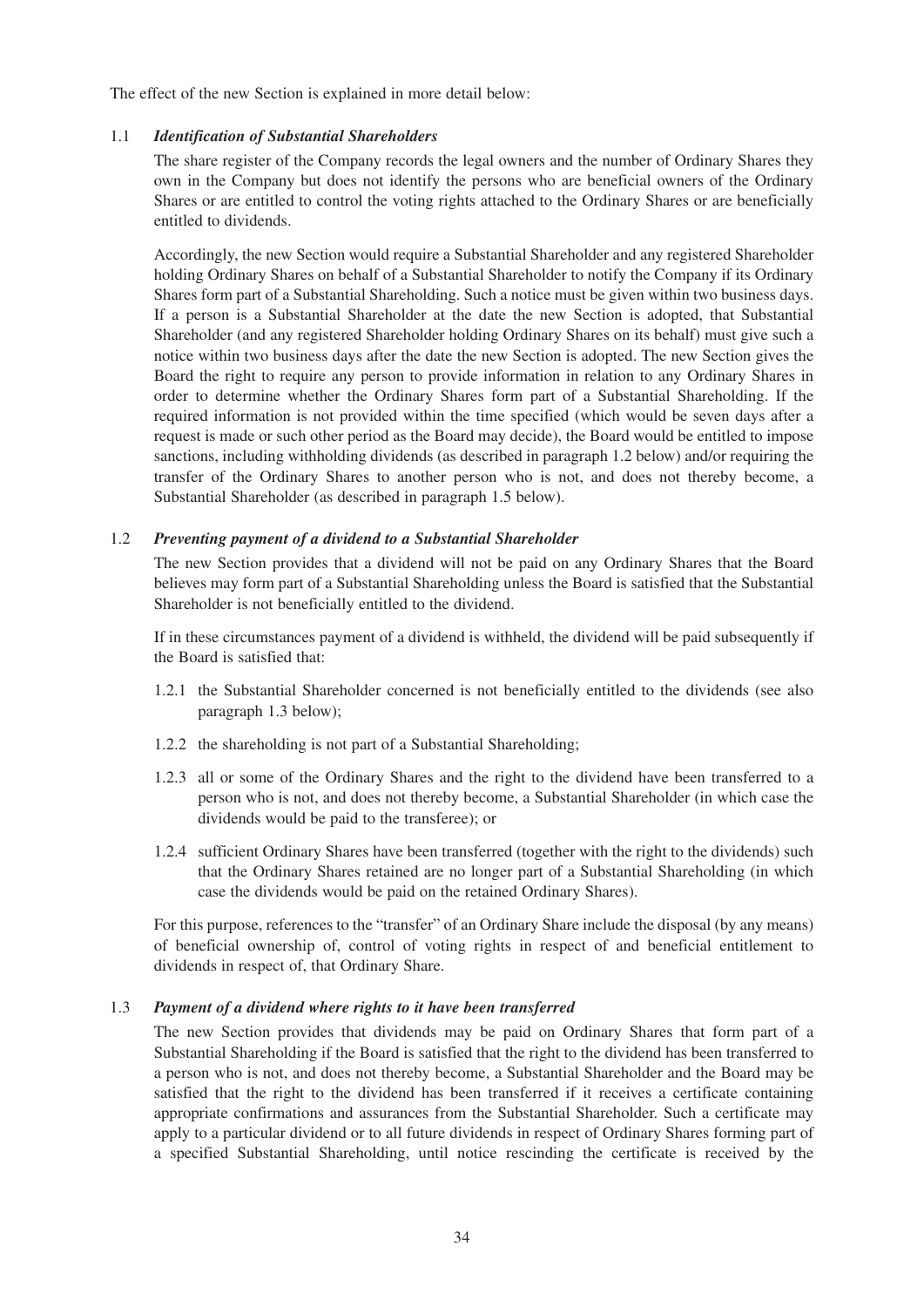Company. A certificate that deals with future dividends will include undertakings by the person providing the certificate:

- 1.3.1 to ensure that the entitlement to future dividends will be disposed of; and
- 1.3.2 to inform the Company immediately of any circumstances which would render the certificate no longer accurate.

The Directors may require that any such certificate is copied or provided to such persons as they may determine, including HMRC.

If the Board believes a certificate given in these circumstances is or has become inaccurate, then it will be able to withhold payment of future dividends (as described in paragraph 1.2 above).

In addition, the Board may require a Substantial Shareholder to pay to the Company the amount of any tax payable (and other costs incurred) as a result of a dividend having been paid to a Substantial Shareholder in reliance on the inaccurate certificate. The Board may (as described in paragraph 1.5 below) arrange for the sale of the relevant Ordinary Shares and retain any such amount from the proceeds. Any such amount may also be recovered out of dividends to which the Substantial Shareholder concerned may become entitled in the future.

Certificates provided in the circumstances described above will be of considerable importance to the Company in determining whether dividends can be paid. If the Company suffers loss as a result of any misrepresentation or breach of undertaking given in such a certificate, it may seek to recover damages directly from the person who has provided it.

The effect of these provisions is that there is no restriction on a person becoming or remaining a Substantial Shareholder provided that the person who does so makes appropriate arrangements to divest itself of the entitlement to dividends.

## 1.4 *Trust arrangements where rights to dividends have not been disposed of by a Substantial Shareholder*

The new Section provides that if a dividend is, in fact, paid on Ordinary Shares forming part of a Substantial Shareholding (which might occur, for example, if a Substantial Shareholding is split among a number of nominees and is not notified to the Company prior to a dividend payment date) the dividends so paid are to be held on trust by the recipient for any person (who is not a Substantial Shareholder) nominated by the Substantial Shareholder concerned. The person nominated as the beneficiary could be the purchaser of the Ordinary Shares if the Substantial Shareholder is in the process of selling down their holding so as not to cause the Company to breach the Substantial Shareholder rule. If the Substantial Shareholder does not nominate anyone within 12 years, the dividend concerned will be held on trust for the Company or any other person nominated by the Board.

If the recipient of the dividend passes it on to another without being aware that the Ordinary Shares in respect of which the dividend was paid were part of a Substantial Shareholding, the recipient will have no liability as a result. However, the Substantial Shareholder who receives the dividend should do so subject to the terms of the trust and as a result may not claim to be beneficially entitled to those dividends.

## 1.5 *Mandatory sale of Substantial Shareholdings*

The new Section also allows the Board to require the disposal of Ordinary Shares forming part of a Substantial Shareholding if:

1.5.1 a Substantial Shareholder has been identified and a dividend has been announced or declared and the Board has not been satisfied that the Substantial Shareholder has transferred the right to the dividend (or otherwise is not beneficially entitled to it);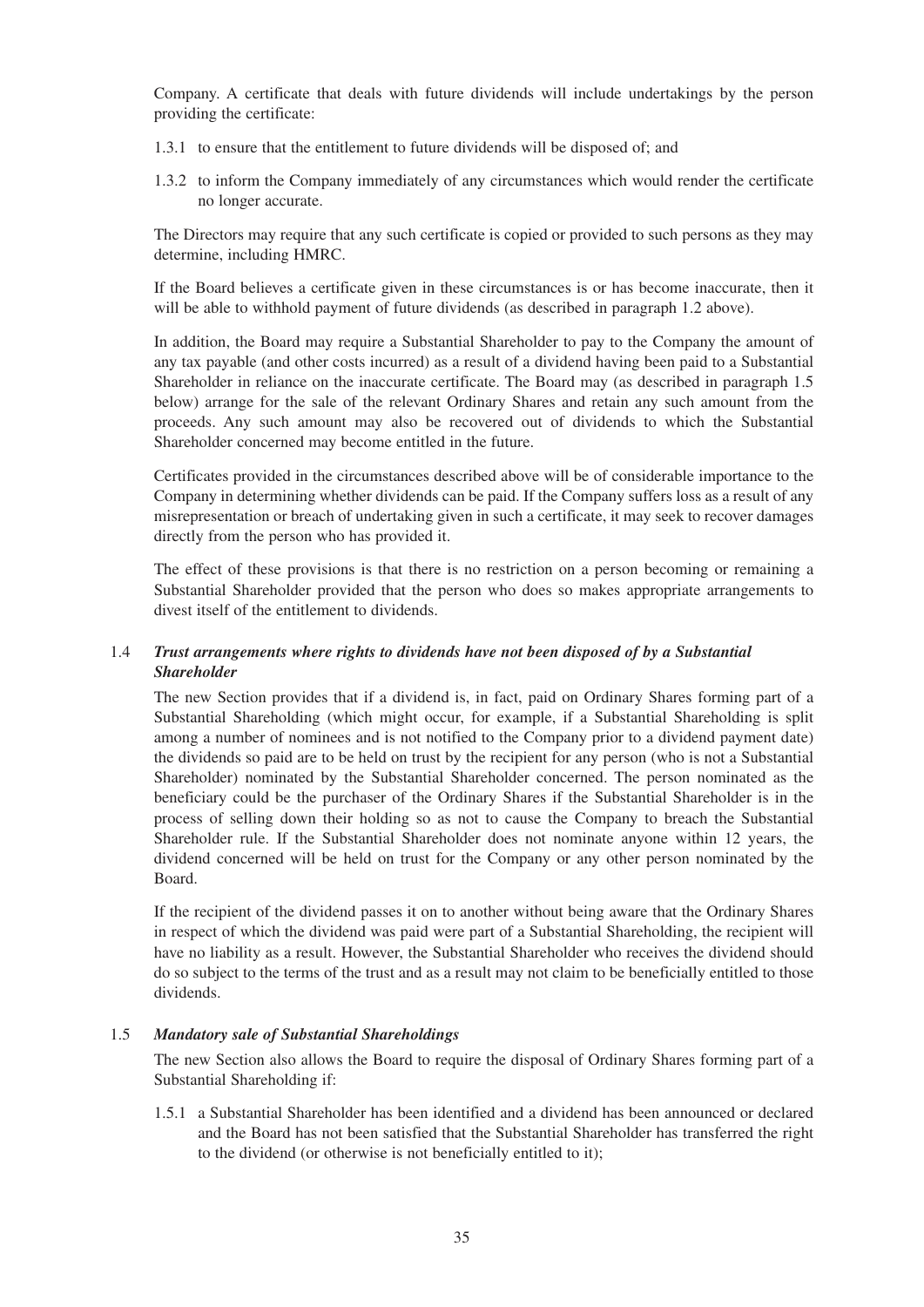1.5.2 there has been a failure to provide information requested by the Board; or

1.5.3 any information provided by any person proves materially inaccurate or misleading.

If a disposal of shares required by the Board is not completed within the timeframe specified by the Board or if the Company incurs a charge to tax as a result of a dividend having been paid on a Substantial Shareholding, the Board may arrange for the sale of the relevant Ordinary Shares and for the Company to retain from the sales proceeds an amount equal to any tax so payable.

## 1.6 *Takeovers*

The new Section does not prevent a person from acquiring control of the Company through a takeover or otherwise, although as explained above, such an event may cause the Group to cease to qualify as a UK-REIT.

## 1.7 *Other*

The new Section also gives the Company power to require any Shareholder who applies to be paid dividends without any tax withheld to provide such certificate as the Board may require to establish the Shareholder's entitlement to that treatment. The new Section also confirms that it may be amended by special resolution passed by Shareholders in the future, including to give powers to the Directors to ensure that the Company can comply with the close company condition, described in paragraph 2.1 of Part II ("Company Conditions") of this document, which powers may include the ability to arrange for the sale of shares on behalf of Shareholders.

Finally, certain additional amendments are being proposed to the Current Articles in order to remove certain requirements to conduct business in or from Guernsey (which were previously necessary in order to ensure that the Company maintained its tax residence in Guernsey) as such provisions will no longer be required once the Company enters the UK-REIT regime and becomes tax resident in the United Kingdom.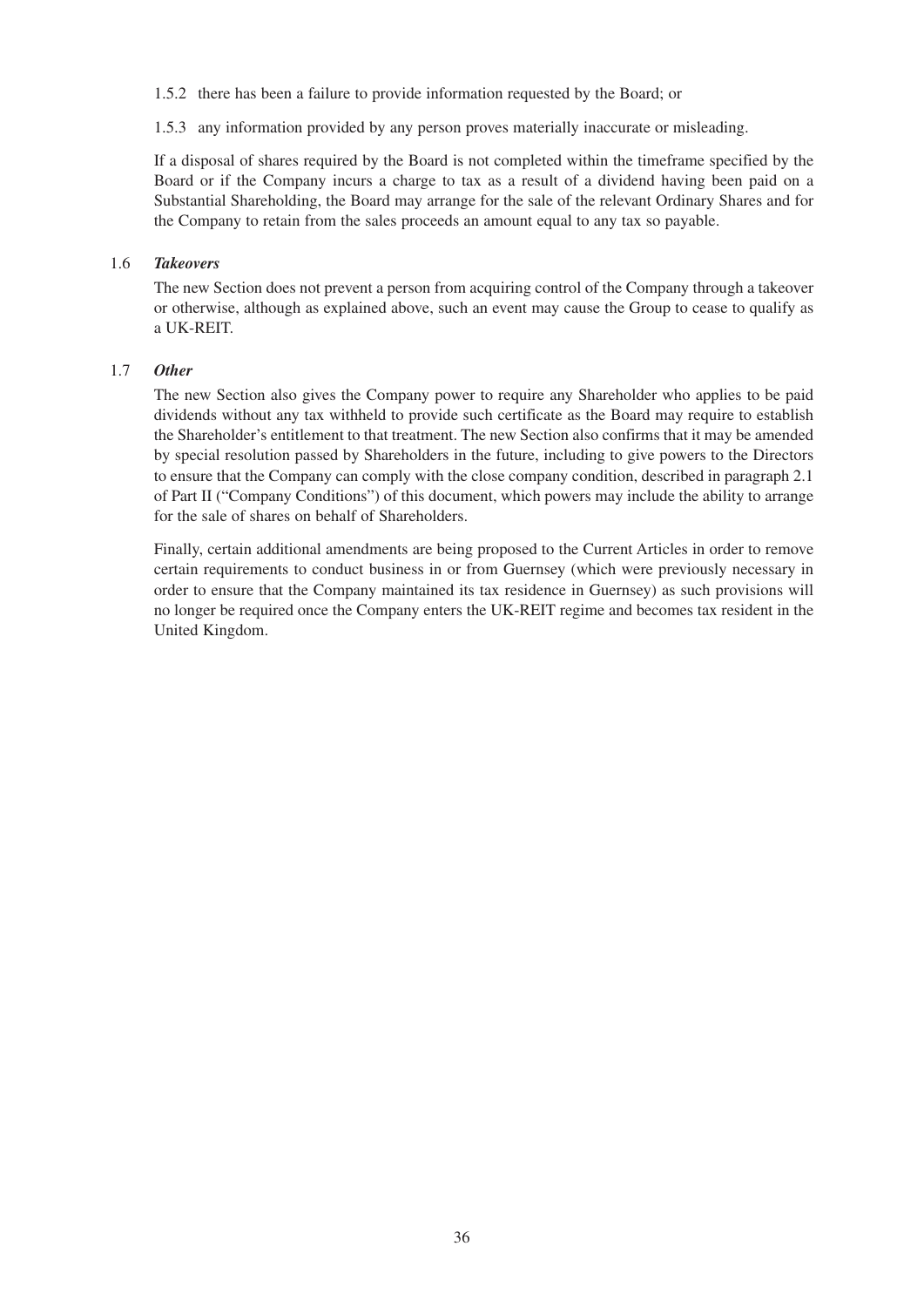## **PART V**

## **SUMMARY OF THE TERMS AND CONDITIONS APPLICABLE TO THE ISSUE OF THE CONVERTIBLE UNSECURED LOAN STOCK**

The Convertible Unsecured Loan Stock was created by a resolution of the board of directors of the Issuer and, subject to Shareholder approval, will be constituted as an unsecured obligation of the Issuer by the Convertible Unsecured Loan Stock Instruments. Under the terms of the Convertible Unsecured Loan Stock Instruments, the issue of the Convertible Unsecured Loan Stock is conditional upon Shareholder approval of: (i) the issue by the Issuer of the Convertible Unsecured Loan Stock; (ii) the waiver of pre-emption rights in the Current Articles in relation to the issue by the Board of Ordinary Shares to satisfy the Conversion Rights (as defined below); and (iii) the approval of Shareholders for election for UK-REIT status and conversion of the Company to a UK-REIT. The form of the Convertible Unsecured Loan Stock Instruments will be available for inspection (during normal business hours) at the registered office for the time being of the Company (Isabelle Chambers, Route Isabelle, St. Peter Port, Guernsey, Channel Islands GY1 3TX) and the Issuer (28 Brook Street, London W1K 5DH) from the date of this document until the date of the EGM and will also be available for inspection 30 minutes prior to the EGM and during it at the place where the EGM is being held.

Application will be made for the A Convertible Unsecured Loan Stock and, if applicable, the B Convertible Unsecured Loan Stock to be admitted to trading on the Daily Official List of the CISX. It is expected that Admission of the A Convertible Unsecured Loan Stock will become effective and dealings in it will commence on the CISX at 8.00 a.m. on 24 November 2010.

The Convertible Unsecured Loan Stock Instruments contain provisions, *inter alia*, to the effect set out below:

Under the terms of the Convertible Unsecured Loan Stock Instruments, any outstanding Convertible Unsecured Loan Stock shall be repaid in full on 31 December 2015 (if it is a business day or, if it is not, the immediately succeeding business day). Until the Convertible Unsecured Loan Stock has been repaid by the Issuer in full or converted into Ordinary Shares, interest will accrue on it on a daily basis at a gross rate equal to an annual rate of 5.85 per cent. Such interest is due and payable by the Issuer on 30 June 2011 and thereafter on 31 December and 30 June in any year whilst the Convertible Unsecured Loan Stock remains outstanding.

Prior to such repayment, a Stockholder may convert all or any of its Convertible Unsecured Loan Stock into Ordinary Shares at the rate of 1 Ordinary Share for every £2.80 nominal value of Convertible Unsecured Loan Stock held during the period commencing on the date of issue and ending on the expected repayment date of 31 December 2015. The closing mid-market price of the Ordinary Shares on 27 October 2010, being the latest practicable date prior to the publication of this document, was 249 pence per Ordinary Share. The Issuer cannot force a conversion of Convertible Unsecured Loan Stock held by Stockholders at any time.

The Issuer may at any time purchase Convertible Unsecured Loan Stock in the market by a tender offer to all Stockholders or by private treaty, in each case, at a price (exclusive of expenses but inclusive of accrued interest) which, if the Convertible Unsecured Loan Stock is then listed on the CISX, shall not exceed the average of the middle market quotations therefor (based on The Channel Islands Stock Exchange Daily Official List) during the period of 10 business days immediately prior to the date of such purchase, or, in the case of a purchase on the CISX, the market price therefor provided that such market price is not more than five per cent. above such average.

In addition, the Convertible Unsecured Loan Stock Instruments include certain anti-dilution protections for Stockholders in relation to their holdings of Convertible Unsecured Loan Stock, meaning that the conversion price and, therefore, conversion rate, is subject to adjustment on, *inter alia*, further issues of Ordinary Shares by the Company (whether by way of bonus share dividend, by way of rights or otherwise) and in relation to the payment of special dividends or other distributions to Shareholders by the Company. In particular, pursuant to the terms of the Convertible Unsecured Loan Stock Instruments, where the Company issues any shares for a consideration per share less than the average closing mid-market price of the Ordinary Shares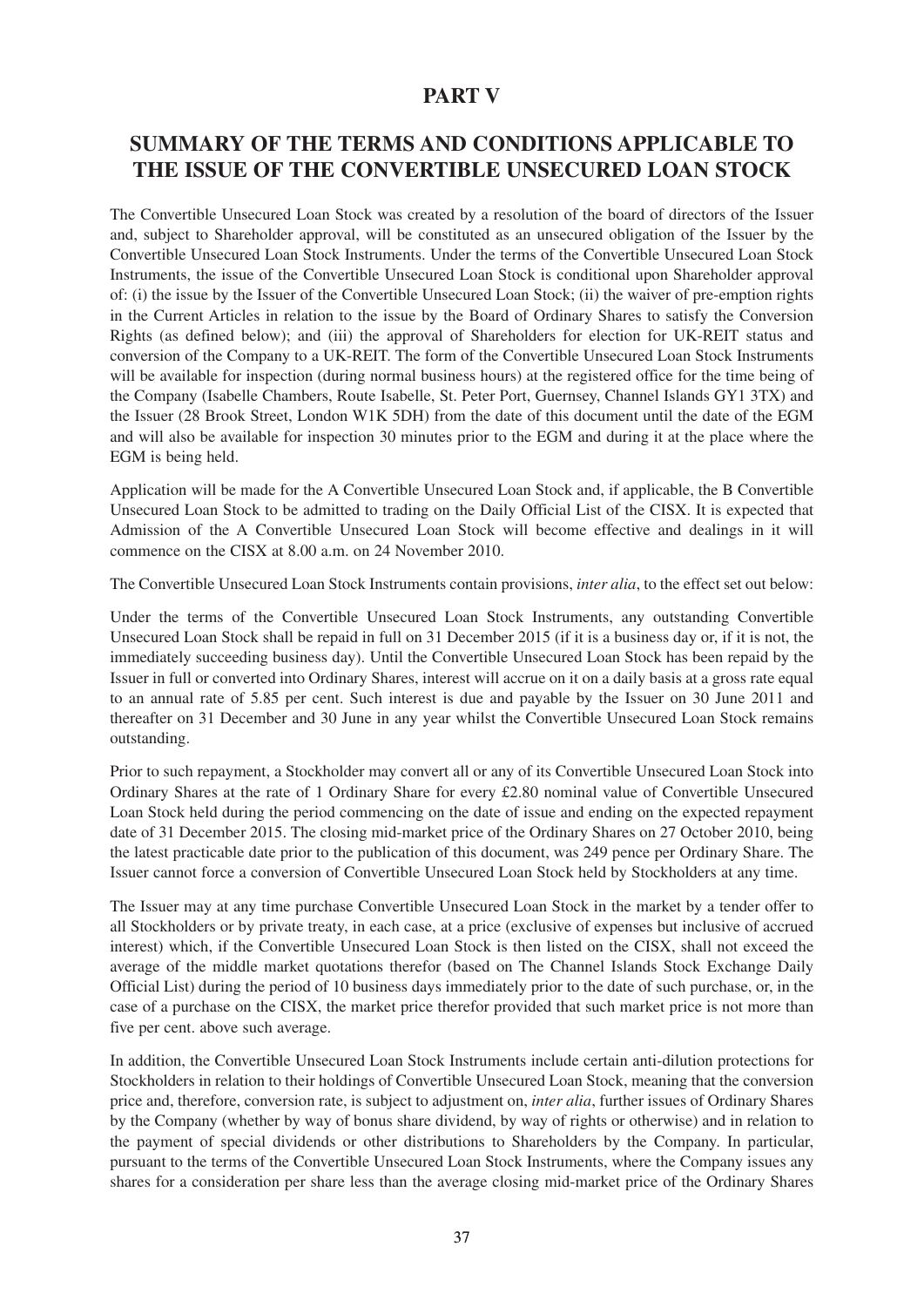based on the average closing mid-market price of the Ordinary Shares for the preceding 30 business days prior to such issue or sale, then the conversion price and, therefore, conversion rate, for the Convertible Unsecured Loan Stock is reduced concurrently with such issue or sale unless, in the case of the A Convertible Unsecured Loan Stock only, Forum has utilised any pre-emption rights which may be available to it (see further below).

For so long as it holds a Qualifying Holding and whilst any Convertible Unsecured Loan Stock is outstanding, the Company has agreed with Forum in the Forum Subscription Agreement that it will have preemption rights in relation to any future equity fundraisings of the Company where the subscription or offer price is less than Fair Market Value (as such term is defined in the A Convertible Unsecured Loan Stock Instrument), on a fully diluted basis (i.e. assuming full conversion of any outstanding Convertible Unsecured Loan Stock). To the extent that Forum does not exercise its pre-emption rights (or exercises them only in part) an adjustment to the conversion price of the A Convertible Unsecured Loan Stock will be made in respect of any such equity fundraising and other holders of A Convertible Unsecured Loan Stock will be bound by such adjustment. Further information in relation to the operation of the pre-emption rights to which Forum is entitled is set out in paragraph 4.3 of Part VI of this document.

Furthermore, Stockholders may convert their holdings of Convertible Unsecured Loan Stock, or require the Issuer to repay in whole or in part any amounts of principal and/or interest owing in respect of the Convertible Unsecured Loan Stock held by them on the occurrence of certain events, including, *inter alia*, if the Issuer fails to make any payment of any principal amount or interest within five Business Days of the due date for payment or if the Company, the Issuer or any other subsidiary (which is material in the context of the Group, taken as a whole) has a liquidator, receiver, an administrative receiver or similar officer appointed over all or a substantial part of its assets or undertaking.

In addition, the Company and the Issuer have covenanted in the Convertible Unsecured Loan Stock Instruments that if there is a proposed change of control of the Company, the Company and the Issuer will procure that all Stockholders are given the opportunity to elect (i) to have repaid by the Issuer all interest and capital then outstanding on the Convertible Unsecured Loan Stock held by them at par; or (ii) to convert their Convertible Unsecured Loan Stock (at a price equal to the conversion price detailed above then applicable) into Ordinary Shares prior to any such change of control occurring; or (iii) to participate in any equivalent offer made to them by the offeror. Alternatively, Stakeholders can continue to hold their Convertible Unsecured Loan Stock notwithstanding such proposed change of control.

Pursuant to the Subscription Agreements (as are more particularly described in paragraphs 4.3 and 4.4 of Part VI of this document), Forum and Spearpoint will also have the benefit of certain other customary covenants from the Company and/or the Issuer whilst any of the Convertible Unsecured Loan Stock remains outstanding.

The Company has agreed to guarantee the performance by the Issuer of its obligations under the Convertible Unsecured Loan Stock Instruments.

The additional £10.0 million of Convertible Unsecured Loan Stock shall be available, at the sole discretion of NewRiver, to be issued in due course on the same terms as the initial £15.0 million of A Convertible Unsecured Loan Stock to be subscribed for by Forum if issued within 3 months of the date of the Company's conversion to a UK-REIT (aside from certain specific rights which are contained in the Subscription Agreements and which are personal to Forum and Spearpoint, respectively, including, in the case of Forum only, the right to appoint a Board representative and certain differences between the anti-dilution provisions applicable to the A Convertible Unsecured Loan Stock and the B Convertible Unsecured Loan Stock). In the event of the issue being after the three month period, the issue would be on as nearly identical terms as possible subject to any amendments as may be agreed between the Company, the Issuer and the investor at that time to reflect the then prevailing market conditions. The £10.0 million in nominal value of additional Convertible Unsecured Loan Stock will only be issued, if at all, if and when the Group is able to invest in transactions which would substantially utilise the proceeds of such additional Convertible Unsecured Loan Stock and fall within the Company's investment policy.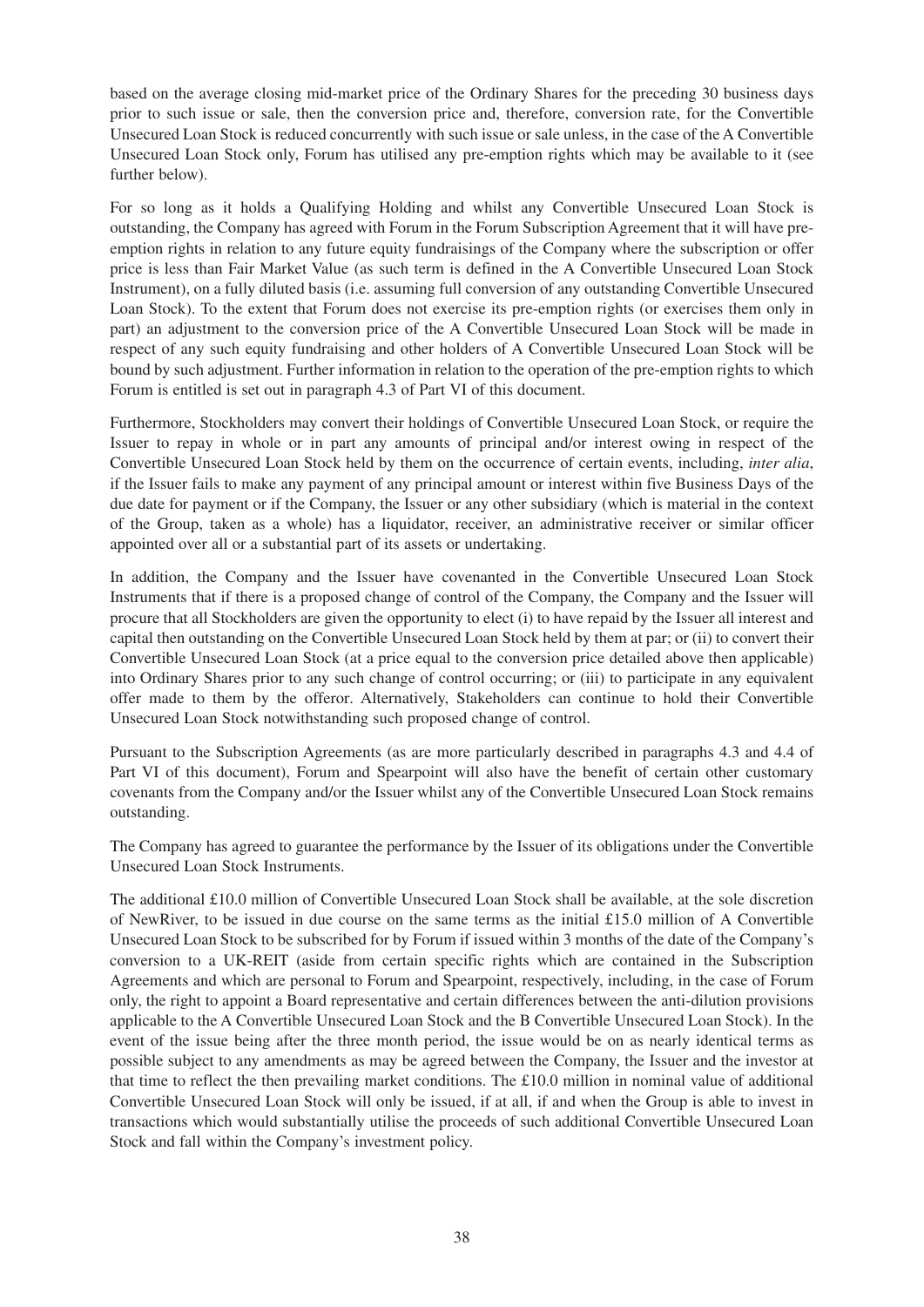It is proposed that the right to issue such additional £10.0 million in nominal value of Convertible Unsecured Loan Stock shall be available until the date of the annual general meeting of the Company to be held in 2011 but such right could be extended with the approval of the Shareholders. If no such extension is forthcoming, then the right to issue further Convertible Unsecured Loan Stock will lapse. Spearpoint and Forum, respectively, have committed, for a period of 3 months from the date of the Company's conversion to a UK-REIT, at the request of the Company, to subscribe for up to £8.0 million of B Convertible Unsecured Loan Stock and up to £2.0 million of A Convertible Unsecured Loan Stock of the £10.0 million of additional Convertible Unsecured Loan Stock available for issue.

The Convertible Unsecured Loan Stock Instruments are governed by English law.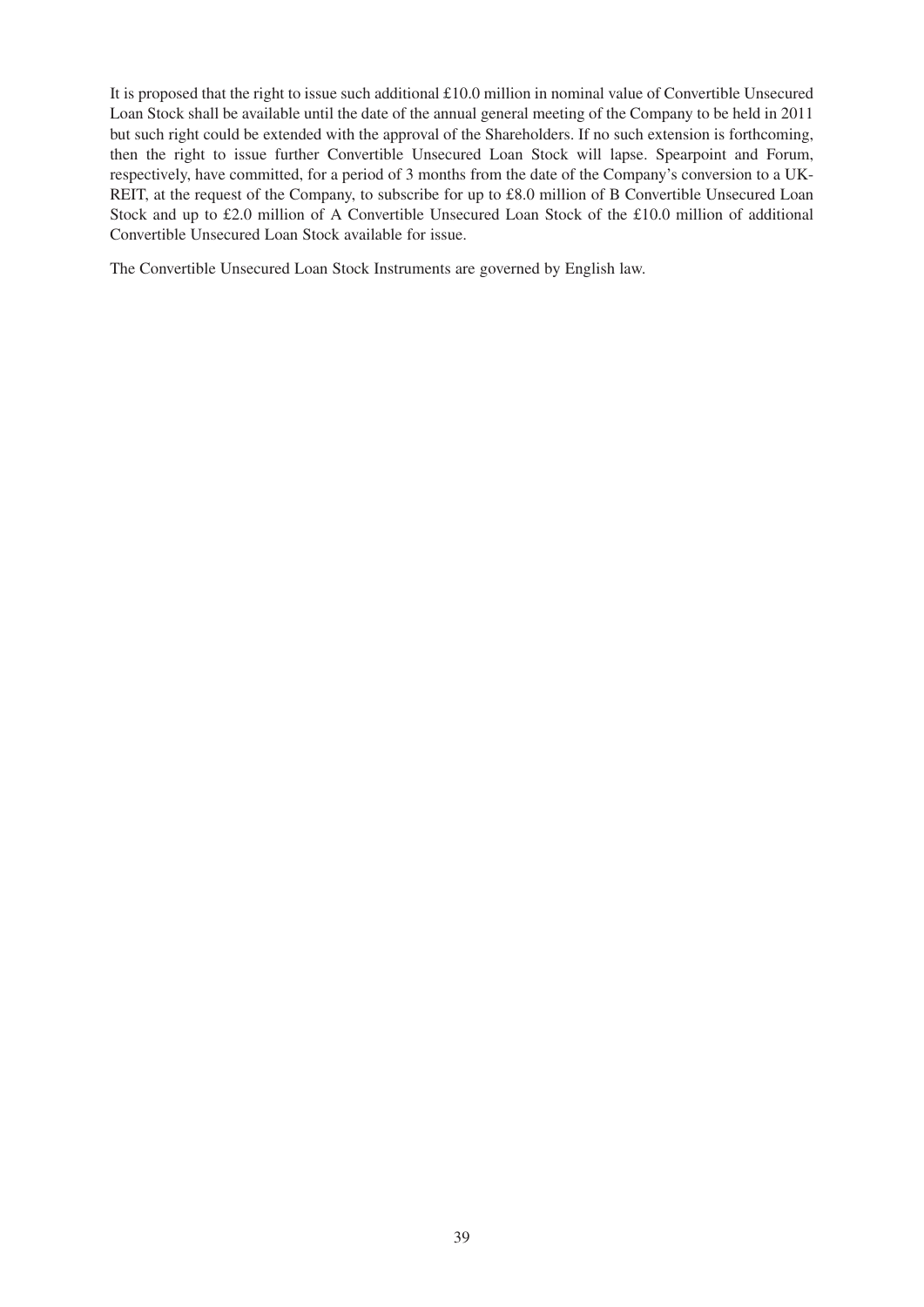## **PART VI**

## **ADDITIONAL INFORMATION**

## **1. Responsibility Statements**

- 1.1 The Issuer and its directors accept responsibility for the information contained in this Offering Circular, which constitutes (when read in conjunction with the relevant Convertible Unsecured Loan Stock Instrument) a Listing Document for the purposes of the CISX Listing Rules, and to the best of the knowledge and belief of the Issuer (which has taken all reasonable care to ensure that such is the case) and its directors (who have taken all reasonable care to ensure that such is the case) the information contained in this Listing Document is in accordance with the facts and does not omit anything likely to affect the import of such information.
- 1.2 The Company and its Directors accept responsibility for the information contained in this Offering Circular, which constitutes a Listing Document for the purposes of the CISX Listing Rules, and to the best of the knowledge and belief of the Company (which has taken all reasonable care to ensure that such is the case) and its directors (who have taken all reasonable care to ensure that such is the case) the information contained in this Listing Document is in accordance with the facts and does not omit anything likely to affect the import of such information.

## **2. The Company and the Issuer**

- 2.1 The Company was incorporated with limited liability in Guernsey on 4 June 2009 under the name "NewRiver Retail Limited" with registered number 50463 as a Registered Closed Ended Investment Scheme registered under Section 8 of The Protection of Investors (Bailiwick of Guernsey) Law, 1987, as amended and the Registered Collective Investment Scheme Rules 2008 issued by the Guernsey Financial Services Commission. The Company has been incorporated with an unlimited life. The Company was incorporated with an unlimited share capital and operates under the Law and ordinances and regulations made thereunder. It is domiciled in Guernsey. It has no employees.
- 2.2 The Issuer was incorporated as a private limited company in England & Wales on 8 October 2010 under the name "NewRiver Retail CUL No. 1 Limited" with registered number 7401382. The Company was incorporated with a share capital of 1 ordinary share of  $\pounds1.00$  which is held by NewRiver Retail and is domiciled in the United Kingdom. It has no employees.
- 2.3 The address of the registered office business address for the directors of the Company and, as at the date of this document, principal place of business of the Company is Isabelle Chambers, Route Isabelle, St. Peter Port, Guernsey, Channel Islands GY1 3TX and its telephone number is + 44 1481 735540. The address of the registered office, head office, business address for the directors of the Issuer and principal place of business of the Issuer is, and the principal place of business of the Company following its conversion to a UK-REIT will be 28 Brook Street, London W1K 5DH. The telephone number of the Issuer is +44 203 3285800.
- 2.4 The Company's principal activity is to purchase (principally through subsidiary companies), hold, let and sell real estate (land and buildings). The Company may purchase entities (or part thereof), including companies or partnership interests, whose principal activity is property investment or whose principal assets are investment properties. The Issuer's sole activity is the issuance of the Convertible Unsecured Loan Stock.
- 2.5 The memorandum of incorporation and the articles of incorporation of the Company and the Issuer provide that the Company and the Issuer, respectively, each have unlimited objects.
- 2.6 As a company whose Ordinary Shares are admitted to trading on AIM and to listing on the Daily Official List of the CISX, the Company is subject to the AIM Rules for Companies and the CISX Listing Rules. The Issuer is subject to the abbreviated rules of the CISX.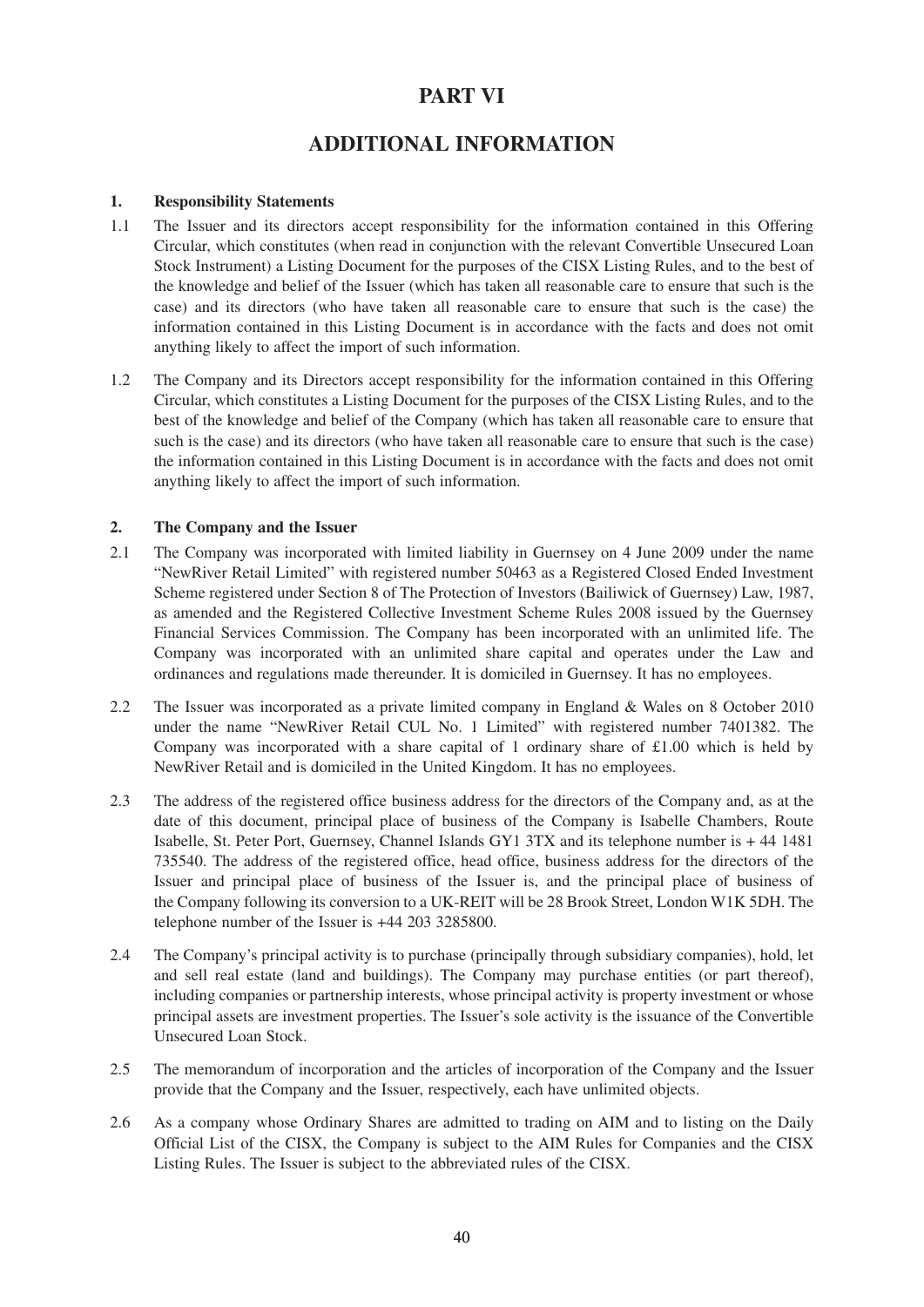## **3. Share Capital**

- 3.1 The issued share capital of the Company is, at 27 October 2010, being the latest practicable date prior to the publication of this document, 14,838,508 Ordinary Shares of no par value.
- 3.2 The Company is a no par value company and is authorised to issue, and the Directors of the Company are authorised to allot, any number of no par value shares, subject to the Articles and the Law.
- 3.3 The entire issued share capital of the Issuer is currently held by the Company.

## **4. Material Contracts**

## *Convertible Unsecured Loan Stock Instruments*

4.1 A summary of the principal terms and conditions applicable to the issue of the Convertible Unsecured Loan Stock, as contained in the Convertible Unsecured Loan Stock Instruments, is set out at Part V of this document.

## *Nominated Adviser and Broker Agreement*

4.2 A nominated adviser and broker agreement dated 1 March 2010 was entered into by the Company and Cenkos (the "Nomad Agreement") pursuant to which Cenkos has agreed to act as nominated adviser and broker to the Company for the purposes of the AIM Rules for an annual fee. The Nomad Agreement contains certain indemnities and other undertakings given by the Company to Cenkos and is terminable by either party on not less than one month's written notice.

## *Forum Subscription Agreement in relation to the A Convertible Unsecured Loan Stock*

4.3 On 27 October 2010, the Company, the Issuer and Forum entered into a subscription agreement pursuant to which Forum has agreed to subscribe for £15.0 million in nominal value of A Convertible Unsecured Loan Stock at par, conditional upon, *inter alia*, (i) the Resolutions being passed without amendment at the EGM, (ii) Admission taking place; and (iii) the Company's conversion to a UK-REIT. Customary warranties are provided by the Company and the Issuer to Forum, and by Forum to the Company and the Issuer, relating to their title and capacity to enter into the Forum Subscription Agreement and certain other matters (including, *inter alia*, in the case of the Company, as to its compliance with the AIM Rules and the contents of its audited accounts for its financial year ended 31 March 2010). In addition, Forum has given certain undertakings to the Company and the Issuer (including as to assisting the Company with its ongoing compliance with the requirements for participation in the regime applicable to UK-REITs). The Company has guaranteed the performance of the Issuer's obligations under the Forum Subscription Agreement.

On completion of its subscription for the £15.0 million in nominal value of A Convertible Unsecured Loan Stock, the Issuer has agreed to pay an arrangement fee of £150,000 to Forum.

Forum has additionally committed, for a period of 3 months from the date of the Company's conversion to a UK-REIT, to subscribe for up to £2.0 million in nominal value of A Convertible Unsecured Loan Stock at par, conditional upon, *inter alia*, (i) the issue of the £15.0 million in nominal value of A Convertible Unsecured Loan Stock referred to above; and (ii) receipt of a subscription request from the Issuer. In consideration of Forum's covenants and obligations in relation to its commitment to subscribe for an additional £2.0 million in nominal value of the A Convertible Unsecured Loan Stock at the request of the Company, a commission of £10,000 shall be payable to Forum upon completion of Forum's initial subscription for A Convertible Unsecured Loan Stock and a further £10,000 shall be payable to Forum upon the issue of any additional A Convertible Unsecured Loan Stock to Forum within the period of 3 months referred to above.

Forum is entitled, for so long as it would be the beneficial owner of 10 per cent. or more of the Fully Diluted Share Capital (assuming full conversion of any outstanding Convertible Unsecured Loan Stock) (a "Qualified Holding"), to appoint a director to the Board and to appoint or remove any such director by notice in writing to the Company. Forum has agreed to consult with the Company in relation to the identity of any director-appointees it subsequently wishes to appoint.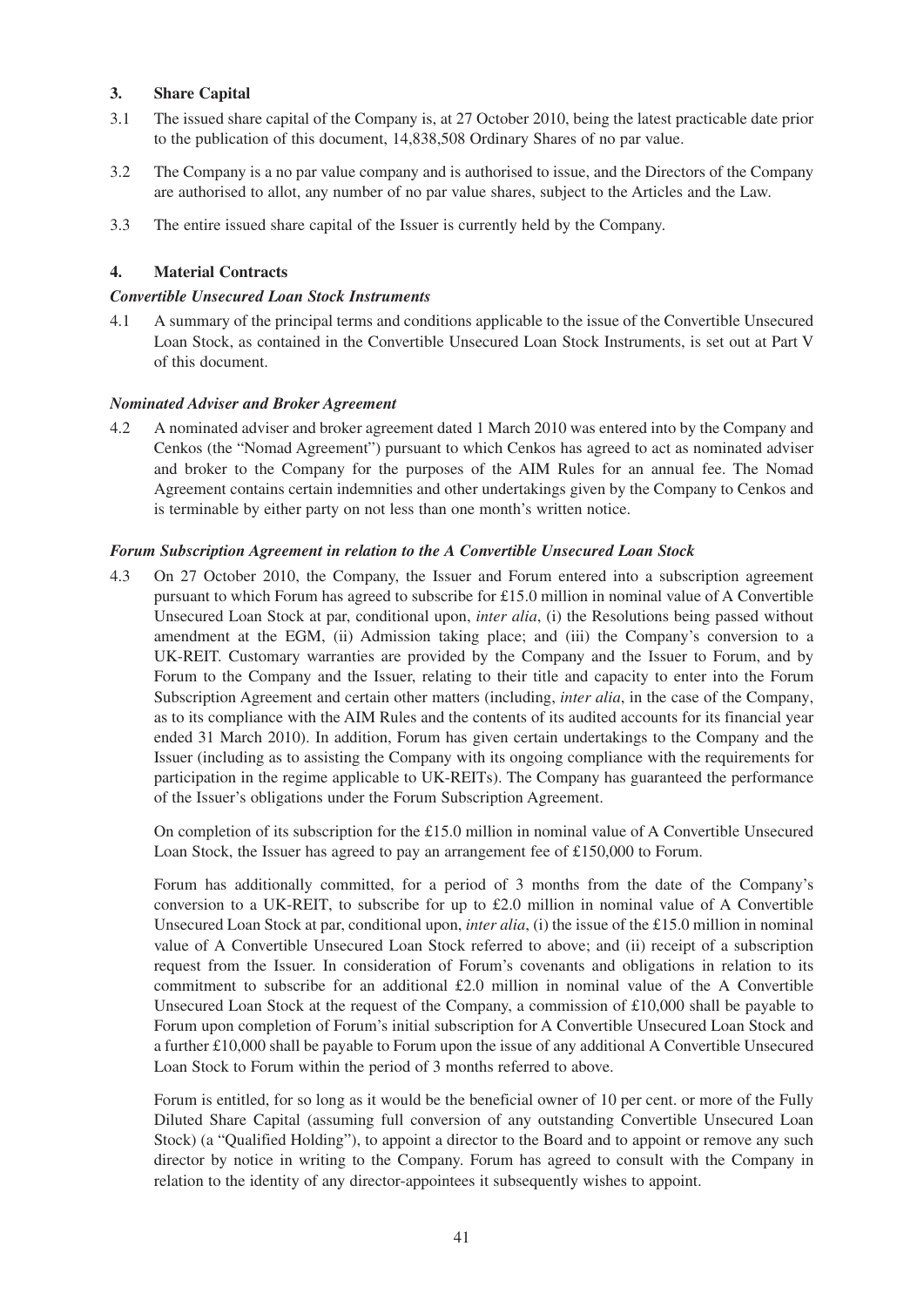In addition, for so long as Forum holds a Qualifying Holding:

- 4.3.1 neither the Company nor the Issuer may incur any unsecured indebtedness (other than in the ordinary course of business) which would rank *pari passu* or ahead of the Convertible Unsecured Loan Stock (subject to certain exceptions);
- 4.3.2 if any offer of or invitation to subscribe for Ordinary Shares is made to Shareholders or third parties at an offer or subscription price of less than the Fair Market Value (as such term is defined in the A Convertible Unsecured Loan Stock Instrument) of such Ordinary Shares, the Company shall make a like offer, or procure that a like offer is made, at the same time to Forum as if its conversion rights under the A Convertible Unsecured Loan Stock Instrument had been exercised in full immediately before the record date for such offer or invitation at the conversion price then applicable. Upon the making of such offer or invitation, Forum has the ability to elect to participate in it in respect of some or all of its holding of A Convertible Unsecured Loan Stock. If Forum does not take up its rights in full, the conversion price applicable to its holding of A Convertible Unsecured Loan Stock will be adjusted as follows, the adjusted price being referred to below as the Adjusted Conversion Price:
	- (a) the maximum adjustment to the conversion price which would be made had Forum not exercised its pre-emption rights at all (the "Maximum Conversion Price Adjustment") will be calculated on the basis of the following formula:

$$
A = B - C
$$

where:

A = the Maximum Conversion Price Adjustment;

 $B =$  the conversion price applicable at the time the adjustment is to be made; and

 $C =$  the Fully Adjusted Conversion Price, which is calculated by multiplying the conversion price applicable at the time the adjustment is to be made by a fraction, the numerator of which shall be (i) the number of Ordinary Shares in issue immediately prior to such offer or invitation, plus (ii) the number of Ordinary Shares which the aggregate consideration received by the Company would purchase at the Fair Market Value (as defined in the A Convertible Unsecured Loan Stock Instrument) of the Ordinary Shares and the denominator of which shall be the number of Ordinary Shares in issue immediately after such offer or invitation is completed;

- (b) the Maximum Conversion Price Adjustment is then multiplied by the percentage which the proportion of A Convertible Unsecured Loan Stock in respect of which Forum did not elect to participate in the offer or invitation represents as a proportion of its entire holding of A Convertible Unsecured Loan Stock, the resulting figure being the "Actual Conversion Price Adjustment"; and
- (c) the Actual Conversion Price Adjustment is then deducted from the conversion price applicable at the time the adjustment is to be made to produce the Adjusted Conversion Price,

and the Adjusted Conversion Price will be binding on any other holders of the A Convertible Unsecured Loan Stock thereafter;

4.3.3 in the event that that the Company ceases to be a REIT, but with effect from the commencement of its financial year ending 31 March 2012, the Company shall use its reasonable endeavours not to breach the REIT profit:financing cost ratio without the prior written consent of Forum (such consent not to be unreasonably withheld or delayed). Compliance with this covenant is tested at the end of each financial year based on its audited consolidated financial results for such period and the Company has the ability to cure any such breach within a specified period; and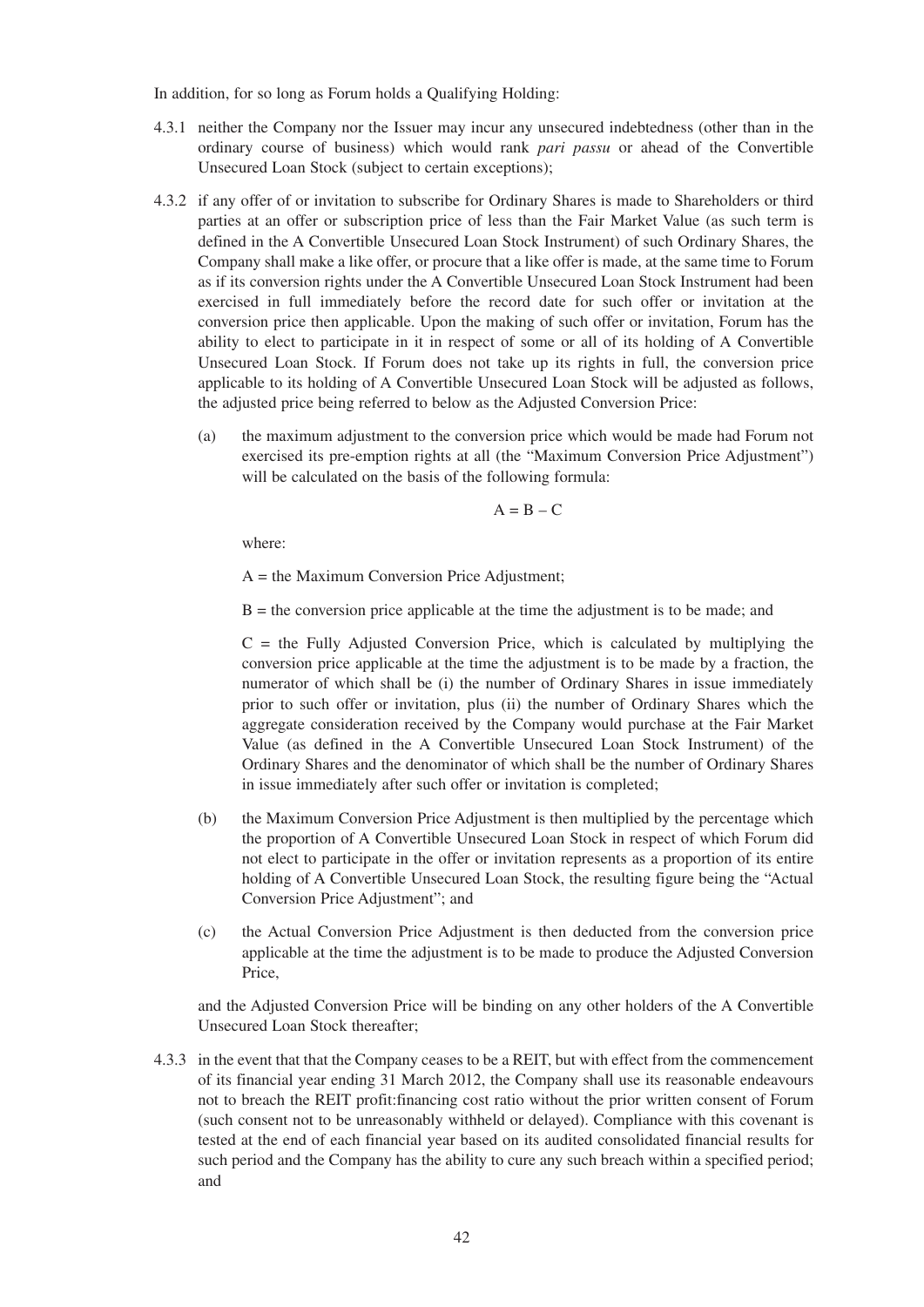4.3.4 in the event that Company intends at any time to bid for or purchase Convertible Unsecured Loan Stock by private treaty under the terms of the Convertible Unsecured Loan Stock Instruments (as more particularly described in Part V of this document), it shall, at such time, notify Forum of that fact and shall offer it the opportunity to sell its A Convertible Unsecured Loan Stock to the Company on a pro rata basis to the percentage of all Convertible Unsecured Loan Stock outstanding on the same terms.

The Forum Subscription Agreement is governed by English Law.

## *Spearpoint Subscription Agreement in relation to the B Convertible Unsecured Loan Stock*

4.4 On 27 October 2010, the Company, the Issuer and Spearpoint entered into a subscription agreement pursuant to which Spearpoint has agreed to subscribe for up to £8.0 million in nominal value of B Convertible Unsecured Loan Stock, conditional upon, *inter alia*, (i) the Resolutions being passed without amendment at the EGM; (ii) Admission taking place; (iii) the Company's conversion to a UK-REIT; and (iv) receipt of a subscription request from the Issuer. The Issuer may request that Spearpoint subscribes at any time within a period of 3 months from the date of the Company's conversion to a UK-REIT. Customary warranties are provided by the Company and the Issuer to Spearpoint, and by Spearpoint to the Company and the Issuer, relating to their title and capacity to enter into the Spearpoint Subscription Agreement and certain other matters. The Company has guaranteed the Issuer's obligations under the Spearpoint Subscription Agreement.

For so long as Spearpoint would be the beneficial owner of 10 per cent. or more of the Fully Diluted Share Capital (assuming full conversion of any outstanding Convertible Unsecured Loan Stock) neither the Company nor the Issuer may incur any unsecured indebtedness (other than in the ordinary course of business) which would rank *pari passu* or ahead of the Convertible Unsecured Loan Stock (subject to certain exceptions).

In consideration of Spearpoint's covenants and obligations under the Spearpoint Subscription Agreement (which effectively amounts to a conditional firm placing of up to £8.0 million in nominal value of the B Convertible Unsecured Loan Stock at the request of the Company), a commission of £40,000 shall be payable to Spearpoint upon the Company's conversion to a UK-REIT and a further £40,000 shall be payable to Spearpoint upon the issue of any B Convertible Unsecured Loan Stock to Spearpoint within the 3 month period from the date of the Company's conversion to a UK-REIT.

The Spearpoint Subscription Agreement is governed by English Law.

## *MSREI Joint Venture Agreement*

4.5 On 28 February 2010, the Company entered into a limited partnership agreement relating to NewRiver Retail Investments LP ("NewRiver Retail Investments"), a Guernsey limited partnership, with (i) NewRiver Retail (Portfolio No.1) Limited ("NRSPV"), a wholly owned subsidiary of the Company and a limited partner in NewRiver Retail Investments, (ii) UK Retail Investment LP Ltd ("UKRI"), a company owned and controlled by funds advised by MSREI and a limited partner in NewRiver Retail Investments and (iii) NewRiver Retail Investments (GP) Limited ("GP"), the general partner of NewRiver Retail Investments, which is owned 50:50 by NRSPV and UKRI. NRSPV, UKRI, GP and the Company have also entered into a General Partner Shareholders' Agreement to regulate their relationship in respect of the GP.

NewRiver Retail Investments was formed to acquire:

- nine retail assets situated across the UK from the UBS Triton Property Fund (the "NewRiver" Retail Investments Initial Portfolio"), details of which acquisition can be found at paragraph 4.7 below); and
- further retail assets which NRC identifies and proposes for acquisition by NewRiver Retail Investments. Any such acquisitions are to be approved by UKRI.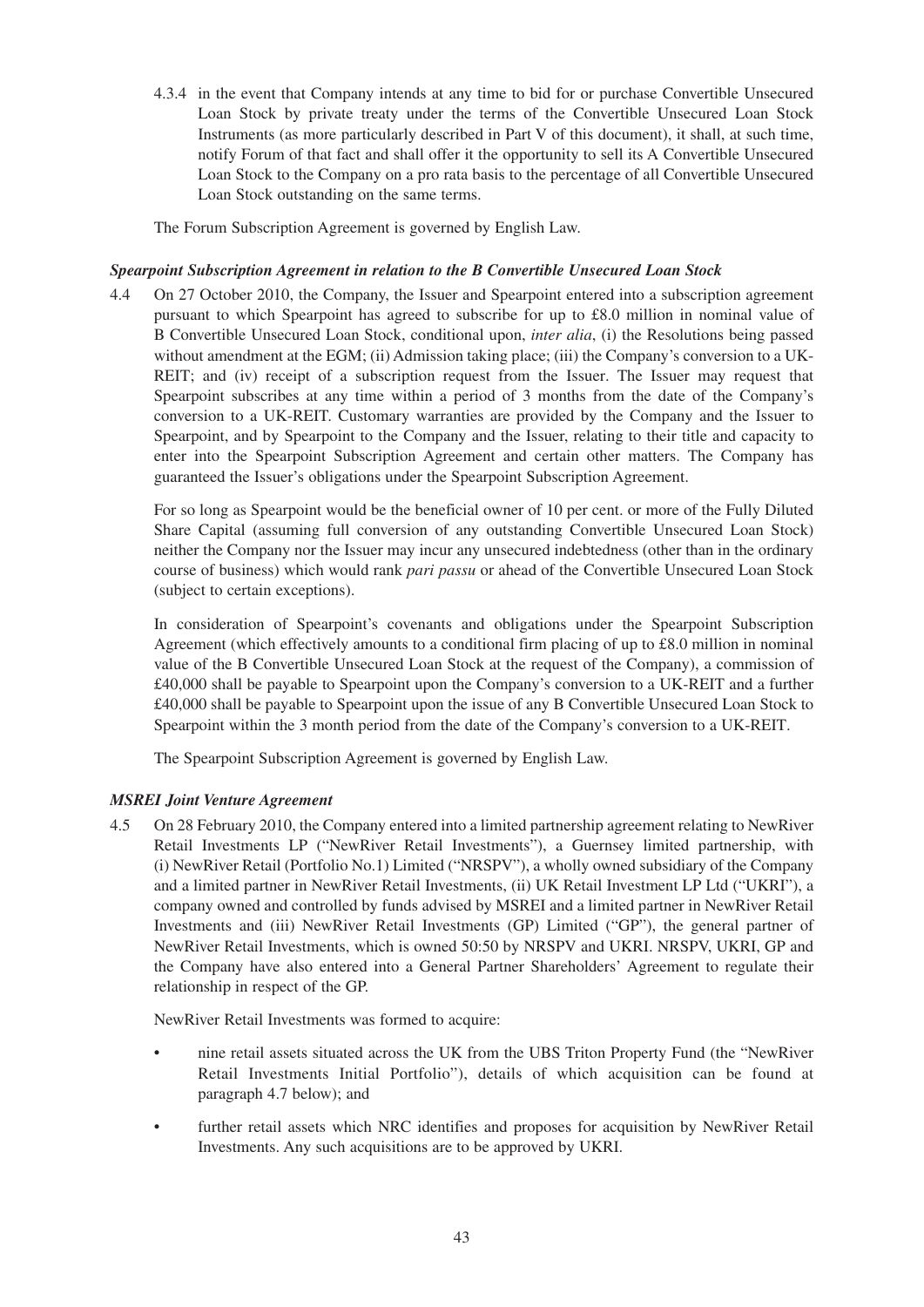Both NRSPV and UKRI have made an initial capital contribution to NewRiver Retail Investments of approximately £11.5 million as part of the funding of the acquisition of the NewRiver Retail Investments Initial Portfolio, with subsequent commitments by NewRiver of a further £2.0 million since 28 February 2010. UKRI has committed to invest an initial £60 million in NewRiver Retail Investments (such figure includes its investment in respect of the NewRiver Retail Investments Initial Portfolio) for a period of two years following the date of completion of the acquisition of the NewRiver Retail Investments Initial Portfolio.

Any further acquisitions may be funded by NRSPV and UKRI in such proportions as they may agree and NRSPV has the flexibility to fund a minimum of 10 per cent. and a maximum of 50 per cent. of the equity funding.

The MSREI Joint Venture Agreement provides that profits which arise in respect of each individual investment in a property or portfolio of properties (each, a "Project") by NewRiver Retail Investments shall be paid to the limited partners by NewRiver Retail Investments in the proportions in which NRSPV and UKRI contributed funding to NewRiver Retail Investments to acquire the relevant Project, save that NRSPV will be entitled to a promote payment in cash, depending on the level of the returns across the entire asset base of NewRiver Retail Investments.

All such payments shall be subject to ongoing clawback/true up so that the aggregate amount of the promote payments paid reflects the internal rate of return of UKRI across all Completed Projects.

If a limited partner wishes to transfer its interest in NewRiver Retail Investments, it must first give the other limited partner the right to make an offer for such interest. If the right of first offer provisions are not exercised, the limited partners have agreed certain restrictions on transfers of their respective interests in NewRiver Retail Investments. No limited partner may transfer their interest in NewRiver Retail Investments until the MSREI Joint Venture Exclusivity Period has expired.

UKRI have the right to convert some or all of their interest in NewRiver Retail Investments into shares in the Company (the "MSREI Conversion Option"). The MSREI Conversion Option is exercisable in the period between 12 and 60 months after the date of completion of acquisition of the NewRiver Retail Investments Initial Portfolio (the "Conversion Period").

The maximum amount of shares in the Company which can be issued under the MSREI Conversion Option is 10 per cent. of the fully diluted share capital in issue at the time of the conversion. However, different limitations on the maximum amount of shares in the Company which can be issued under the MSREI Conversion Option apply depending on whether it is exercised once or several times. The first time MSREF exercise the MSREI Conversion Option, they must elect whether they should be entitled to exercise it once only or on future occasions.

If UKRI elect to exercise the MSREI Conversion Option once, the share price for the conversion shall be the higher of the: (i) 250 pence (ii) and the net asset value of the Company at that time.

If UKRI elect to exercise the MSREI Conversion Option more than once, the share price for the conversion is the higher of the (i) the most recent secondary issue which has been carried out by the Company at that time and (ii) and the net asset value of the Company at that time. UKRI may only exercise the MSREI Conversion Option a maximum of four times during the Conversion Period. Each exercise of the MSREI Conversion Option in part lowers the percentage in respect of which the MSREI Conversion Option can be exercised in future. For example, if the option is exercised in respect of three per cent. of the then issued capital, UKRI can only exercise the option in future for a further seven per cent. of the issued capital of the Company and on each exercise by reference to the fully diluted share capital then in issue but excluding MSREI's own shareholding. If MSREI disposes of or otherwise transfers shares in the Company (including by a sale of economic rights by, for example, a CFD) in the market, the MSREI Conversion Option terminates.

UKRI has agreed not to dispose of any shares in the Company which it receives pursuant to the exercise of the MSREI Conversion Option until 270 days after the issue of such shares. NRSPV and UKRI have agreed to bear any stamp duty costs of exercise of the MSREI Conversion Option equally.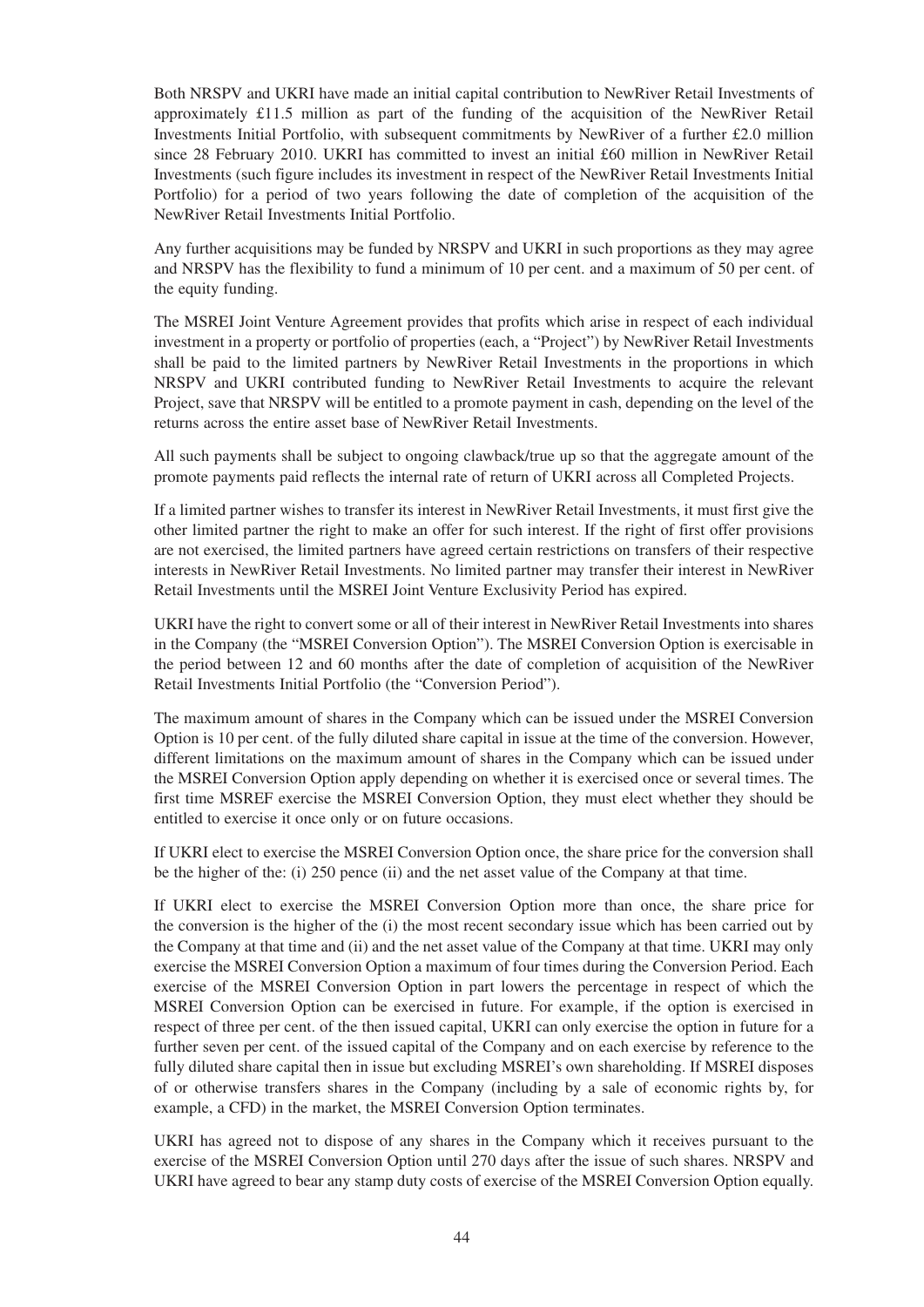On the occurrence of an event of default (which are of a type customarily seen in an agreement of this type, and include, amongst others, an insolvency-type event in respect of a limited partner, a material uncured default and, in respect of NRSPV only, termination of the NewRiver Retail Investments AMA), the non-defaulting party may within six months of the occurrence of the event of default require that the defaulting party sell its entire interest in NewRiver Retail Investments to the non-defaulting party at 90 per cent. of fair value (such value to be determined by an independent valuer).

## *GP Shareholders'Agreement*

4.6 On 28 February 2010, the Company entered into a shareholders' agreement relating to GP, a Guernsey limited company, with (i) UKRI (ii) NRSPV and (iii) GP to regulate their relationship in respect of GP.

The General Partner Shareholders' Agreement sets out the way in which NewRiver Retail Investments and its subsidiary entities ("Group Entities") which are interested in individual Projects will be governed. The governance provisions apply at two levels:

- decisions to be taken by the GP at LP level; and
- decisions to be taken in respect of individual Projects at Group Entity level.

All decisions to be taken by the GP in respect of the operation of NewRiver Retail Investments are deadlocked at 50:50, regardless of the amount of money invested by each of UKRI and NRSPV in NewRiver Retail Investments.

At Group Entity level, the decision-making power is determined by the proportions of equity funding made by NRSPV and UKRI to the relevant Group Entity. The parties have agreed varying levels of minority protections ("Reserved Matters"), depending on the levels of funding provided by NRSPV and UKRI in respect of each Group Entity.

The Company has agreed that during an exclusivity period of two years from 5 March 2010 or, if earlier, (i) the date on which UKRI has invested £60 million in aggregate into the LP or (ii) termination of the NewRiver Retail Investments AMA (the "MSREI Joint Venture Exclusivity Period"), it will grant NewRiver Retail Investments the first option to acquire any retail assets which the Company is interested in acquiring, which have a value of £25 million or greater. If NewRiver Retail Investments does not decide to proceed with such acquisition, the Company will be free to acquire such assets either on its own account, or otherwise, for example, by way of a joint venture with a third party.

The General Partner Shareholders' Agreement contains similar default provisions to those contained in the MSREI Joint Venture Agreement referred to in paragraph 4.5 above.

## *NewRiver Retail Investments AMA*

4.7 On 28 February 2010, NewRiver Capital, GP, acting in its capacity as general partner of NewRiver Retail Investments and NewRiver Retail (GP1) Limited, acting in its capacity as general partner of NewRiver Retail (Portfolio No. 1) LP, the owner of the NewRiver Retail Investments Initial Portfolio, amongst others, entered into an asset management agreement (the "NewRiver Retail Investments AMA") in relation to NewRiver Retail Investments. Under the terms of the NewRiver Retail Investments AMA, NewRiver Capital has agreed to provide certain asset management and advisory services to NewRiver Retail Investments and any direct or indirect owner of an interest in any property acquired by NewRiver Retail Investments (each an "Owner"). The services provided by NewRiver Capital under the NewRiver Retail Investments AMA include, without limitation, property management and advisory services, letting services, corporate and administrative services, acquisition and sales services and reporting services in respect of the NewRiver Retail Investments Initial Portfolio and any other properties that may be acquired from time to time by any Owner. Each time an Owner acquires a property it is required to accede to the NewRiver Retail Investments AMA.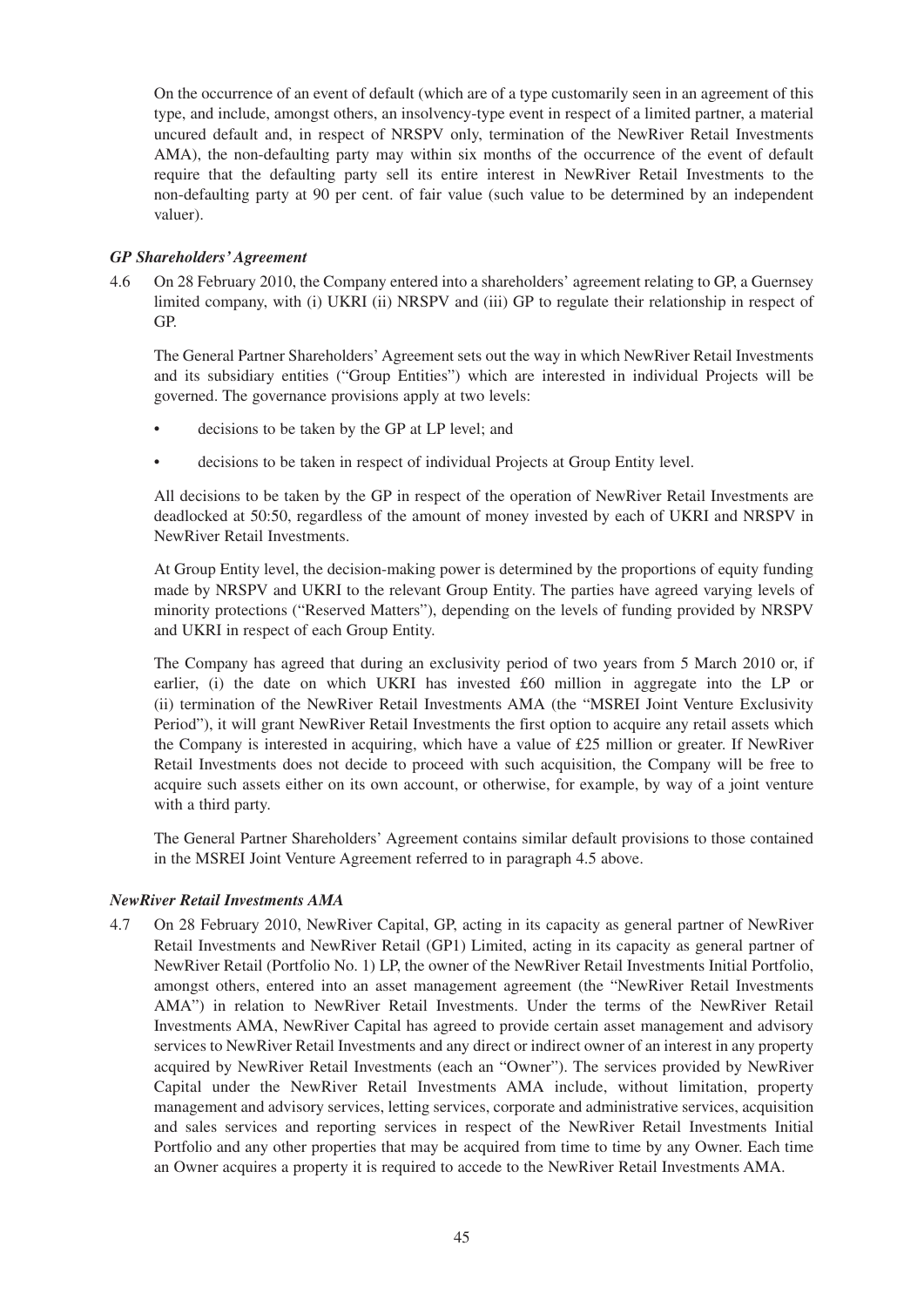Pursuant to the NewRiver Retail Investments AMA, NewRiver Capital is entitled to receive a management fee: (i) in respect of the NewRiver Retail Investments Initial Portfolio, of £245,000 for the first 12 months from completion of the NewRiver Retail Investments AMA, being 28 February 2010 (the "Completion Date"), and thereafter of five per cent. of the gross rental income paid in each quarter; and (ii) in respect of any properties which are acquired by any Owner subsequently, between three and five per cent. of gross rental income as agreed between the relevant Owner and NewRiver Capital at the time of the acquisition having regard to prevailing market conditions at the time. The management fee is payable quarterly in arrears within 15 business days after the end of the relevant quarter.

In addition, NewRiver Capital is entitled to an accounting and reporting fee equal to: (i)  $\text{\pounds}20,000$ per annum for the period of 24 months following the Completion Date; and (ii) for the remainder of the term of the NewRiver Retail Investments AMA, £20,000 per annum or, if no further properties are acquired pursuant to the MSREI Joint Venture Agreement in the first two years, £25,000. Such fees are payable quarterly in arrear within 15 business days after the end of the relevant quarter.

The NewRiver Retail Investments AMA commenced on the date of completion of the acquisition of the NewRiver Retail Investments Initial Portfolio, being 5 March 2010, and terminates on the earlier of (i) the date which is 20 business days after the date when the last of the properties or Owners holding the properties is sold (the "Escrow Release Date"); and (ii) the date on which the NewRiver Retail Investments AMA is otherwise terminated in accordance with its terms.

The NewRiver Retail Investments AMA may be terminated by the GP or any Owner with immediate effect on notice in the event that (i) there is a change of control with respect to NewRiver Capital or any of its affiliates which is a party to any of the documentation entered into in connection with NewRiver Retail Investments; and (ii) there is an event of default in relation to NewRiver Capital (an "NRC EoD") unless such event of default arises solely as a direct consequence of the Owner's or the GP's breach of its obligations under the NewRiver Retail Investments AMA. An NRC EoD includes, without limitation, a material breach by NewRiver Capital of the NewRiver Retail Investments AMA which breach, if capable of remedy, is not remedied within a 30 day cure period, persistent failure by NewRiver Capital to perform any of the services which, if capable of remedy, is not remedied within a 20 day cure period following notification of the third such failure, any act of fraud, bribery or corruption committed by NewRiver Capital or any of its affiliates and any event of insolvency in relation to NewRiver Capital or any of its affiliates which is party to any of the documentation entered into in connection with NewRiver Retail Investments.

In addition, if the net rental income ratio (as defined in the NewRiver Retail Investments AMA) in respect of the properties owned by an Owner falls below 75 per cent. on any test date (provided that it can be reasonably and fairly demonstrated that the relevant fall is not due to any matter beyond the reasonable control of NewRiver Capital, including, without limitation, tenant insolvency, threat of compulsory purchase order and failure by the Owner to put NewRiver Capital in funds to pay any tenant incentives or other tenant inducements) then the relevant Owner is entitled to terminate the NewRiver Retail Investments AMA in respect of such Owner and all the properties owned by it with immediate effect.

NewRiver Capital may terminate the NewRiver Retail Investments AMA in respect of any Owner or any properties owned by that Owner with immediate effect on notice in the event that an event of default occurs in respect of any such Owner, i.e. non-payment by that Owner of any sums due to NewRiver Capital under the NewRiver Retail Investments AMA for 20 business days after the due date for payment, an insolvency event in relation to that Owner or any act of fraud, bribery or corruption on the part of that Owner.

The NewRiver Retail Investments AMA will also terminate in relation to a particular property in the event that it is sold by any Owner.

The NewRiver Retail Investments AMA also contains provision relating to the retention of certain key personnel (Allan Lockhart (or another person approved by the Owners), in relation to service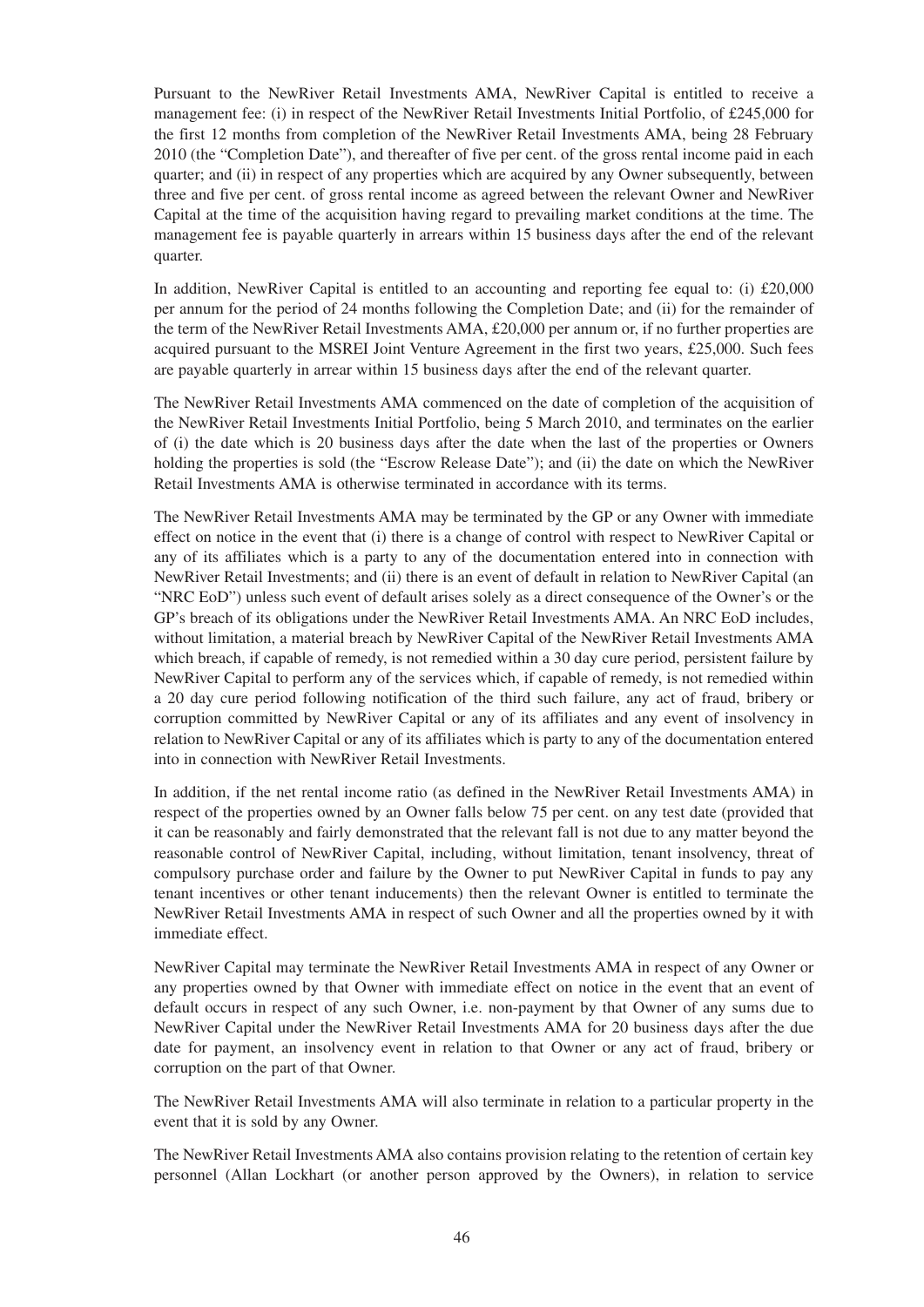provision, and David Lockhart, in relation to strategy). In the event that David Lockhart desires to retire, then all reasonable steps necessary to secure an appropriate alternative approved by the Owners (acting reasonably and without delay) must be taken. In addition, no key personnel may be removed without the consent of the Owners (such consent not to be unreasonably withheld or delayed). Any key personnel lost unexpectedly must be replaced with the Owners' approval within six months.

### *Acquisition of the NewRiver Retail Investments initial portfolio*

4.8 NewRiver Retail (GP1) Limited, acting in its capacity as general partner of NewRiver Retail (Portfolio No 1) LP (the "Buyer"), exchanged contracts with UBS Global Asset Management (UK) Limited acting in the capacity of general partner of UBS Triton Property Fund (the "Seller") on 28 February 2010 to purchase a portfolio of eight English properties (the "NewRiver Retail Investments Initial Portfolio"). On 28 February 2010, the Buyer also exchanged contracts with the Seller to purchase a Scottish property at 50-60 Union Street, Glasgow also comprising part of the NewRiver Retail Investments Initial Portfolio.

The aggregate purchase price for the nine properties was £49.0 million.

The Widnes completion was subject to consent being obtained from the freeholder. This was subsequently granted and completion occurred on 17 May 2010.

The acquisition of the remaining English properties was completed on 5 March 2010.

The contract in respect of the Glasgow property was conditional upon completion of the sale and purchase of the English properties, save for the Widnes Shopping Centre, and this sale was also completed on 5 March 2010.

On completion of the transaction, the English properties were transferred to NewRiver Retail (GP1) Limited and NewRiver Retail (Nominee 1) Limited who, pursuant to a declaration of trust, hold the legal estate in each property on bare trust for NRSPV. The Glasgow property was transferred to the Buyer.

The contract in respect of the English properties includes an obligation on the part of the Buyer restricting the Buyer from disposing of its interest in any of the properties within the first three months following actual completion, more than two of the properties within the period of three to six months from completion and more than two further properties (comprising four in aggregate over the 12 month period) between six and 12 months from completion. This restriction ceases to apply on the date falling 12 months from completion. In addition, the restriction does not apply to (i) any disposal of the properties to an associated entity of the Buyer; (ii) a disposal by or at the direction of any liquidator, receiver or administrative receiver; (iii) a disposal by a mortgagee in possession, or otherwise at the direction of the Bank or any funder; or (iv) a disposal at a price less than the price allocated to the relevant property under the contract.

## *Acquisition of the Wrexham property*

4.9 NewRiver Retail (Wrexham No. 1) Limited acquired the freehold interest in 28-31 Hope Street and 3-5 Priory Street, Wrexham, from Town Centre Securities PLC pursuant to a contract dated 30 November 2009. The property is a multi-let high street property. The investment comprises a total of 33,975 sq ft divided into five individual retail units, currently let to national multiple retailers: Peacocks, Vision Express, Bathstore, Laura Ashley and Walmsleys. The purchase price was £5.25 million.

## *Acquisition of the Market Deeping property*

4.10 NewRiver Retail (Market Deeping No. 1) Limited (the "Buyer"), a wholly-owned subsidiary of NewRiver, exchanged contracts with Westgate Properties (Anglia) Limited, Anglia Regional Co-operative Society Limited and Westgate Optical Limited on 23 December 2009 to purchase the Deeping Centre, Market Deeping. The purchase price for the property was £5.5 million. The contract was conditional upon a separate contract in relation to an adjoining plot of development land, the "Witts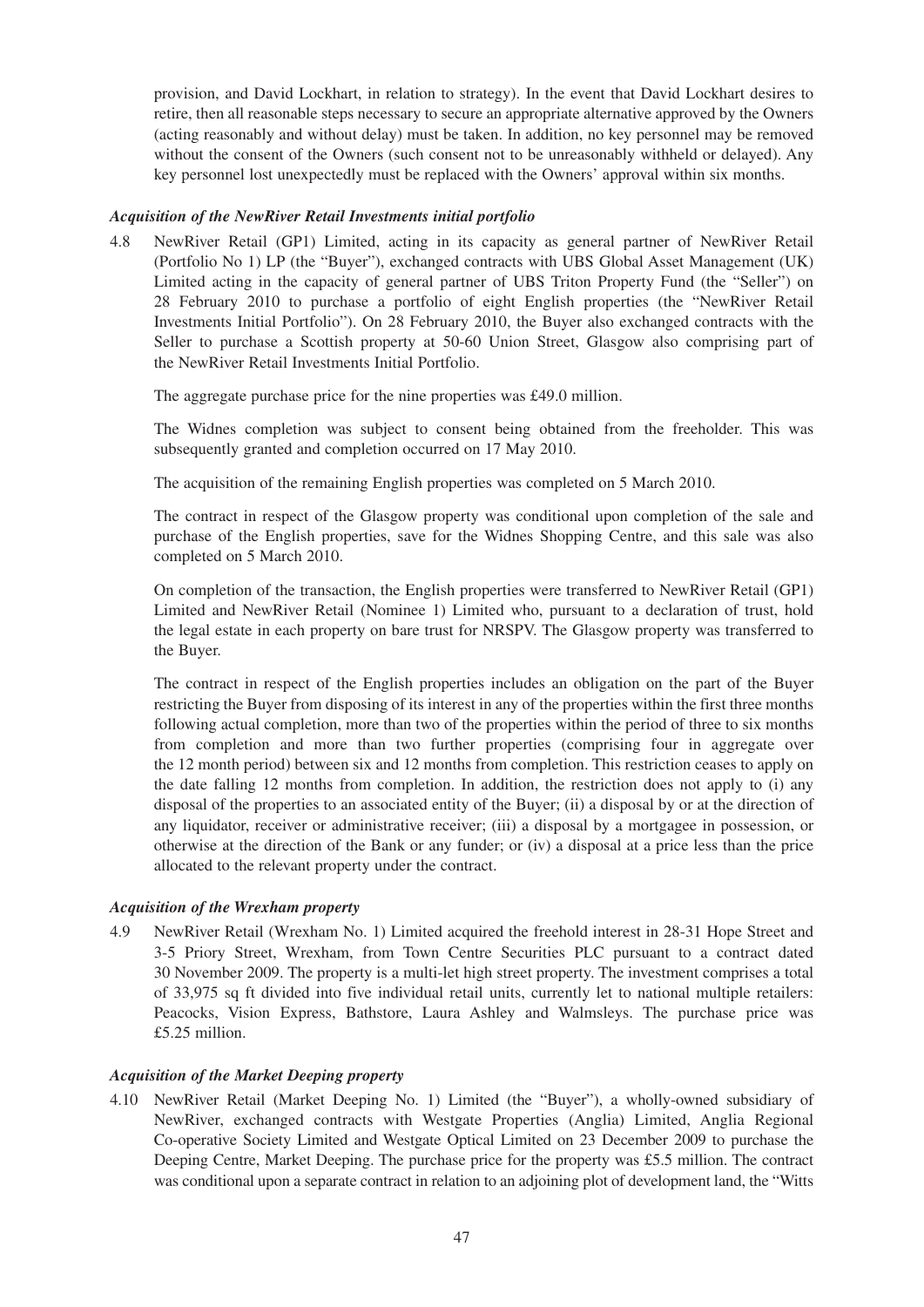Land", also being completed at the same time. Contracts were also exchanged relating to the Witts Land on 23 December 2009 between Westgate Properties (Anglia) Limited and the Buyer. The purchase price for the Witts Land was £275,000. Both acquisitions were completed on 19 January 2010.

## *Acquisition of the REDEVCO portfolio*

4.11 NewRiver Retail (Portfolio No. 2) Limited, a wholly-owned subsidiary of NewRiver, exchanged contracts on 4 June 2010 to acquire a portfolio of six long leasehold UK retail assets for a total consideration of £19.01 million off market from REDEVCO, one of Europe's largest retail real estate managers, and the purchase price reflects a net initial yield of circa. 7.75 per cent. The portfolio comprised six large space retail units located within the core trading locations of well established and successful retailing towns/cities, the majority of which are in the south east of England. In total the portfolio comprised 308,400 sq ft and the individual retail properties are let to three national multiple retailers: Wilkinson Hardware Stores Ltd (48 per cent. of net rental income), TJ Hughes Ltd (36 per cent. of net rental income) and New Look Retailers Ltd (16 per cent. of net rental income). As at the date of this document, the acquisition of the Glasgow property in the REDEVCO portfolio has not yet completed and is awaiting consent to the acquisition from the freeholder.

## *Acquisition of the Newcastle property*

4.12 NewRiver Retail (Newcastle No. 1) Limited, a wholly-owned subsidiary of NewRiver, exchanged contracts on 10 June 2010 to acquire the leasehold interests of 49/53 Northumberland Street in Newcastle Upon Tyne. The property was acquired from the receivers to Stylo Barratt Properties for a total consideration of £4.2 million, reflecting a net initial yield of circa. 9.60 per cent. Simultaneous with the acquisition of the property, contracts were exchanged to let the larger unit, formerly occupied by Stylo Barratt to Bank Fashions Limited, a wholly owned subsidiary of J D Sports Plc.

## *Other Material Contracts*

- 4.13 On 28 February 2010, NewRiver Retail (Portfolio No 1) LP and NewRiver Retail (GP1) Limited, acting in its capacity as general partner of NewRiver Retail (Portfolio No 1) LP entered into a loan agreement with Abbey National Treasury Services PLC (the "Bank"), pursuant to which the Bank made available a term loan facility (the "Facility") in an aggregate principal amount not exceeding the lower of:
	- (a) £29,400,000;
	- (b) 60 per cent. of the purchase price of the NewRiver Retail Investments Initial Portfolio (excluding VAT); and
	- (c) 60 per cent. of the market value of the NewRiver Retail Investments Initial Portfolio,

for the purpose of funding the acquisition of NewRiver Retail Investments Initial Portfolio.

As more particularly described at paragraph 4.8 above, the Facility was drawn down in two amounts on 5 March 2010 to acquire the other English properties and the Glasgow property and on 17 May 2010 to acquire the Widnes property.

The following security was entered into as security for repayment of the Facility:

- (i) Composite Guarantee and Debenture dated 5 March 2010 granted by the Borrower, NewRiver Retail (Nominee 1) Limited, NewRiver Retail (GP 1) Limited and NewRiver Retail (Holding No. 1) LP in favour of the Bank;
- (ii) Partnership Interest Charge dated 5 March 2010 granted by NewRiver Retail (Holding No. 1) LP in favour of the Bank;
- (iii) Security Interest Agreement dated 5 March 2010 granted by NewRiver Retail Investments (GP) Limited in favour of the Bank;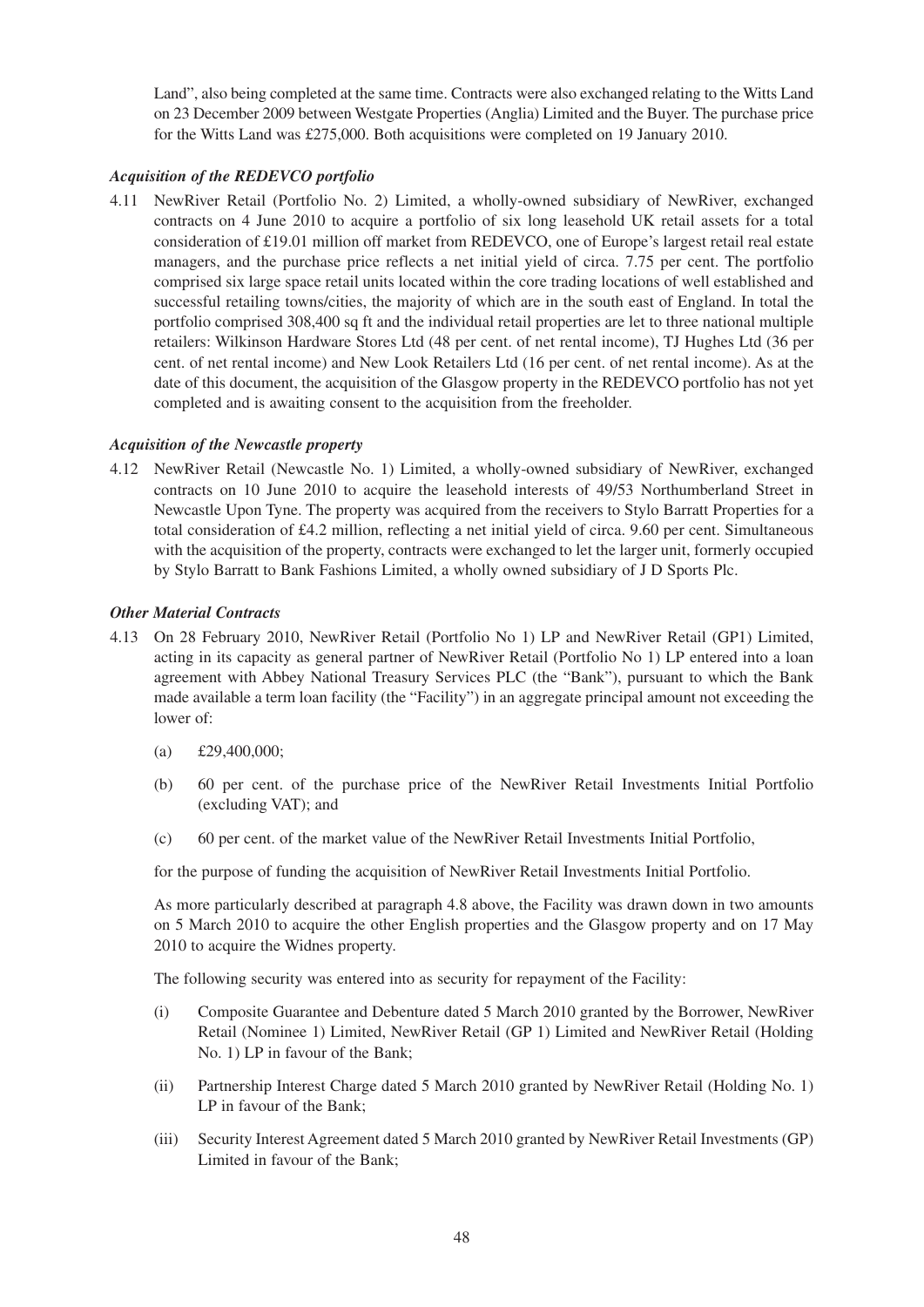- (iv) Security Interest Agreement dated 5 March 2010 granted by NewRiver Retail (GP1) Limited in favour of the Bank;
- (v) Standard Security dated 5 March 2010 granted by the Borrower in favour of the Bank;
- (vi) Assignation of Rental Income dated 5 March 2010 granted by the Borrower in favour of the Bank;
- (vii) Legal Charge dated 17 May 2010 granted by NewRiver Retail (GP1) Limited and NewRiver Retail (Nominee 1) Limited in favour of the Bank; and
- (viii) Duty of Care Deed dated 17 May 2010 made between (1) the Borrower (2) NewRiver Retail (GP1) Limited (3) NewRiver Retail (Nominee 1) Limited (4) NewRiver Capital Limited (4) Workman LLP and (6) the Bank.
- 4.14 On 19 February 2010, NewRiver Retail (Wrexham No. 1) Limited, NewRiver Retail (Market Deeping No. 1) Limited and NewRiver Retail (Newcastle No. 1) Limited (as "Borrowers") entered into a loan agreement with the Bank, pursuant to which the Bank made available to the Borrowers a term loan facility (the "3 Retail Facility") in an aggregate principal amount not exceeding the lower of:
	- (a) £9,303,000; and
	- (b) 60 per cent. of the aggregate purchase price of the Wrexham Property, the Market Deeping Property and the Newcastle Property (together the "Properties" (referred to at paragraphs 4.9, 4.10 and 4.12 respectively) (excluding VAT)),

for the purpose of funding the acquisition of the Properties.

The following security was entered into as security for repayment of the 3 Retail Facility:

- (i) Composite Guarantee and Debenture dated 3 March 2010 granted by the Borrowers in favour of the Bank;
- (ii) Security Interest Agreement over the share capital of each of the Borrowers dated 3 March 2010 granted by NewRiver Retail Limited in favour of the Bank;
- (iii) Legal Charge dated 9 July 2010 granted by NewRiver Retail (Newcastle No. 1) Limited in favour of the Bank; and
- (iv) Duty of Care Deed dated 3 March 2010 made between (1) the Borrowers (2) NewRiver Capital Limited (3) Workman LLP and (4) the Bank.
- 4.15 On 4 June 2010, NewRiver Retail (Portfolio No. 2) Limited (the "Portfolio Borrower") entered into a loan agreement with the Bank, pursuant to which the Bank made available to the Portfolio Borrower a term loan facility ("Redevco Portfolio Facility") in an aggregate principal amount not exceeding the lower of:
	- (a) £12,359,750;
	- (b) 65 per cent. of the aggregate purchase price of each property comprising the Redevco Portfolio (excluding VAT); and
	- (c) 65 per cent. of the aggregate market value of each such property,

for the purpose of funding the acquisition of the Redevco Portfolio.

The aggregate principal amount of the facility is capable of being reduced pursuant to clause 2.2 of the loan agreement in the event that the facility is not drawn in one amount.

As at the date of this document, the acquisition of the Glasgow property in the Redevco Portfolio has not yet completed and is awaiting consent to the acquisition from the freeholder. The facility is only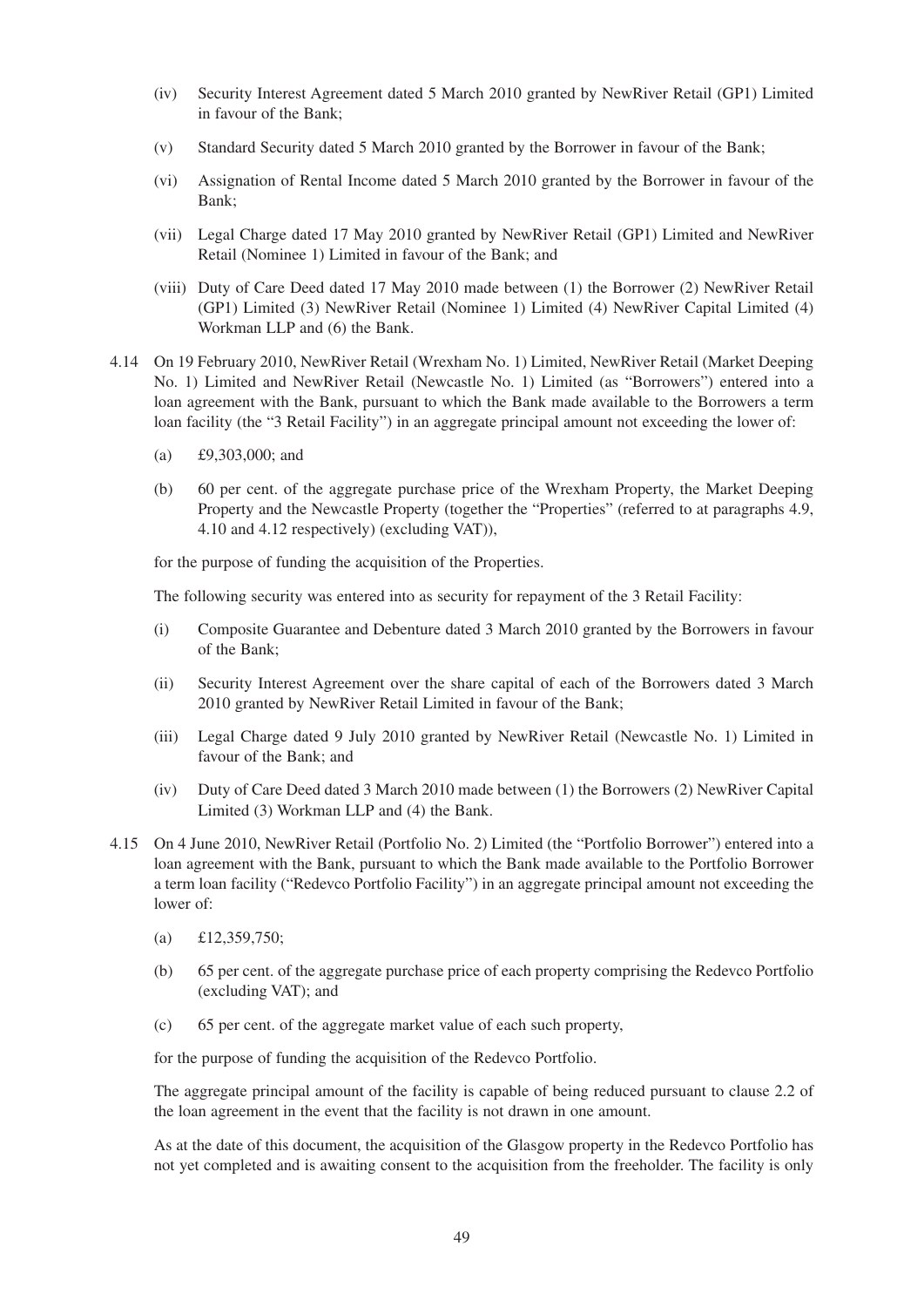available for drawing within 90 days of the date of the loan agreement or such other date as the Bank at its option may stipulate.

The following security was entered into as security for repayment of the Redevco Portfolio Facility:

- (i) Composite Guarantee and Debenture granted by the Portfolio Borrower in favour of the Bank;
- (ii) Security Interest Agreement over the share capital of the Portfolio Borrower granted by NewRiver Retail Limited in favour of the Bank;
- (iii) Legal Charge granted by the Portfolio Borrower in favour of the Bank.
- 4.16 Pursuant to a deed of amendment and restatement dated 26 October 2010 the Redevco Portfolio loan agreement was amended, *inter alia*, to increase the aggregate principal amount of the Redevco Portfolio Facility by £9,100,000 to be utilised for the purpose of funding the acquisition of the Standard Life Portfolio.

Additional security in the form of a legal charge over each of the properties comprising the Standard Life Portfolio is required to be granted by the Borrower as at the date of drawdown for the purpose of the acquisition of such properties.

4.17 On 26 October 2010, NewRiver Retail (Portfolio No. 2) Limited exchanged contracts with Standard Life Investment Funds Limited and The Standard Life Assurance Company 2006 to acquire the long leasehold interests in a portfolio of five properties known as:

17 and 19 Frenchgate, Arndale Shopping Centre, Doncaster; Store C, Freshney Place, Grimsby; Unit 47, Trinity Square, Maylord's Orchard, Hereford; The Store, Montague Centre, Worthing; and Unit D1, Golden Square, Warrington.

The aggregate purchase price for the acquisition of the entire portfolio is £14.0 million. The contract has been exchanged on a conditional basis, with the sale and purchase of each of the relevant properties (save for Doncaster, which is unconditional) being conditional on the grant of the consent of each relevant reversioner to the assignment of the relevant headlease from the seller to the buyer. The acquisition of the Grimsby and Warrington properties is also conditional on other stated preconditions. Completion has not yet occurred in relation to the purchase of any of these properties.

## **5. Material Adverse Change**

Since the end of the Company's last financial year or date on which report and accounts were prepared there has been no material adverse change or deterioration in the business, assets, financial or trading position or profits of any member of the Group, including the Issuer.

## **6. Legal and Arbitration proceedings**

The Company is not, nor has at any time since its incorporation been, engaged in any governmental, legal or arbitration proceedings against any member of the Group (including the Issuer), and the Company is not aware of any governmental, legal or arbitration proceedings pending or threatened by or against any member of the Group (including the Issuer) which may have, or have since incorporation had, a significant effect on the Company's financial position or profitability.

## **7. Miscellaneous**

7.1 Forum has given and not withdrawn its written consent to the issue of this document with the inclusion of its name, and the names of any of its affiliates referred to herein, and references to it and any of its affiliates in the form and context in which they appear and also to the disclosure of the material terms of the joint venture contract set out herein.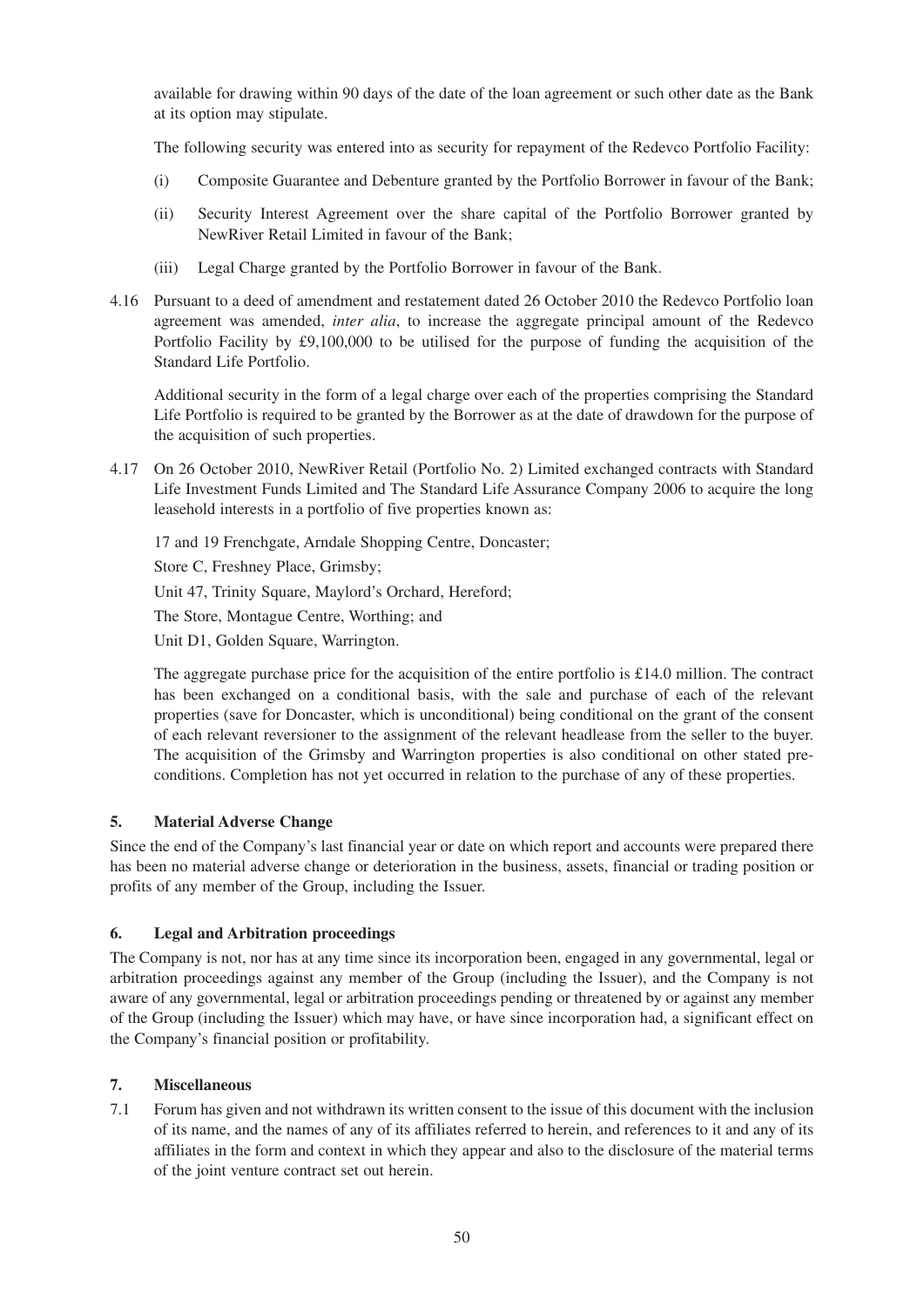- 7.2 Spearpoint has given and not withdrawn its written consent to the issue of this document with the inclusion of its name, and the names of any of its affiliates referred to herein, and references to it and any of its affiliates in the form and context in which they appear and also to the disclosure of the material terms of the joint venture contract set out herein.
- 7.3 Copies of the following documents will be available for inspection at the registered office of the Company and at the offices of Eversheds LLP at One Wood Street, London EC2V 7WS during usual business hours on any weekday from the date of this document (Saturdays and public holidays excepted) until the Extraordinary General Meeting:
	- 7.3.1 the current memorandum of incorporation of the Company and the Current Articles;
	- 7.3.2 the New Articles;
	- 7.3.3 the Convertible Unsecured Loan Stock Instruments;
	- 7.3.4 the Subscription Agreements; and
	- 7.3.5 this document and the Form of Proxy.

**Dated:** 28 October 2010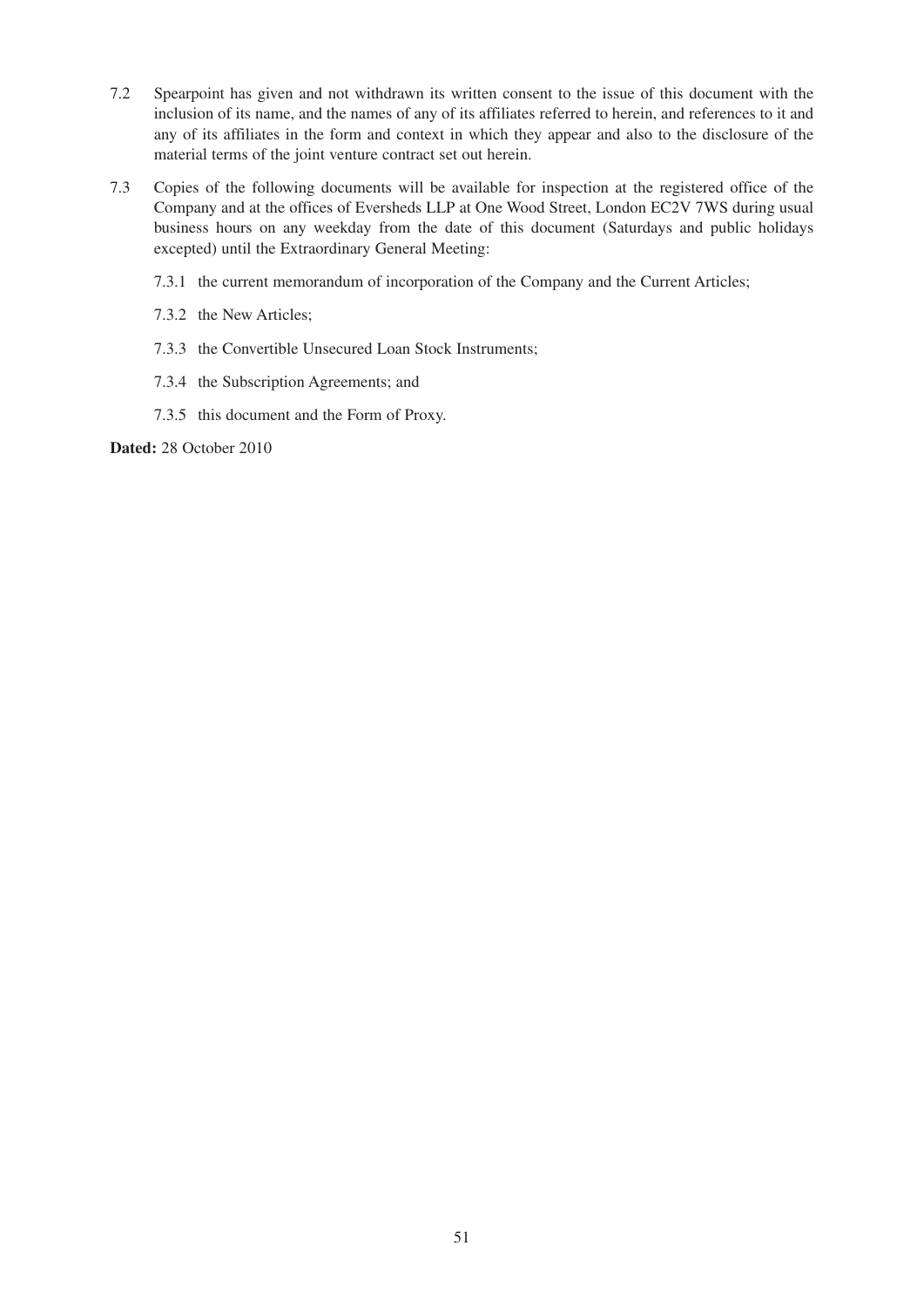## **NOTICE OF EXTRAORDINARY GENERAL MEETING**

## **NEWRIVER RETAIL LIMITED**

**NOTICE IS HEREBY GIVEN** that an Extraordinary General Meeting of NewRiver Retail Limited (the "**Company**") will be held at the offices of Morgan Sharpe at Isabelle Chambers, Route Isabelle, St. Peter Port, Guernsey on 19 November 2010 at 10.00 a.m. for the purpose of considering and, if thought fit, passing the following resolutions, which will be proposed as special resolutions:

#### **SPECIAL RESOLUTIONS**

## **1. THAT:**

- (a) the Company's proposed conversion to, and its application to HM Revenue and Customs for its conversion to, a real estate investment trust ("UK-REIT") be and are hereby approved; and
- (b) with effect from the end of the Extraordinary General Meeting, the Articles of Incorporation produced to the meeting and initialled by the chairman of the meeting for the purposes of identification containing amendments required for the purposes of the Company's conversion to a UK-REIT be adopted as the Company's Articles of Incorporation in substitution for, and to the exclusion of, all existing Articles of Incorporation; and

## **2. THAT:**

- (a) subject to and conditional upon the passing of Resolution 1 and the Company becoming a UK-REIT, the transaction contemplated by the deed dated 27 October 2010 (the "A Convertible Unsecured Loan Stock Instrument") between (1) the Company and (2) NewRiver Retail CUL No. 1 Limited, a whollyowned subsidiary of the Company (the "Issuer"), constituting £17.0 million in nominal value of A 5.85 per cent. convertible unsecured loan stock 2015 to be issued by the Issuer (the "A Convertible Unsecured Loan Stock") be and is hereby approved;
- (b) subject to and conditional upon the passing of Resolution 1 and the Company becoming a UK-REIT, the transaction contemplated by the deed dated 27 October 2010 (the "B Convertible Unsecured Loan Stock Instrument") between (1) the Company and (2) NewRiver Retail CUL No. 1 Limited, a whollyowned subsidiary of the Company (the "Issuer"), constituting £8.0 million in nominal value of B 5.85 per cent. convertible unsecured loan stock 2015 to be issued by the Issuer (the "B Convertible Unsecured Loan Stock") be and is hereby approved; and
- (c) in addition to all existing powers and authorities conferred upon them, the Company hereby determines pursuant to Article 6.2 of the Company's Articles of Incorporation (the "Articles") that the provisions of Article 6.2 and any pre-emption rights included therein shall not apply in respect of the proposed allotment and issue of any ordinary shares of no par value in the capital of the Company (the "Ordinary Shares") to any holder from time to time of the A Convertible Unsecured Loan Stock and/or the B Convertible Unsecured Loan Stock (each a "Stockholder"), pursuant to the exercise by any Stockholder of its rights to convert its A Convertible Unsecured Loan Stock or B Convertible Unsecured Loan Stock (as the case may be) into Ordinary Shares as set out in the conditions attaching to the A Convertible Unsecured Loan Stock contained in the A Convertible Unsecured Loan Stock Instrument or the B Convertible Unsecured Loan Stock contained in the B Convertible Unsecured Loan Stock Instrument (as the case may be) and that the Directors be and are hereby empowered to issue such Ordinary Shares on any such conversion of the A Convertible Unsecured Loan Stock or B Convertible Unsecured Loan Stock (as the case may be) by any Stockholder as if Article 6.2 and any pre-emption rights included therein did not apply to any such allotment and issue.